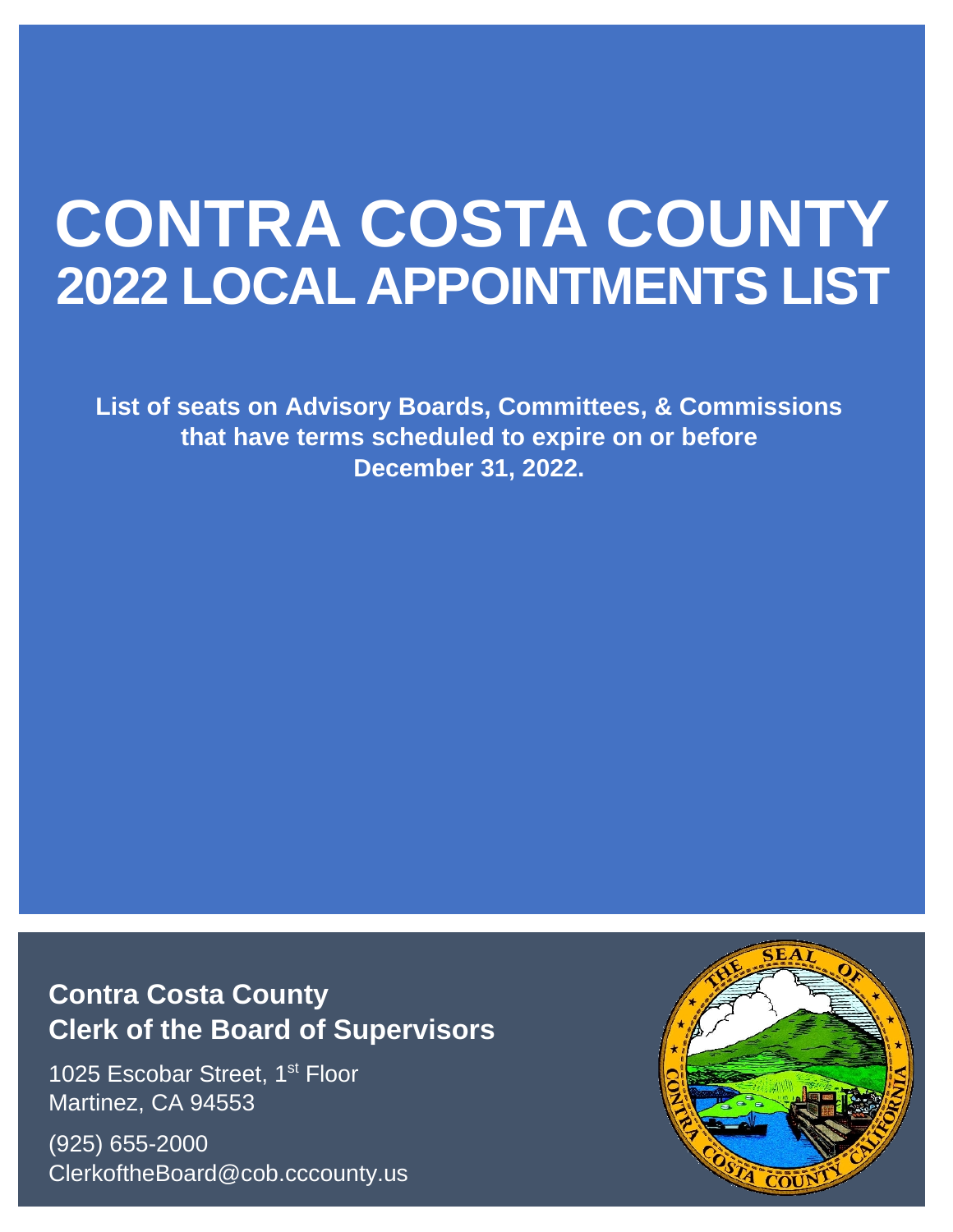# **Contra Costa County Clerk of the Board**



1025 Escobar Street, 1st Floor Martinez, California 94553-4068 (925) 655-2000

Thank you for your interest in local government, and welcome to Contra Costa County's 2022 Local Appointments List!

Contra Costa County is governed by a five-member Board of Supervisors elected by citizens of our county. County government also includes a variety of boards, commissions, committees, and other entities formed to advise the Board of Supervisors and county staff on issues and policy.

County advisory bodies are often created at the direction of the Supervisors to address local needs or as a result of state and federal legislation. They serve as links to our community that expand the dialogue between the public and the County government and enhance the quality of life for our residents.

We welcome the participation of the public and have a wide variety of positions available. Some of our appointed bodies have a very targeted, specific focus, while others have broad-based responsibilities.

The following list includes the seats on Contra Costa County's local advisory boards that are scheduled to expire in the upcoming year, on or prior to December 31, 2022. Additional seats may become available throughout the year and the most current information, including updated rosters and current vacancies, can be found through the [Boards & Commissions Database.](https://www.contracosta.ca.gov/6408/Boards-and-Commissions-Database)

If you would like to apply to a board, commission, or committee, you may submit a [paper application](https://www.contracosta.ca.gov/DocumentCenter/View/6433/Application-for-Appointive-bodies) to the Clerk of the Board of Supervisors' Office via email or mail or submit an [online application](https://contra-costa.granicus.com/boards/forms/321/apply) .

We invite you to visit [our website](https://www.contracosta.ca.gov/129/Clerk-of-the-Board) to learn more about current and upcoming opportunities to serve on local advisory bodies.

For any questions about local advisory bodies or the application process, please contact our office, the Contra Costa County Clerk of the Board of Supervisors, at [ClerkoftheBoard@cob.cccounty.us](mailto:ClerkoftheBoard@cob.cccounty.us) or (925) 655-2000.

Sincerely, Sami Morritt

Jami Morritt Chief Assistant Clerk of the Board of Supervisors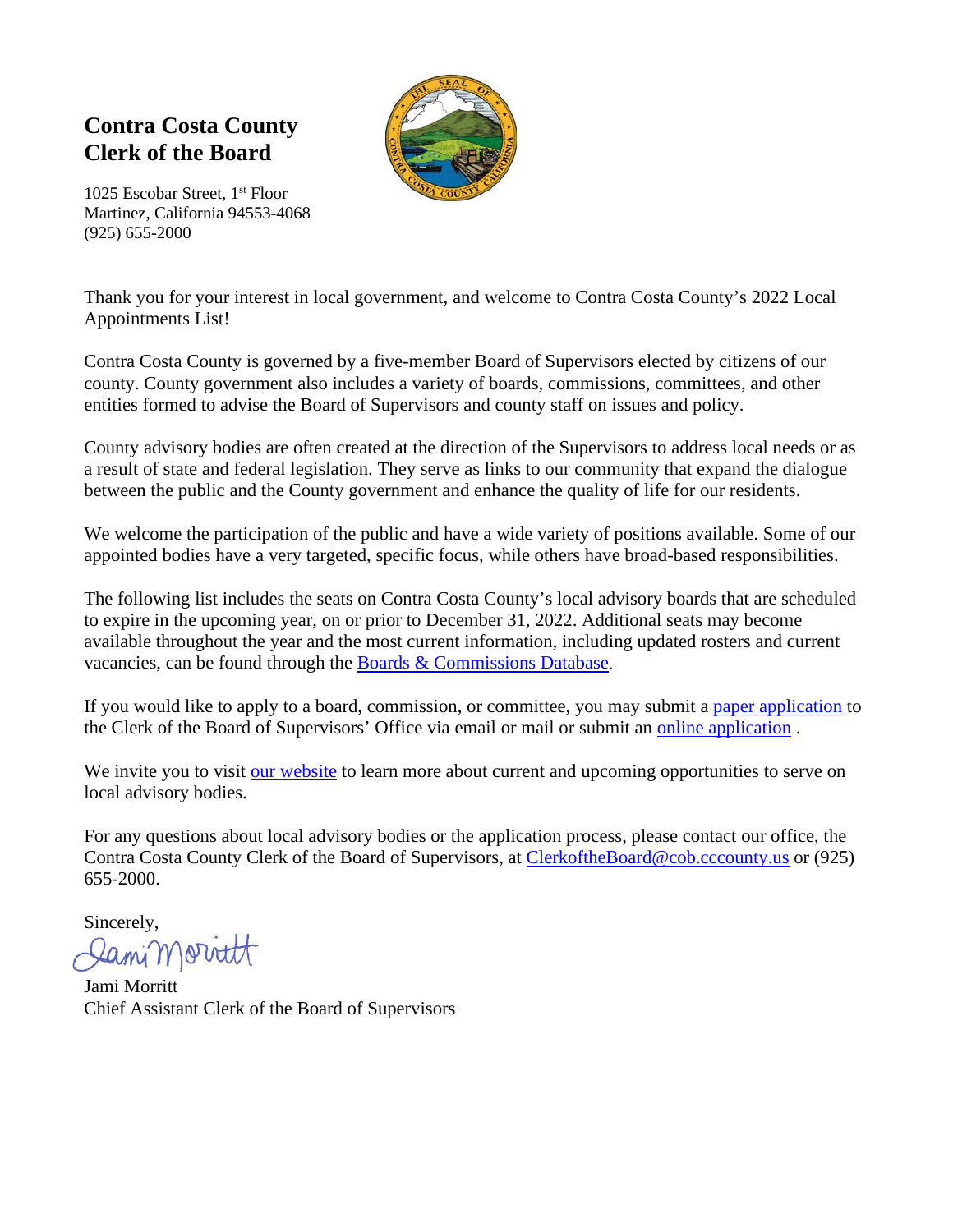# Table of Contents

<span id="page-2-0"></span>

| ADVISORY COUNCIL ON AGING                                                       | 4  |
|---------------------------------------------------------------------------------|----|
| AFFORDABLE HOUSING FINANCE COMMITTEE                                            | 6  |
| AGRICULTURAL ADVISORY TASK FORCE                                                | 7  |
| <b>AIRPORT LAND USE COMMISSION</b>                                              | 8  |
| ALAMO-LAFAYETTE CEMETERY DISTRICT TRUSTEES                                      | 9  |
| ALAMO MUNICIPAL ADVISORY COUNCIL                                                | 10 |
| ALAMO POLICE SERVICES ADVISORY COMMITTEE (CSA P-2B)                             | 11 |
| ALCOHOL AND OTHER DRUGS ADVISORY BOARD                                          | 12 |
| ARTS & CULTURE COMMISSION                                                       | 13 |
| ASSESSMENT APPEALS BOARD                                                        | 14 |
| <b>AVIATION ADVISORY COMMITTEE</b>                                              | 15 |
| <b>BAY POINT MUNICIPAL ADVISORY COUNCIL</b>                                     | 16 |
| BETHEL ISLAND MUNICIPAL ADVISORY COUNCIL                                        | 17 |
| BYRON-BRENTWOOD-KNIGHTSEN UNION CEMETERY DISTRICT BOARD OF TRUSTEES             | 18 |
| <b>BYRON MUNICIPAL ADVISORY COUNCIL</b>                                         | 19 |
| <b>CONTRA COSTA COMMISSION FOR WOMEN AND GIRLS</b>                              | 20 |
| <b>CONTRA COSTA COMMUNITY CORRECTIONS PARTNERSHIP - EXECUTIVE COMMITTEE</b>     | 21 |
| <b>CONTRA COSTA COMMUNITY CORRRECTIONS PARTNERSHIP - ALL MEMBERS</b>            | 22 |
| <b>CONTRA COSTA COUNCIL ON HOMELESSNESS</b>                                     | 23 |
| <b>CONTRA COSTA COUNTY EMPLOYEES RETIREMENT ASSOCIATION</b>                     | 25 |
| CONTRA COSTA COUNTY FIRE PROTECTION DISTRICT - ADVISORY FIRE COMMISSION         | 26 |
| <b>CONTRA COSTA COUNTY TRANSPORTATION AUTHORITY CITIZENS ADVISORY COMMITTEE</b> | 27 |
| CONTRA COSTA TRANSPORTATION AUTHORITY - BICYCLE/PEDESTRIAN ADVISORY COMMITTEE   | 28 |
| COUNTY CONNECTION CITIZENS ADVISORY COMMITTEE                                   | 29 |
| COUNTY SERVICE AREA P-2A (BLACKHAWK) CITIZENS ADVISORY COMMITTEE                | 30 |
| COUNTY SERVICE AREA P-5 (ROUNDHILL) CITIZENS ADVISORY COMMITTEE                 | 31 |
| COUNTY SERVICE AREA P-6 (DISCOVERY BAY) CITIZEN ADVISORY COMMITTEE              | 32 |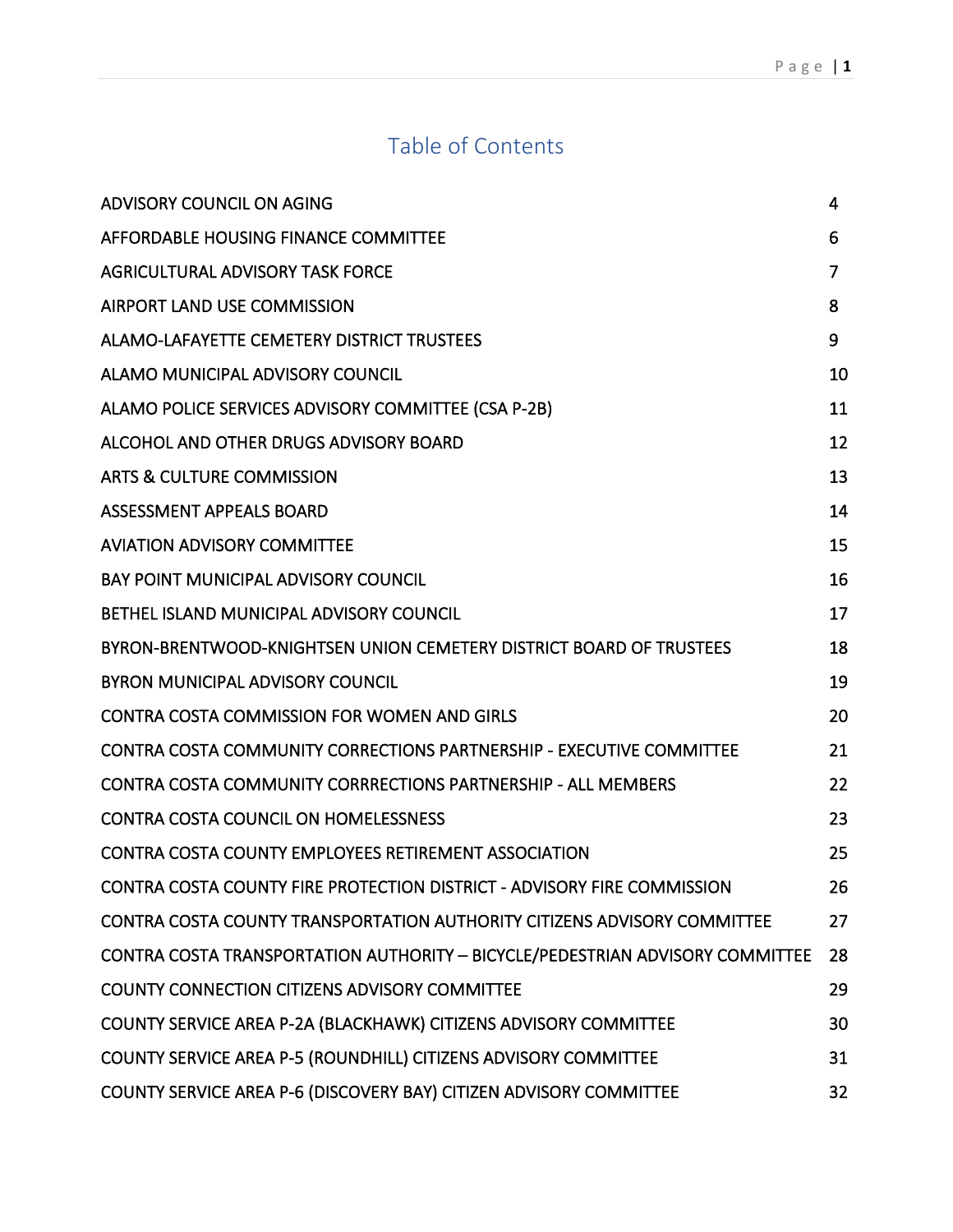| <b>COUNTYWIDE BICYCLE ADVISORY COMMITTEE</b>                              | 33 |
|---------------------------------------------------------------------------|----|
| <b>COUNTYWIDE REDEVELOPMENT SUCCESSOR AGENCY OVERSIGHT BOARD</b>          | 34 |
| CROCKETT-CARQUINEZ FIRE PROTECTION DISTRICT FIRE ADVISORY COMMISSION      | 35 |
| DEVELOPMENTAL DISABILITIES COUNCIL                                        | 36 |
| DIABLO MUNICIPAL ADVISORY COUNCIL                                         | 37 |
| EAST BAY REGIONAL PARK DISTRICT'S PARK ADVISORY COMMITTEE - BOS APPOINTEE | 38 |
| <b>EAST RICHMOND HEIGHTS MUNICIPAL ADVISORY COUNCIL</b>                   | 39 |
| <b>ECONOMIC OPPORTUNITY COUNCIL</b>                                       | 40 |
| EL SOBRANTE MUNICIPAL ADVISORY COUNCIL                                    | 41 |
| <b>EMERGENCY MEDICAL CARE COMMITTEE</b>                                   | 42 |
| EQUAL EMPLOYMENT OPPORTUNITY ADVISORY COUNCIL                             | 45 |
| <b>FAMILY &amp; CHILDREN'S TRUST COMMITTEE</b>                            | 46 |
| FIRST 5 - CONTRA COSTA CHILDREN AND FAMILIES COMMISSION                   | 48 |
| <b>FISH &amp; WILDLIFE COMMITTEE</b>                                      | 49 |
| <b>HAZARDOUS MATERIALS COMMISSION</b>                                     | 50 |
| HISTORICAL LANDMARKS ADVISORY COMMITTEE                                   | 51 |
| <b>HOUSING AUTHORITY BOARD OF COMMISSIONERS</b>                           | 52 |
| IN-HOME SUPPORTIVE SERVICES PUBLIC AUTHORITY ADVISORY COMMITTEE           | 53 |
| <b>INTEGRATED PEST MANAGEMENT ADVISORY COMMITTEE</b>                      | 54 |
| IRON HORSE CORRIDOR MANAGEMENT PROGRAM ADVISORY COMMITTEE                 | 55 |
| JUVENILE JUSTICE COORDINATING COUNCIL                                     | 56 |
| <b>KELLER CANYON MITIGATION FUND REVIEW COMMITTEE</b>                     | 58 |
| <b>KENSINGTON MUNICIPAL ADVISORY COUNCIL</b>                              | 59 |
| KNIGHTSEN TOWN ADVISORY COUNCIL                                           | 60 |
| LIBRARY COMMISSION (BOS APPOINTMENTS ONLY)                                | 61 |
| LOCAL ENFORCEMENT AGENCY INDEPENDENT HEARING PANEL                        | 63 |
| LOCAL PLANNING AND ADVISORY COUNCIL FOR EARLY CARE AND EDUCATION (LPC)    | 64 |
| <b>MANAGED CARE COMMISSION</b>                                            | 66 |
| <b>MENTAL HEALTH COMMISSION</b>                                           | 67 |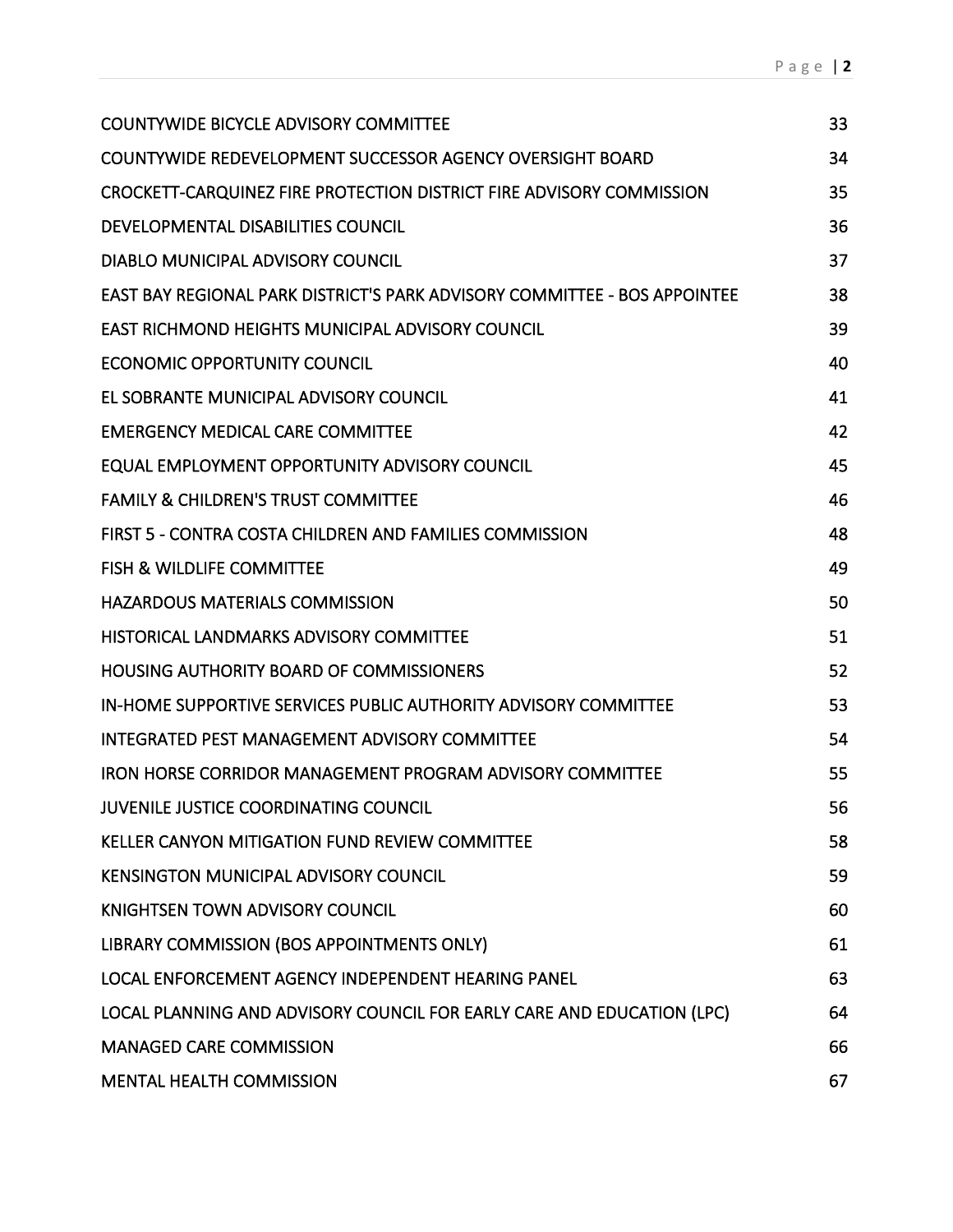| <b>MERIT BOARD</b>                                              | 68 |
|-----------------------------------------------------------------|----|
| <b>MOSQUITO &amp; VECTOR CONTROL DISTRICT BOARD OF TRUSTEES</b> | 69 |
| NORTH RICHMOND MUNICIPAL ADVISORY COUNCIL                       | 70 |
| NORTH RICHMOND WASTE AND RECOVERY MITIGATION FEE COMMITTEE      | 71 |
| PACHECO MUNICIPAL ADVISORY COUNCIL                              | 72 |
| <b>PLANNING COMMISSION</b>                                      | 73 |
| PUBLIC LAW LIBRARY BOARD OF TRUSTEES (BOS APPOINTEE)            | 74 |
| <b>RACIAL JUSTICE OVERSIGHT BODY</b>                            | 75 |
| REGIONAL MEASURE 3 INDEPENDENT OVERSIGHT COMMITTEE              | 77 |
| <b>RESOURCE CONSERVATION DISTRICT</b>                           | 78 |
| RODEO MUNICIPAL ADVISORY COUNCIL                                | 79 |
| <b>SUSTAINABILITY COMMISSION</b>                                | 80 |
| <b>TREASURY OVERSIGHT COMMITTEE</b>                             | 81 |
| TRI-DELTA TRANSIT AUTHORITY BOARD OF DIRECTORS                  | 82 |
| WESTERN CONTRA COSTA TRANSIT AUTHORITY (JPA) BOARD OF DIRECTORS | 83 |
| <b>WORKFORCE DEVELOPMENT BOARD</b>                              | 84 |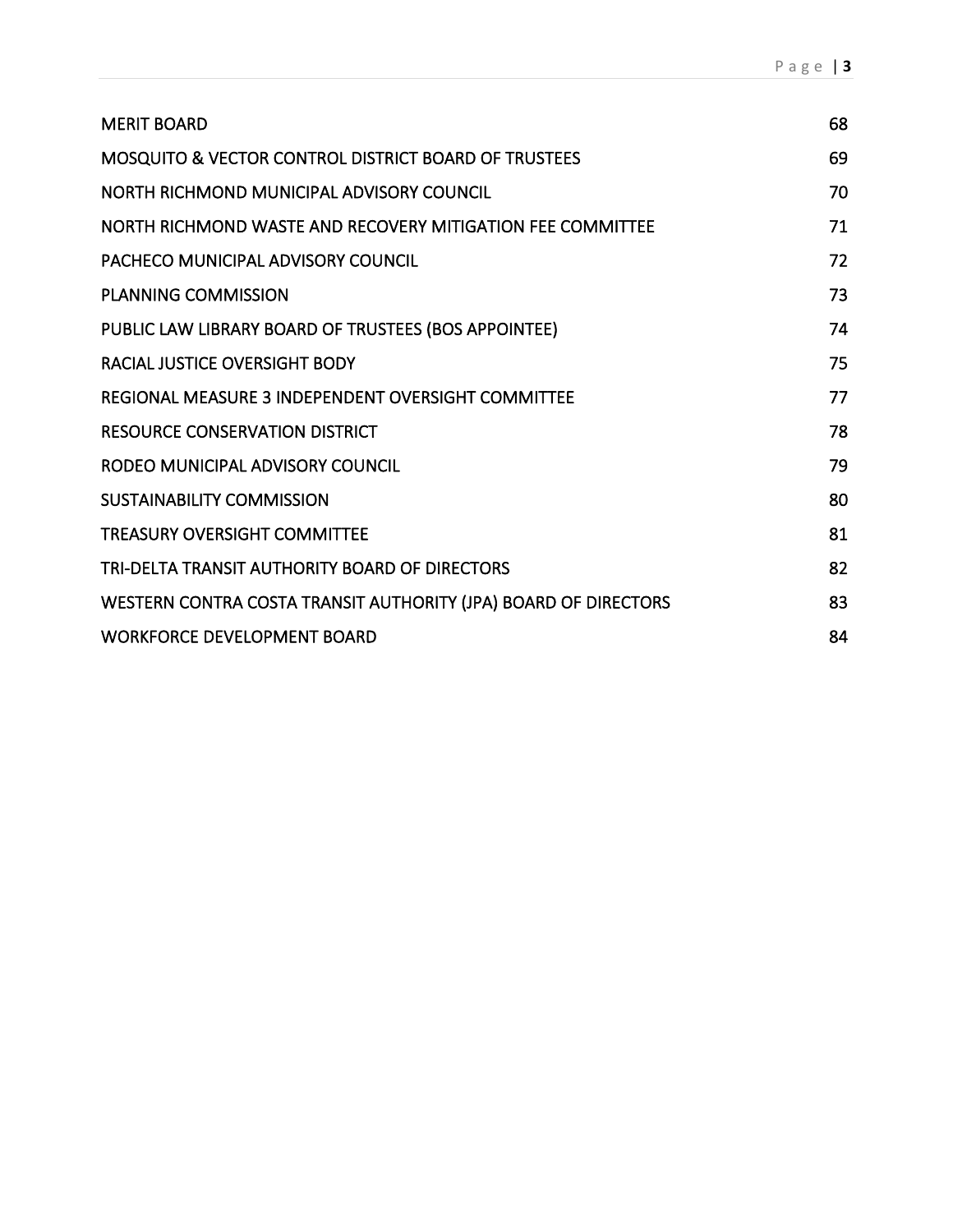# <span id="page-5-0"></span>ADVISORY COUNCIL ON AGING

In accordance with the Older Americans Act, the Contra Costa County Advisory Council on Aging (ACOA) is appointed by the Board of Supervisors to advise them on all matters associated with the planning, development, and administration of programs relating to older adults. The ACOA is staffed by representatives of the Contra Costa County Area Agency on Aging (AAA). The ACOA acts as an advisory body to the Board of Supervisors in the development and implementation of the County's Area Plan by the Department of Aging and Adult Services.

### **Seats and Qualifications**

The Council is comprised of forty (40) seats, including representatives of the target population and the general public, including older low-income and military persons. At least one-half of the membership must be made up of actual consumers of services under the Area Plan. The Council includes the following seats:

- Nineteen (19) representatives recommended from each Local Committee on Aging
- One (1) representative from the Nutrition Project Council
- **Twenty (20) Members At-Large**

### **Scheduled Vacancies**

Position: At-Large 1 Current Appointee: Penny Reed Appointment/Term Start: December 8, 2020 Term Ends: September 30, 2022

Position: At-Large 2 Current Appointee: Shirley Krohn Appointment/Term Start: October 1, 2020 Term Ends: September 30, 2022

Position: At-Large 4 Current Appointee: Sara Shafiabady Appointment/Term Start: October 1, 2018 Term Ends: September 30, 2022

Position: At-Large 5 Current Appointee: Deborah Card Appointment/Term Start: October 1, 2020 Term Ends: September 30, 2022

Position: At-Large 6 Current Appointee: Steve Lipson Appointment/Term Start: October 1, 2020 Term Ends: September 30, 2022

Position: At-Large 7 Current Appointee: Summer Selleck Appointment/Term Start: October 1, 2020 Term Ends: September 30, 2022

Position: At-Large 8 Current Appointee: Nancy Leasure Appointment/Term Start: October 1, 2020 Term Ends: September 30, 2022

Position: At-Large 10 Current Appointee: Terri Tobey Appointment/Term Start: October 1, 2020 Term Ends: September 30, 2022

Position: At-Large 12 Current Appointee: Nuru Neemuchwalla Appointment/Term Start: October 1, 2020 Term Ends: September 30, 2022

Position: At-Large 13 Current Appointee: Michelle Hernandez Appointment/Term Start: October 1, 2020 Term Ends: September 30, 2022

### *\*Continued on next page\**

**Please contact the Clerk of the Board of Supervisors with questions about this report.** Visit <https://www.contracosta.ca.gov/6408/> for the most current information on vacant seats and opportunities to serve on an advisory board or commission. Clic[k here](#page-2-0) to return to the Table of Contents.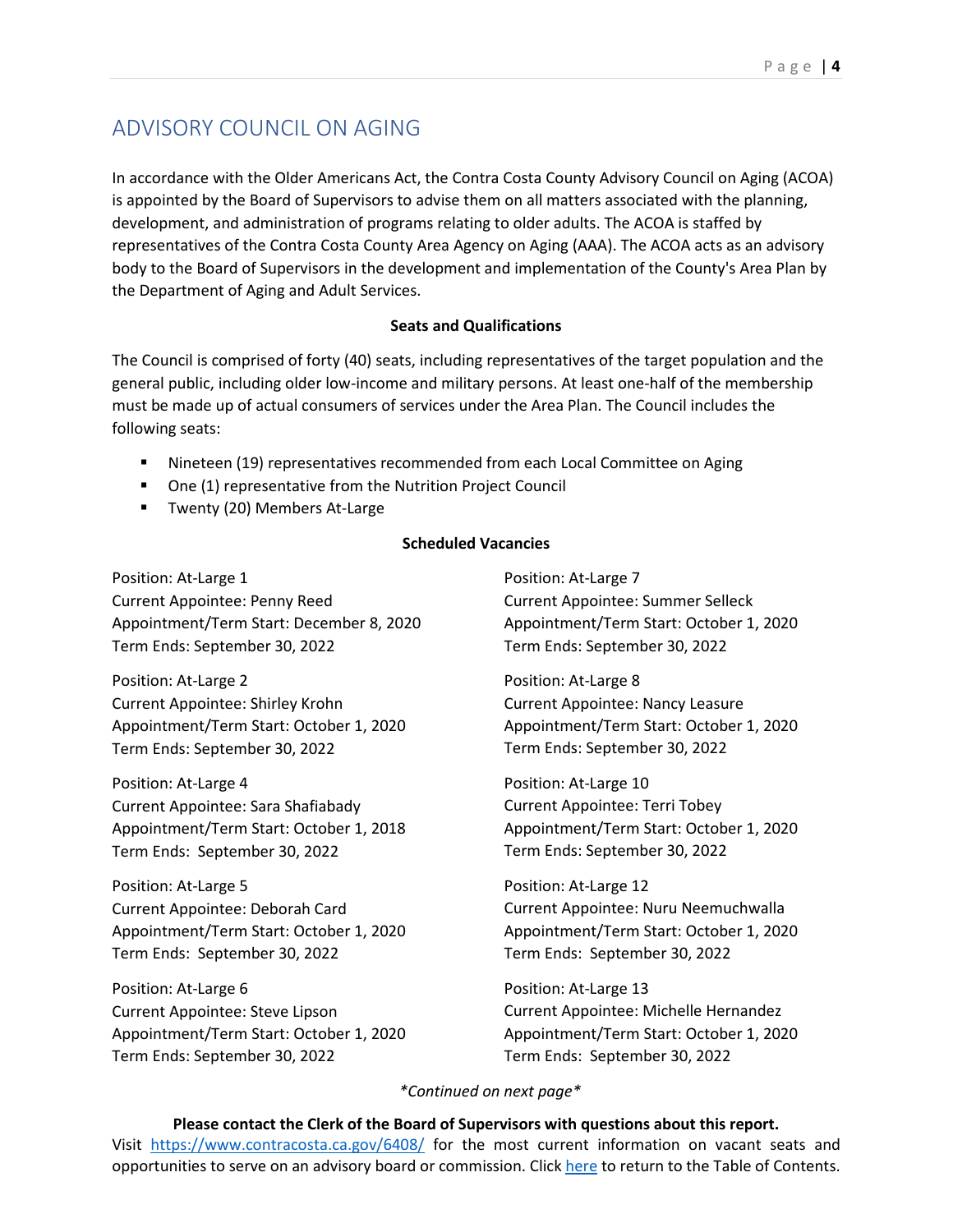Position: At-Large 15 Current Appointee: Mary Bruns Appointment/Term Start: October 1, 2020 Term Ends: September 30, 2022

Position: At-Large 17 Current Appointee: Kevin Donovan Appointment/Term Start: October 1, 2020 Term Ends: September 30, 2022

Position: At-Large 18 Current Appointee: Vacant Appointment/Term Start: October 1, 2020 Term Ends: September 30, 2022

Position: Local Committee Antioch Current Appointee: Rudy Fernandez Appointment/Term Start: October 1, 2020 Term Ends: September 30, 2022

Position: Local Committee El Cerrito Current Appointee: Joanna Kim-Selby Appointment/Term Start: October 1, 2020 Term Ends: September 30, 2022

Position: Local Committee Hercules Current Appointee: Jennifer Doran Appointment/Term Start: October 1, 2020 Term Ends: September 30, 2022

Position: Local Committee Pinole Current Appointee: Vacant Appointment/Term Start: October 1, 2020 Term Ends: September 30, 2022

Position: Local Committee Richmond Current Appointee: Frances Smith Appointment/Term Start: October 1, 2020 Term Ends: September 30, 2022

Position: Local Committee San Ramon Current Appointee: Vacant Appointment/Term Start: October 1, 2020 Term Ends: September 30, 2022

Position: Local Committee San Pablo Current Appointee: Vacant Appointment/Term Start: October 1, 2020 Term Ends: September 30, 2022

Position: Local Committee Martinez Current Appointee: Vacant Appointment/Term Start: October 1, 2020 Term Ends: September 30, 2022

Position: Nutrition Project Council Current Appointee: Gail Garrett Appointment/Term Start: October 1, 2020 Term Ends: September 30, 2022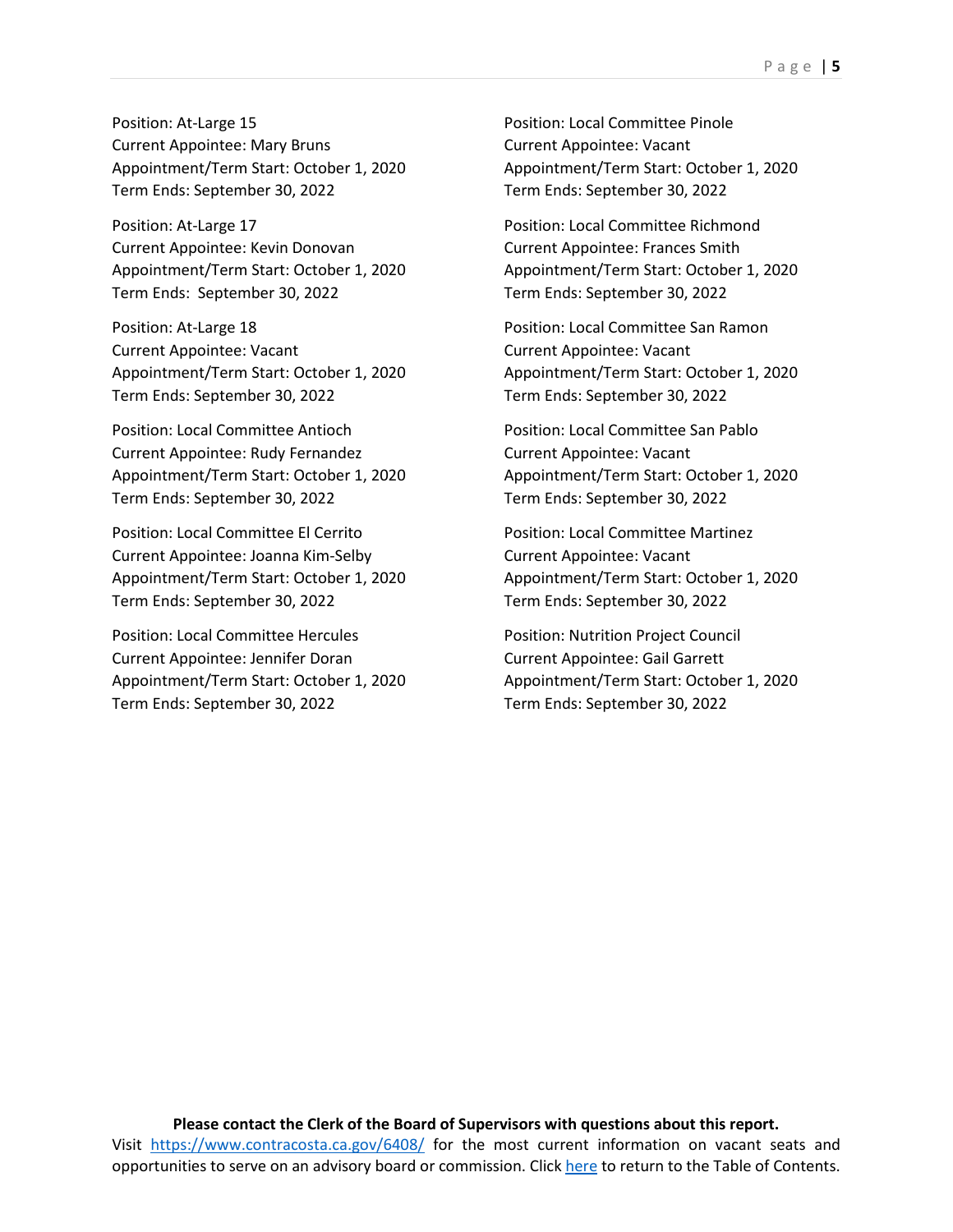# <span id="page-7-0"></span>AFFORDABLE HOUSING FINANCE COMMITTEE

The Affordable Housing Finance Committee works with the Department of Conservation and Development to develop recommendations to the Board of Supervisors concerning the allocation of Community Development Block Grant (CDBG), HOME Investment Partnership Act, and Housing Opportunities for Persons with AIDS (HOPWA) funds.

#### **Seats and Qualifications**

The Affordable Housing Finance Committee is comprised of seven (7) seats representing the following entities:

- One (1) County/Unincorporated in East County
- One (1) County/Unincorporated in West County
- One (1) County/Unincorporated in Central County
- One (1) City in East County
- One (1) City in West County
- One (1) City in Central County
- One (1) Community Member At-Large

#### **Scheduled Vacancies**

Position: Community 1 Current Appointee: Lisa Caronna Appointment/Term Start: September 24, 2019 Term Ends: June 30, 2022

Position: County 3 (Central Unincorporated) Current Appointee: Warren Ritter Appointment/Term Start: July 1, 2019 Term Ends: June 30, 2022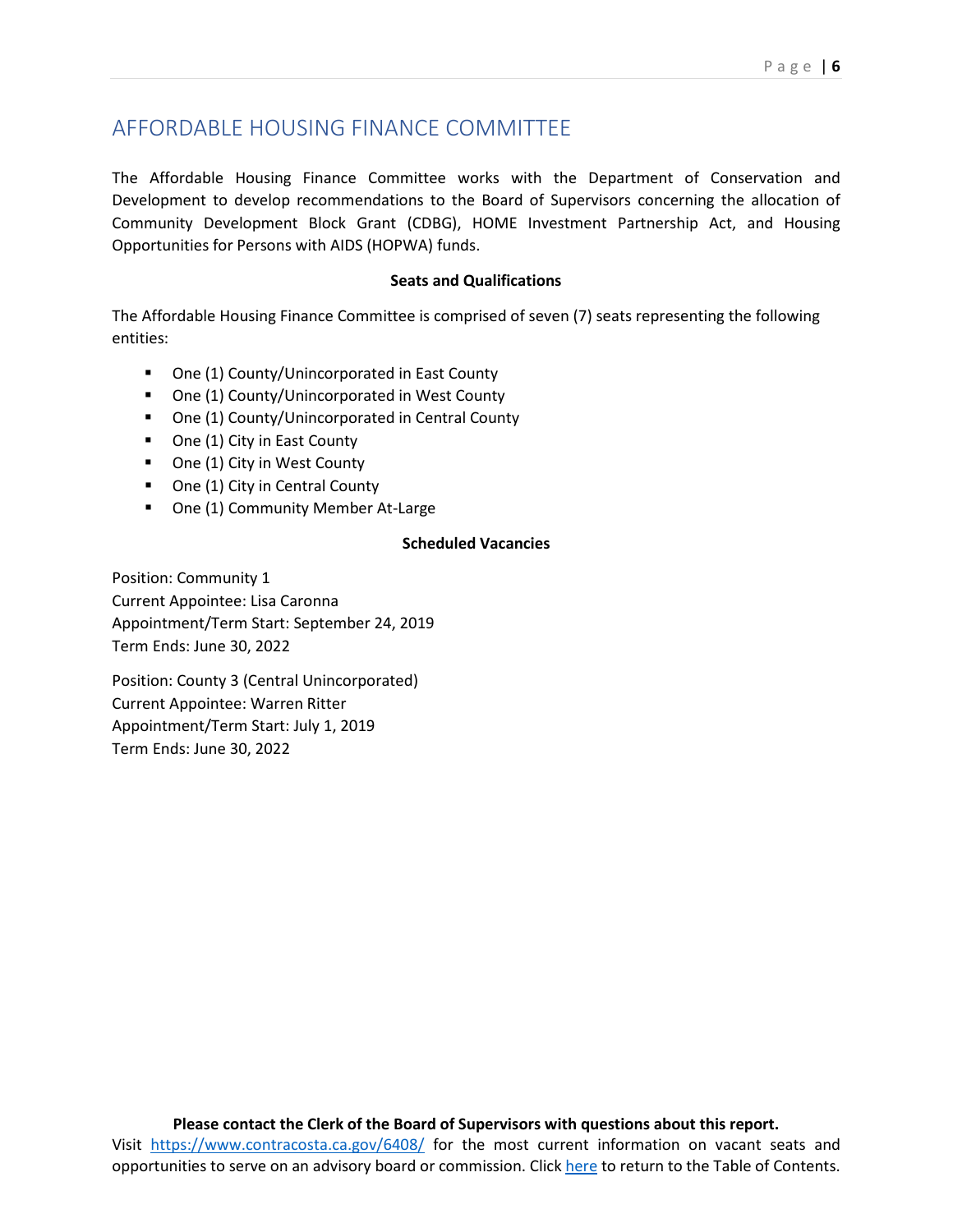# <span id="page-8-0"></span>AGRICULTURAL ADVISORY TASK FORCE

Advises the Board of Supervisors on matters that relate to preserving and promoting agriculture and provides a forum to support the exchange of information within the agricultural and ranching community.

# **Seats and Qualifications**

The Agricultural Advisory Task Force is comprised of twelve (12) seats including the following:

- Five (5) representatives, each representing one of the Board of Supervisors Districts
- One (1) Contra Costa County Farm Bureau representative
- **•** One (1) Harvest Time representative
- One (1) Cattlemen's Association representative
- One (1) U.C. Cooperative Extension representative (non-voting)
- One (1) Contra Costa Resource Conservation District representative (non-voting)
- One (1) Ag Commissioner (ex officio, non-voting) seat
- One (1) Department of Conservation and Development Director (ex officio, non-voting) seat

### **Scheduled Vacancies**

Currently inactive; no current appointments.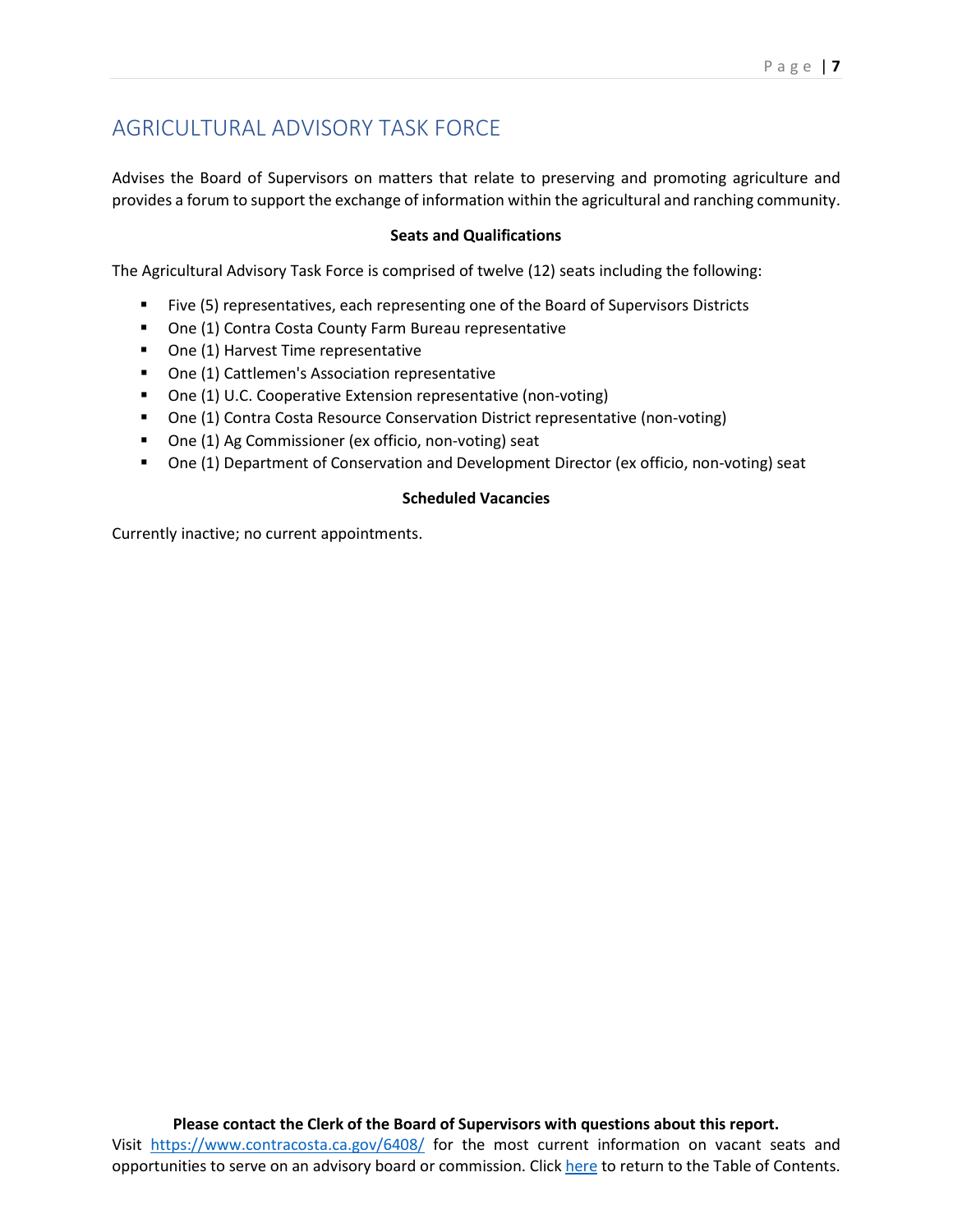# <span id="page-9-0"></span>AIRPORT LAND USE COMMISSION

The purpose of an Airport Land Use Commission (ALUC) is to conduct airport land use compatibility planning. Airport Land Use Commissions protect public health, safety, and welfare by ensuring the orderly expansion of airports and the adoption of land use measures that minimize the public's exposure to excessive noise and safety hazards within areas around public airports to the extent that these areas are not already devoted to incompatible uses. The statutes governing such commissions are set forth in Division 9, Part 1, Chapter 4, Article 3.5, §§21670 – 21679.5 of the California Public Utilities Code.

### **Seats and Qualifications**

The Airport Land Use Commission is comprised of seven (7) seats as follows:

- **Two (2) appointees of the Board of Supervisors**
- **Two (2) appointees of the Airport Manager**
- One (1) Member At-Large appointed by the balance of the ALUC
- One (1) Member At-Large appointed by a Contiguous Local Jurisdictions
- One (1) Member At-Large appointed by a Non-Contiguous Local Jurisdictions (i.e., based on proximity to the airport

Compensation: Members shall serve without compensation.

### **Scheduled Vacancies**

Position: Airport Managers Appointee 2 Current Appointee: Maurice Gunderson Appointment/Term Start: May 8, 2018 Term Ends: May 2, 2022

Position: City Selection Committee (Contiguous) Current Appointee: Ken Carlson Appointment/Term Start: May 8, 2018 Term Ends: May 2, 2022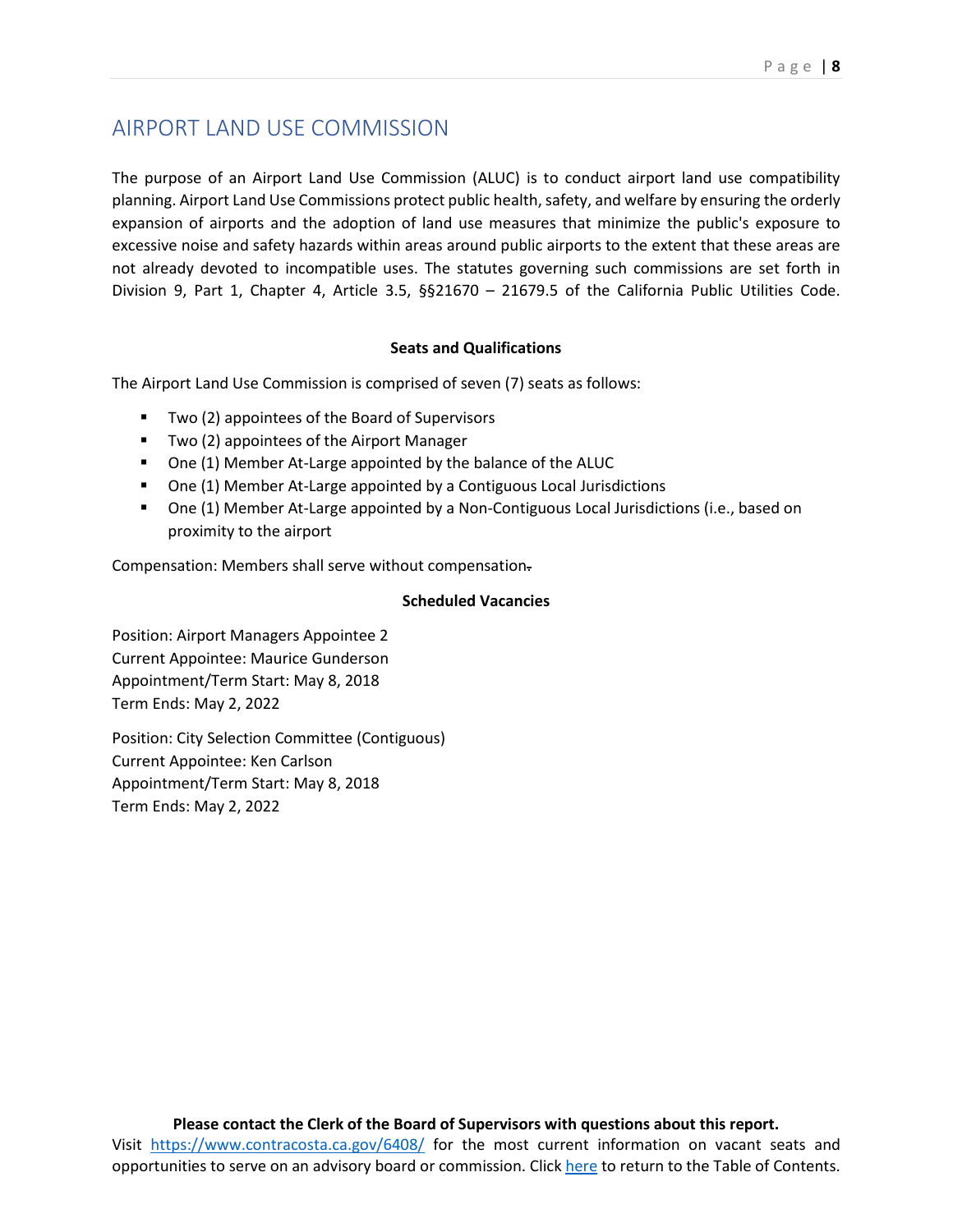# <span id="page-10-0"></span>ALAMO-LAFAYETTE CEMETERY DISTRICT TRUSTEES

The Alamo-Lafayette Cemetery District Board of Trustees operates the Cemetery District, including parts of Lafayette, Walnut Creek, Alamo, Danville, and Diablo, according to the California Health and Safety Code.

### **Seats and Qualifications**

The Alamo-Lafayette Cemetery District Board of Trustees is comprised of three (3) seats as follows:

**Three (3) trustees** 

Trustees must be electors who reside within the district.

### **Scheduled Vacancies**

Position: Trustee 2 Current Appointee: Mary McCosker Appointment/Term Start: September 24, 2018 Term Ends: September 24, 2022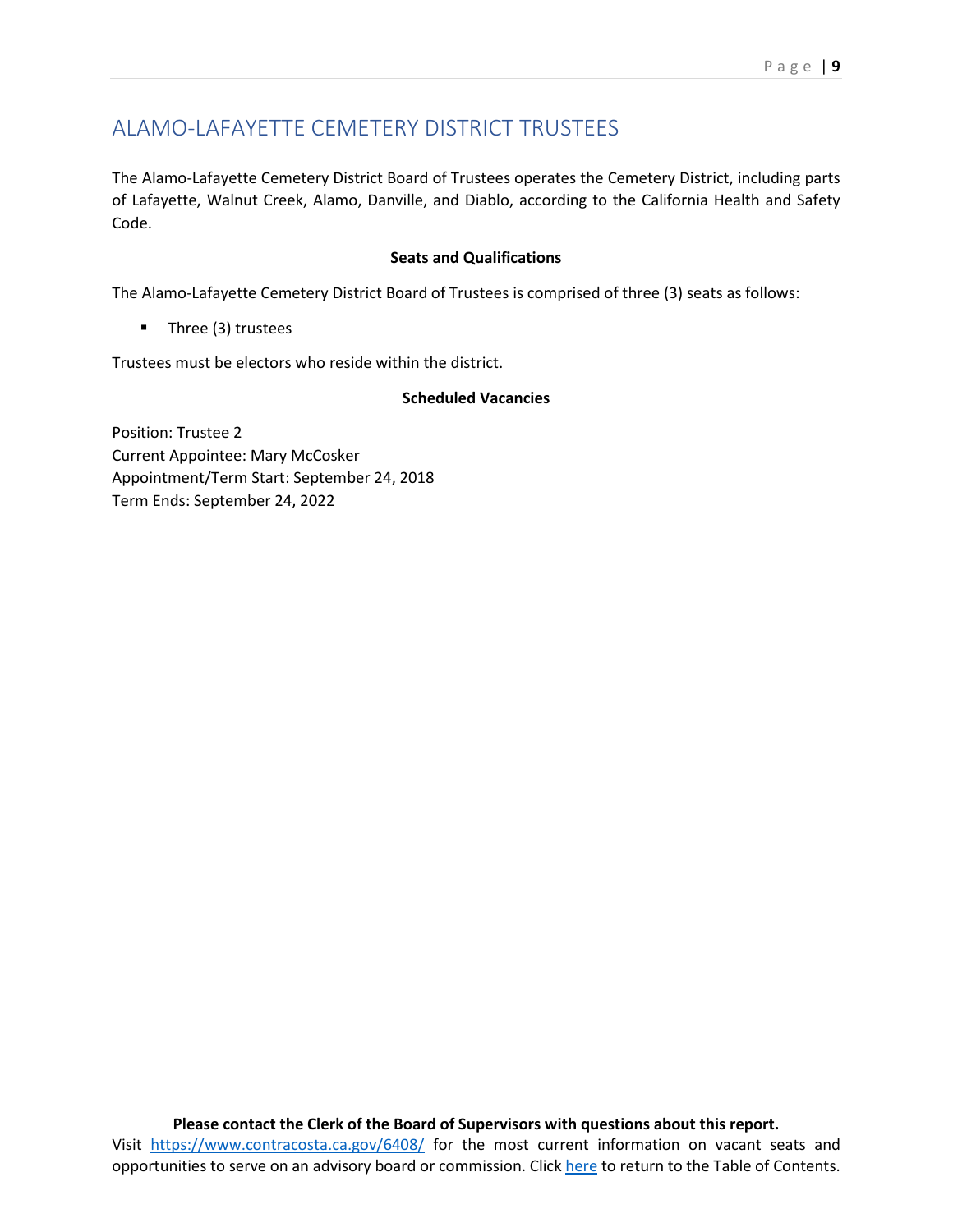# <span id="page-11-0"></span>ALAMO MUNICIPAL ADVISORY COUNCIL

The Alamo Municipal Advisory Council advises the Board of Supervisors on issues and concerns related to County services provided to the unincorporated area of Alamo.

### **Seats and Qualifications**

The Alamo Municipal Advisory Council is comprised of nine (9) seats as follows:

- Seven (7) Appointees
- **One (1) Alternate**
- One (1) Youth Representative

# **Scheduled Vacancies**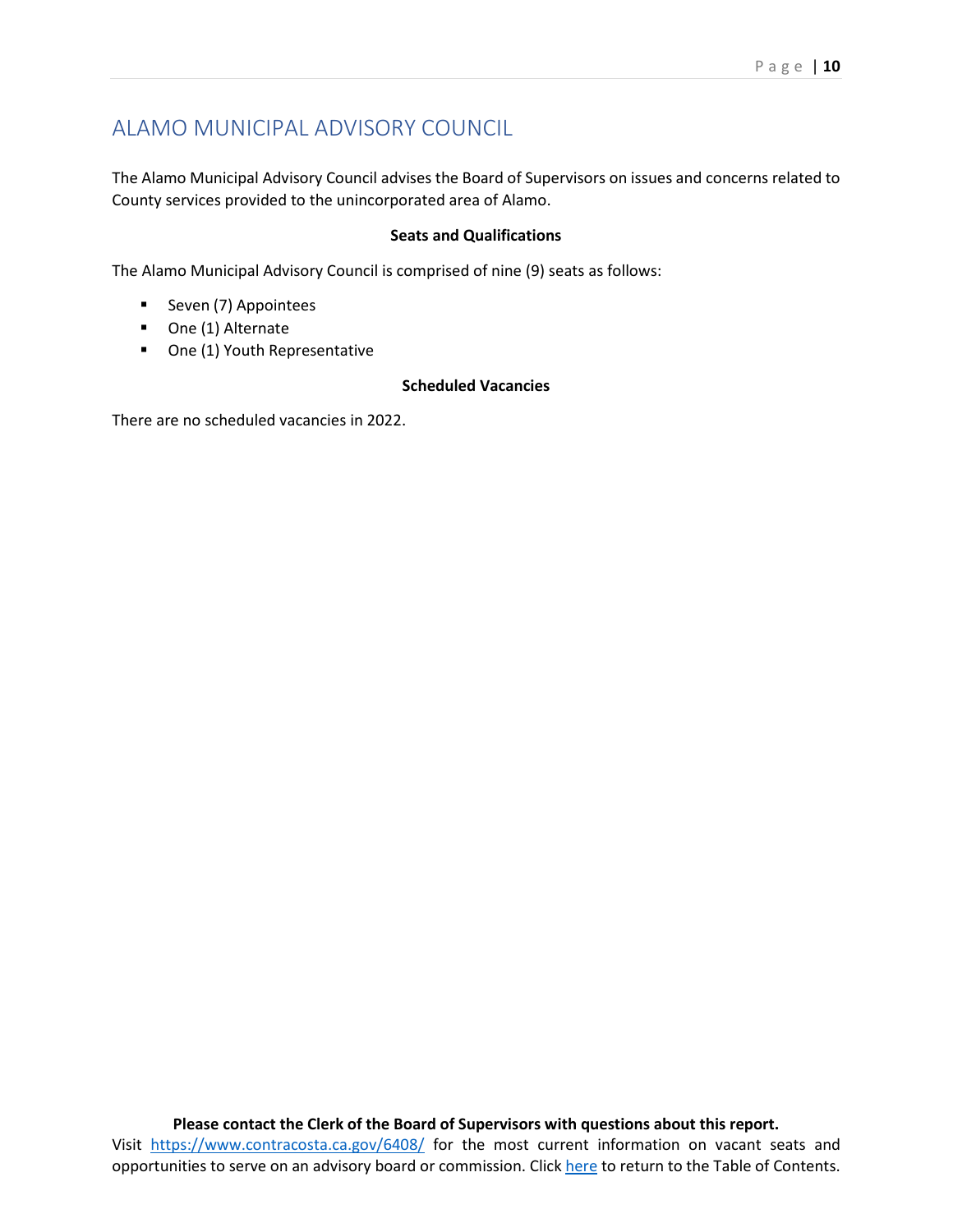# <span id="page-12-0"></span>ALAMO POLICE SERVICES ADVISORY COMMITTEE (CSA P-2B)

The Alamo Police Services Advisory Committee advises the Board of Supervisors and the Sheriff's Department on the needs of the Alamo community for police services.

#### **Seats and Qualifications**

The Alamo Police Services Advisory Committee (CSA P-2B) is comprised of eleven (11) seats as follows:

- **Nine (9) Appointees**
- Two (2) Alternates

Members must reside within the boundaries of County Service Area P-2B.

#### **Scheduled Vacancies**

Position: Appointee 1 Current Appointee: Joseph Rubay Appointment/Term Start: January 1, 2021 Term Ends: December 31, 2022

Position: Appointee 2 Current Appointee: Alden Harken Appointment/Term Start: January 1, 2021 Term Ends: December 31, 2022

Position: Appointee 4 Current Appointee: William Nelson Appointment/Term Start: January 1, 2021 Term Ends: December 31, 2022

Position: Appointee 6 Current Appointee: Ross Hillesheim Appointment/Term Start: January 1, 2021 Term Ends: December 31, 2022

Position: Appointee 8 Current Appointee: Karen McPherson Appointment/Term Start: January 1, 2021 Term Ends: December 31, 2022

Position: Alternate 1 Current Appointee: James Shields Appointment/Term Start: May 11, 2021 Term Ends: December 31, 2022

Position: Alternate 2 Current Appointee: Vacant Appointment/Term Start: January 1, 2021 Term Ends: December 31, 2022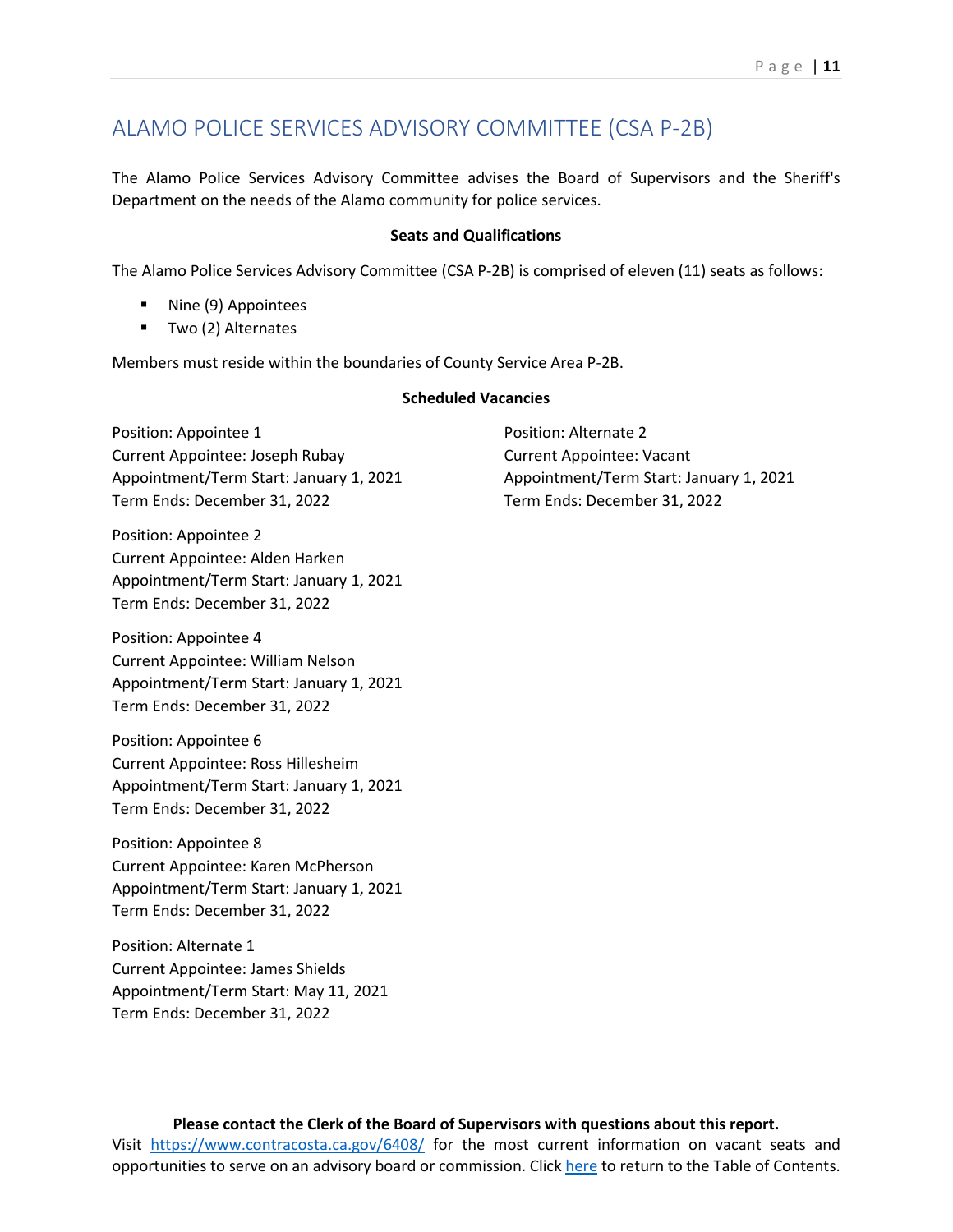# <span id="page-13-0"></span>ALCOHOL AND OTHER DRUGS ADVISORY BOARD

The Alcohol and Other Drugs Advisory Board provides input and recommendations to the Board of Supervisors and the Health Services Department concerning family and community needs regarding prevention and treatment of alcohol and drug related problems.

The mission of the Contra Costa County Alcohol and Other Drugs Advisory Board is to assess family and community needs regarding treatment and prevention of alcohol and drug abuse problems. The board reports their findings and recommendations to the Contra Costa Health Services Department, the Board of Supervisors, and the communities they serve.

The Alcohol and Other Drugs Advisory Board works in collaboration with the Alcohol and Other Drugs Services of Contra Costa Health Services. The board provides input and recommendations as they pertain to alcohol and other drugs prevention, intervention, and treatment services.

### **Seats and Qualifications**

The Alcohol and Other Drugs Advisory Board is comprised of eleven (11) seats, including the following:

- Five (5) District Representatives, each representing one of the Board of Supervisors Districts
- $\blacksquare$  Six (6) Members At-Large
- **Three (3) Alternate Members At-Large**

Alternate members are permitted to participate in discussions but may only vote in the absence of a regular voting member. The at-large members shall be appointed by the Board of Supervisors in order to ensure the Board's geographic, cultural, racial, age, and ethnic diversity. County Supervisors shall be encouraged to consider the Board's list of recommended applicants.

### **Scheduled Vacancies**

Position: At-Large 3 Current Appointee: Talia Moore Appointment/Term Start: December 10, 2019 Term Ends: June 30, 2022

Position: District I Current Appointee: Antwon Cloird Appointment/Term Start: July 1, 2019 Term Ends: June 30, 2022

Position: District V Current Appointee: Logan Campbell Appointment/Term Start: December 10, 2019 Term Ends: June 30, 2022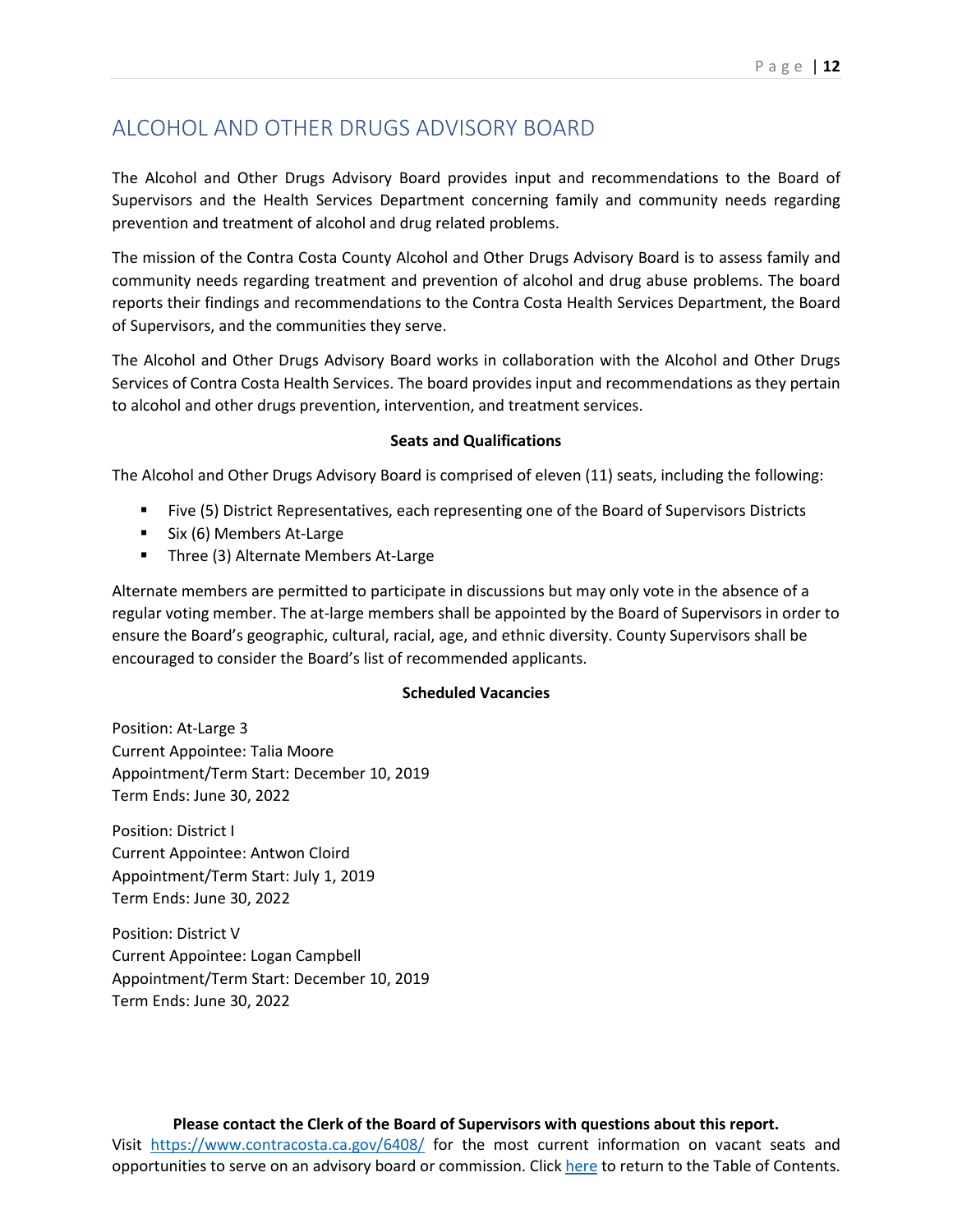# <span id="page-14-0"></span>ARTS & CULTURE COMMISSION

The Arts and Culture Commission of Contra Costa County was established to advise the Board of Supervisors on matters related to promoting arts and culture as a vital aspect of community engagement. The Arts and Culture Commission is dedicated to advancing the arts in a way that promotes communication, education, appreciation, and collaboration throughout Contra Costa County so that we may grow creatively as a community that preserves and celebrates our diverse cultural expression.

### **Seats and Qualifications**

The Arts and Culture Commission is comprised of twelve (12) seats, including the following:

- Five (5) District Representatives, each representing one of the Board of Supervisors Districts
- Four (4) Members At-Large
- One (1) Alternate
- Two (2) Youth Advisors (non-voting)

#### **Scheduled Vacancies**

Position: Youth Advisor 1 Current Appointee: Carolyn Considine Appointment/Term Start: February 2, 2021 Term Ends: June 30, 2022

Position: Youth Advisor 2 Current Appointee: Vacant Appointment/Term Start: July 1, 2021 Term Ends: June 30, 2022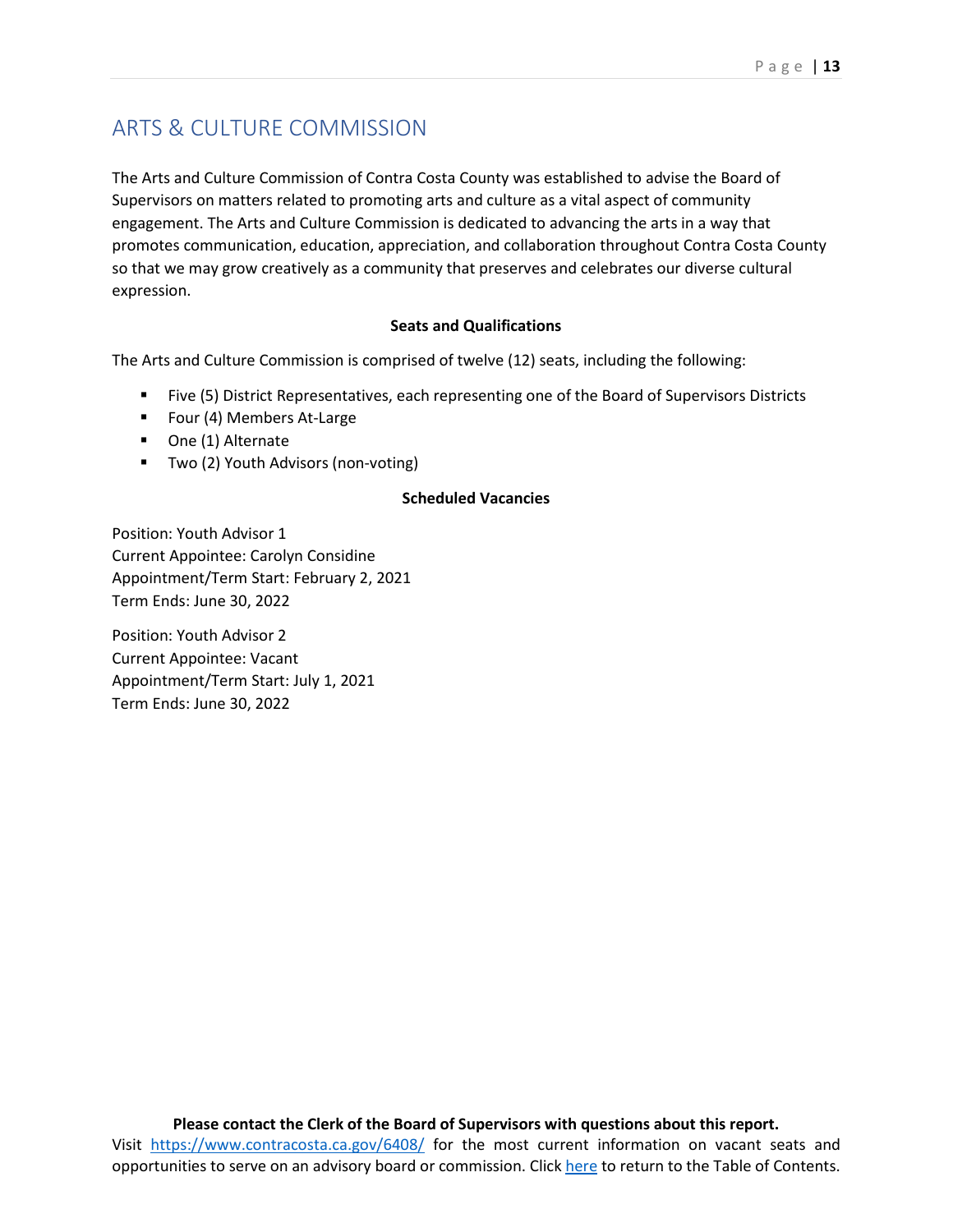# <span id="page-15-0"></span>ASSESSMENT APPEALS BOARD

The Assessment Appeals Board is established to assess and equalize the valuation of the taxable property in the County for the purpose of taxation, and to perform all duties required by the State Board of Equalization and State law.

### **Seats and Qualifications**

The Assessment Appeals Board is comprised of ten (10) seats, including the following:

- Five (5) District Representatives, each representing one of the Board of Supervisors Districts
- Five (5) District Alternates, each representing one of the Board of Supervisors Districts

A person shall not be eligible for nomination for membership on an assessment appeals board unless he or she has a minimum of five years' professional experience in this state as one of the following: certified public accountant or public accountant, licensed real estate broker, attorney, property appraiser accredited by a nationally recognized professional organization, property appraiser certified by the Office of Real Estate Appraisers, or property appraiser certified by the State Board of Equalization.

Compensation: Two hundred dollars (\$200) per one half day meeting, three hundred dollars (\$300) per full day meeting, and four hundred dollars (\$400) for any consecutive meeting days, per SD.2, 4/28/98.

# **Scheduled Vacancies**

Position: District II Current Appointee: Clark Anderson Appointment/Term Start: December 10, 2019 Term Ends: September 5, 2022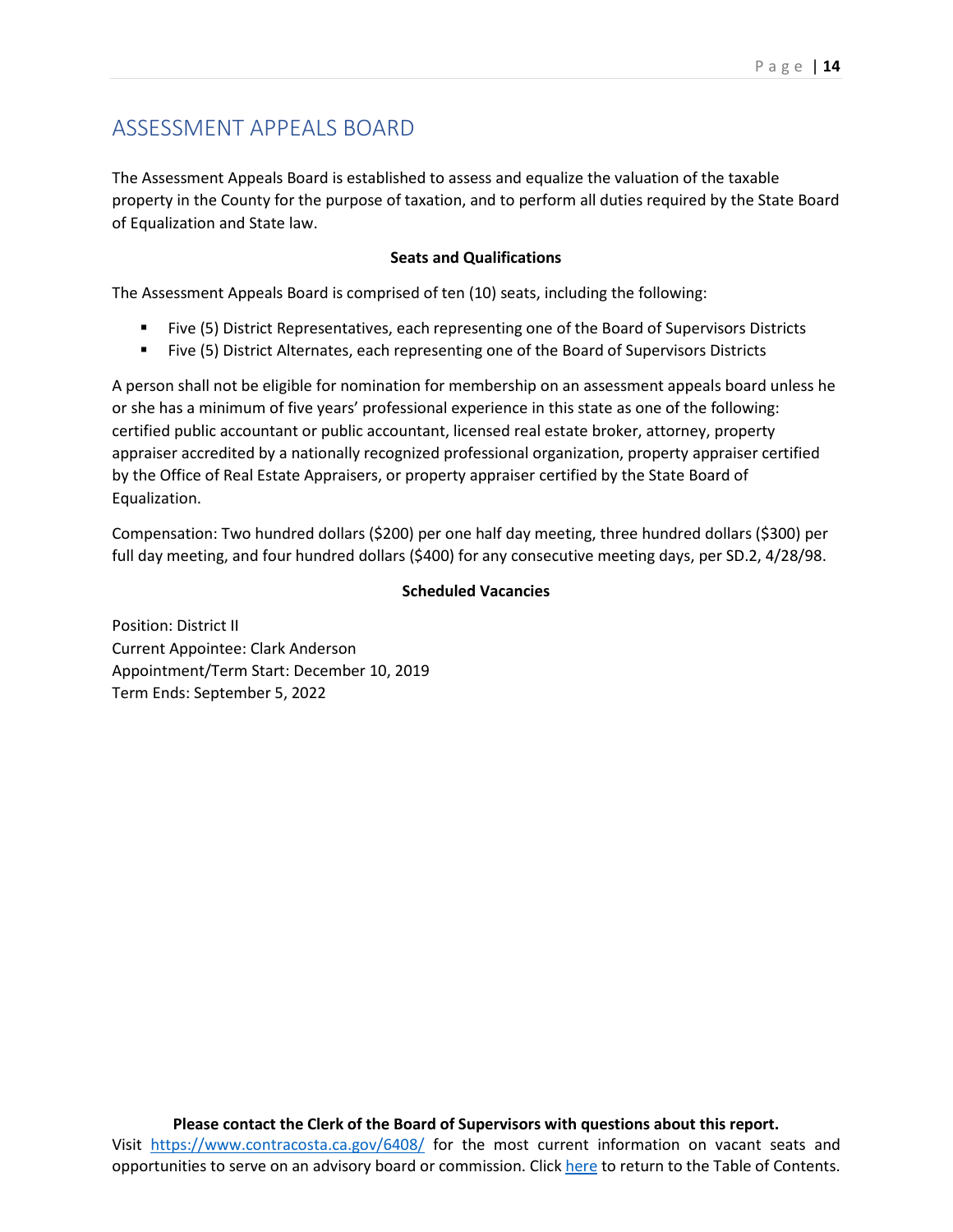# <span id="page-16-0"></span>AVIATION ADVISORY COMMITTEE

The Aviation Advisory Committee provides advice and recommendations to the Board of Supervisors on aviation issues related to the economic viability and security of airports in Contra Costa County and provides a forum for the Director of Airports regarding policy matters at and around the airports.

#### **Seats and Qualifications**

The Aviation Advisory Committee is comprised of thirteen (13) seats, representing the following entities:

- Five (5) District Representatives, each representing one of the Board of Supervisors Districts
- One (1) City of Concord representative
- One (1) City of Pleasant Hill representative
- One (1) Contra Costa County Airports Business Association representative
- Three (3) Members At-Large
- One (1) Buchanan Field Airport Community representative
- One (1) Byron Airport Community representative

At least one of the seats representing the Buchanan Field Airport Community and Byron Airport Community shall be a member of the Airport Land Use Commission. Members must reside or work within Contra Costa County.

#### **Scheduled Vacancies**

Position: At-Large 3 Current Appointee: Emily Barnett Appointment/Term Start: March 12, 2019 Term Ends: February 28, 2022

Position: City of Concord Current Appointee: Keith McMahon Appointment/Term Start: March 1, 2019 Term Ends: February 28, 2022

Position: Contra Costa Airports Business Association Current Appointee: Vacant Appointment/Term Start: March 1, 2019 Term Ends: February 28, 2022

### **Please contact the Clerk of the Board of Supervisors with questions about this report.**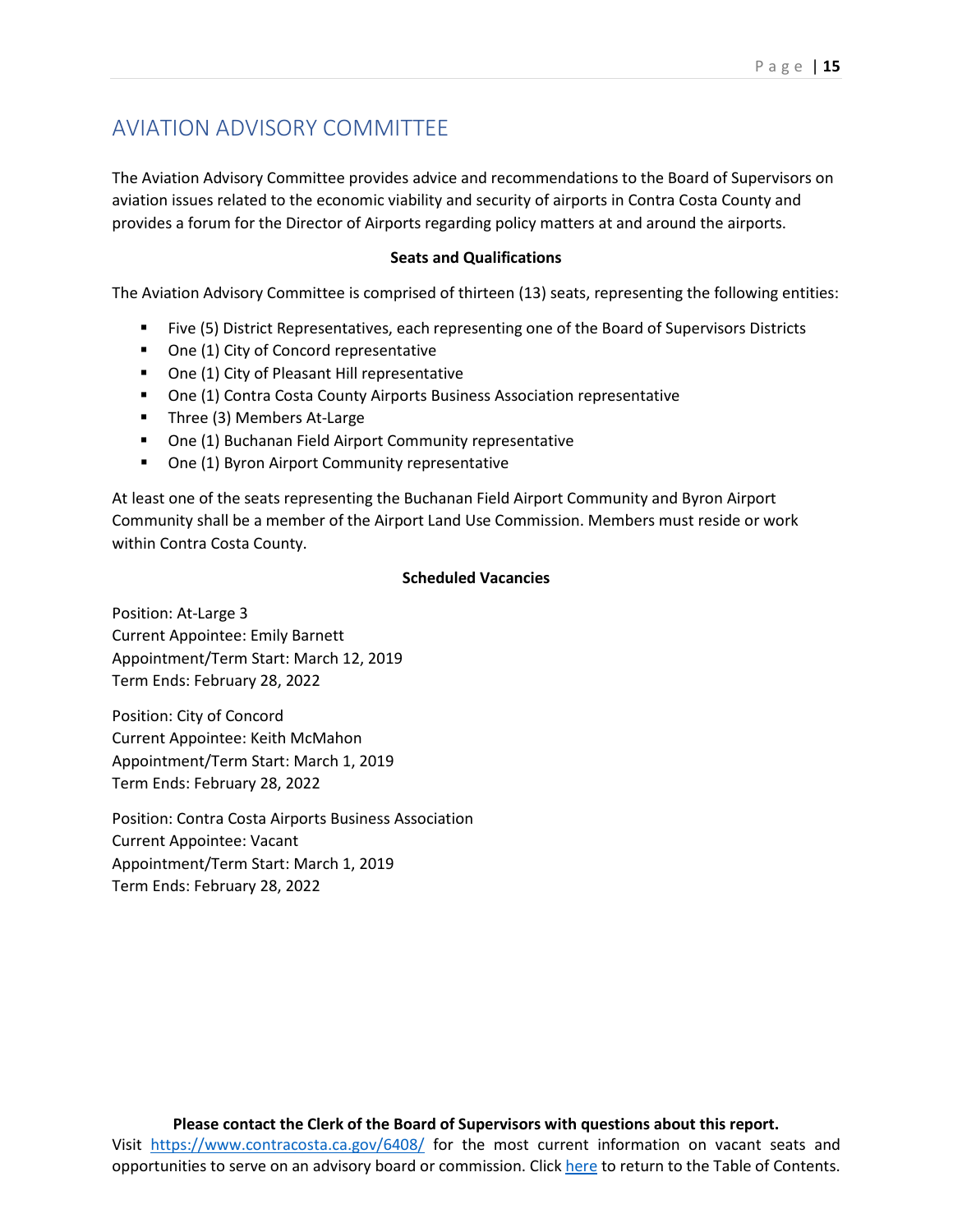# <span id="page-17-0"></span>BAY POINT MUNICIPAL ADVISORY COUNCIL

The Bay Point Municipal Advisory Council advises the Board of Supervisors or other local government agencies on issues and concerns related to the unincorporated area of Bay Point.

### **Seats and Qualifications**

The Bay Point Municipal Advisory Council is comprised of seven (7) seats, including the following:

**Seven (7) Appointees** 

Members must be residents of Bay Point and shall be selected and appointed by the Board of Supervisors, following nomination by the District V Supervisor.

Compensation: There is no stipend or mileage reimbursement for members of this body.

#### **Scheduled Vacancies**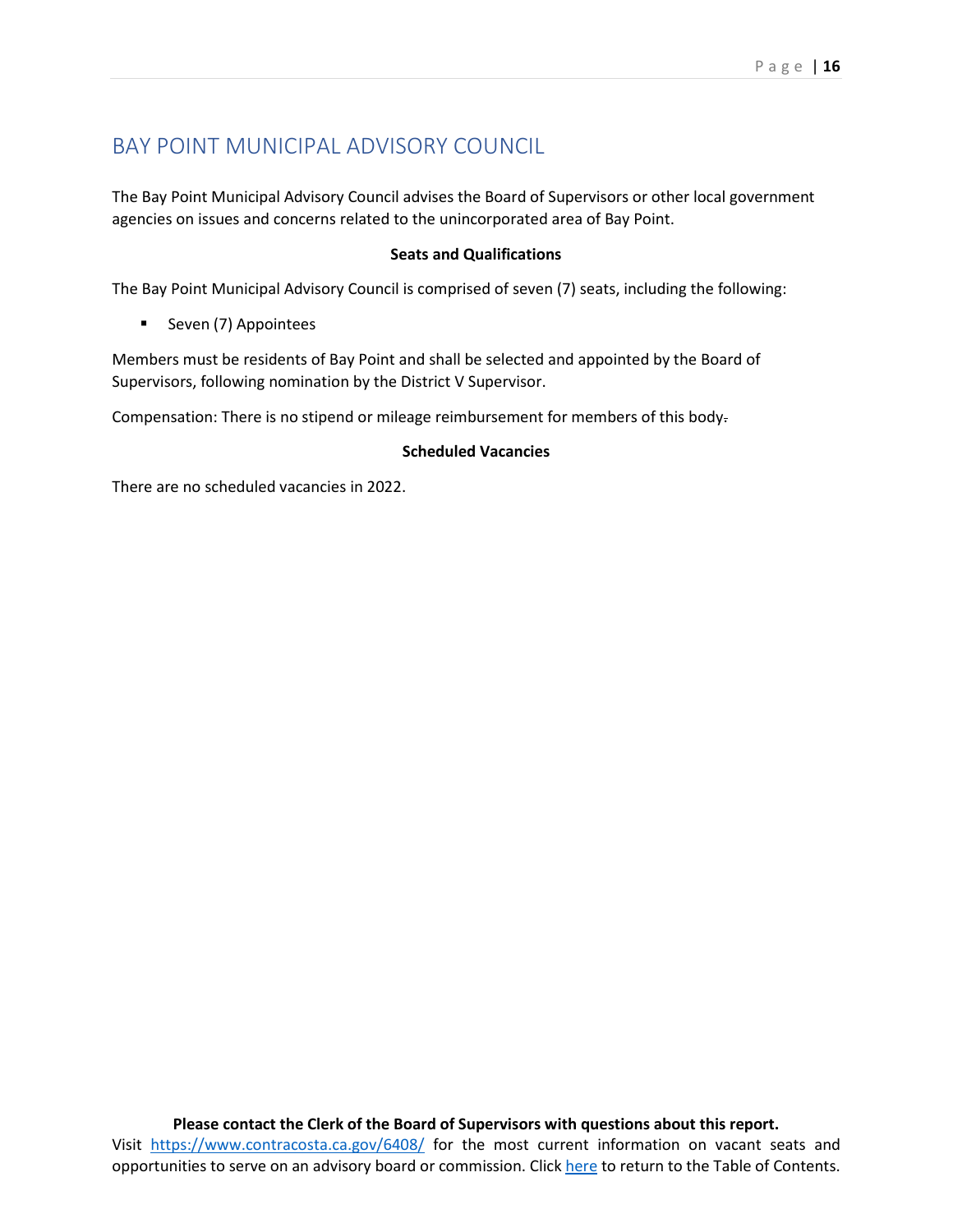# <span id="page-18-0"></span>BETHEL ISLAND MUNICIPAL ADVISORY COUNCIL

The Bethel Island Municipal Advisory Council (MAC) advises the Board of Supervisors on land use and planning matters affecting the community of Bethel Island and may represent the Bethel Island community before the Board of Supervisors, the East County Regional Planning Commission, the Zoning Administrator, and the Local Agency Formation Commission on proposed boundary changes affecting the community.

# **Seats and Qualifications**

The Bethel Island Municipal Advisory Council is comprised of five (5) seats, including the following:

■ Five (5) Appointees

Must be a resident of Bethel Island living within the Bethel Island MAC boundaries. Compensation: There is no stipend or mileage reimbursement for members of this body.

# **Scheduled Vacancies**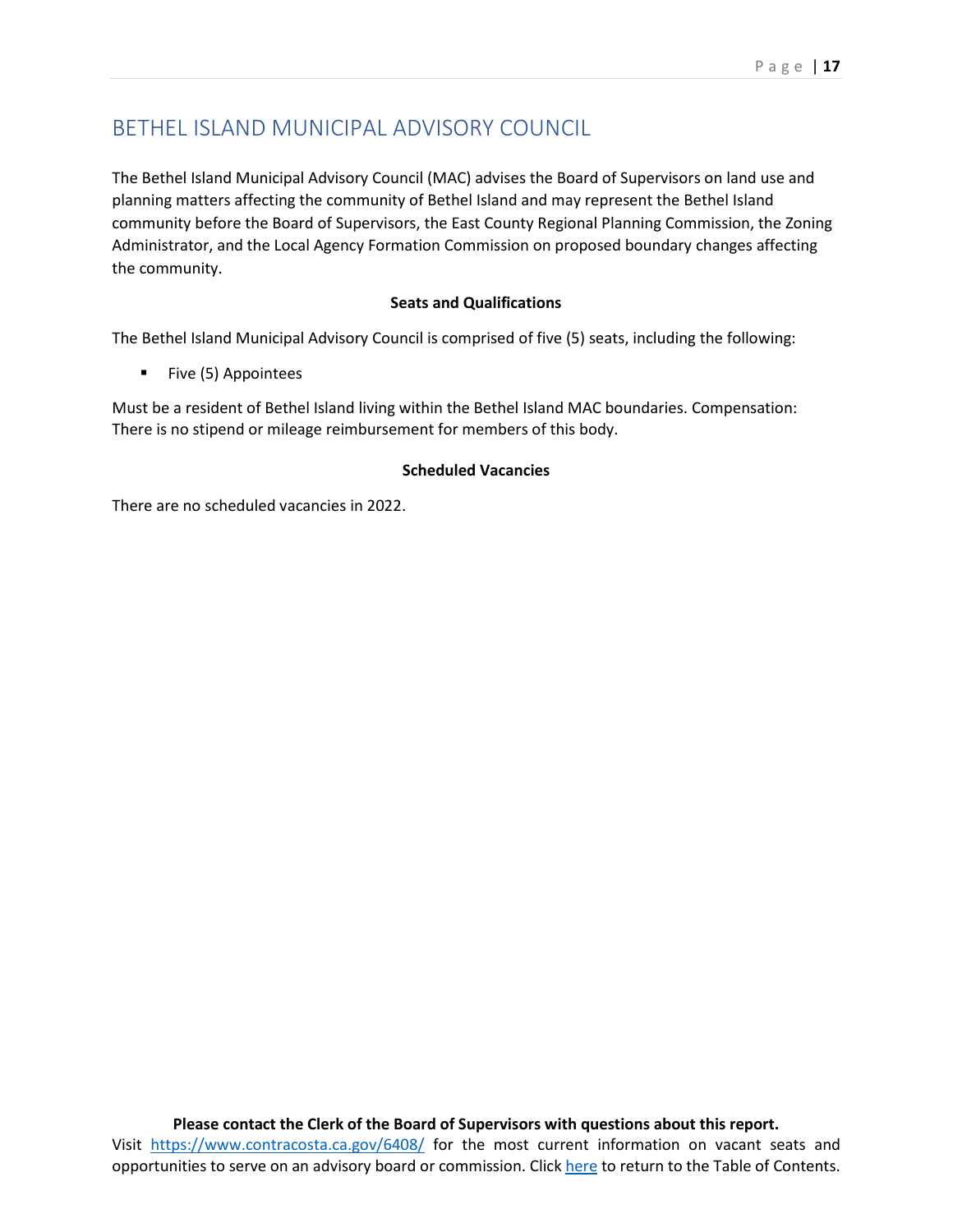# <span id="page-19-0"></span>BYRON-BRENTWOOD-KNIGHTSEN UNION CEMETERY DISTRICT BOARD OF TRUSTEES

The Byron-Brentwood-Knightsen Union Cemetery District Board of Trustees operates the Cemetery District according to California law (Health and Safety Code). The Board of Trustees establishes and implements policies for the District.

#### **Seats and Qualifications**

The Byron-Brentwood-Knightsen Union Cemetery District Board of Trustees is comprised of three (3) seats, including the following:

**Three (3) Trustees** 

Members must be electors who live in the District (H & S Code, Section 9022).

### **Scheduled Vacancies**

Position: Trustee 1 Current Appointee: Deborah Spinola Appointment/Term Start: October 22, 2019 Term Ends: December 31, 2022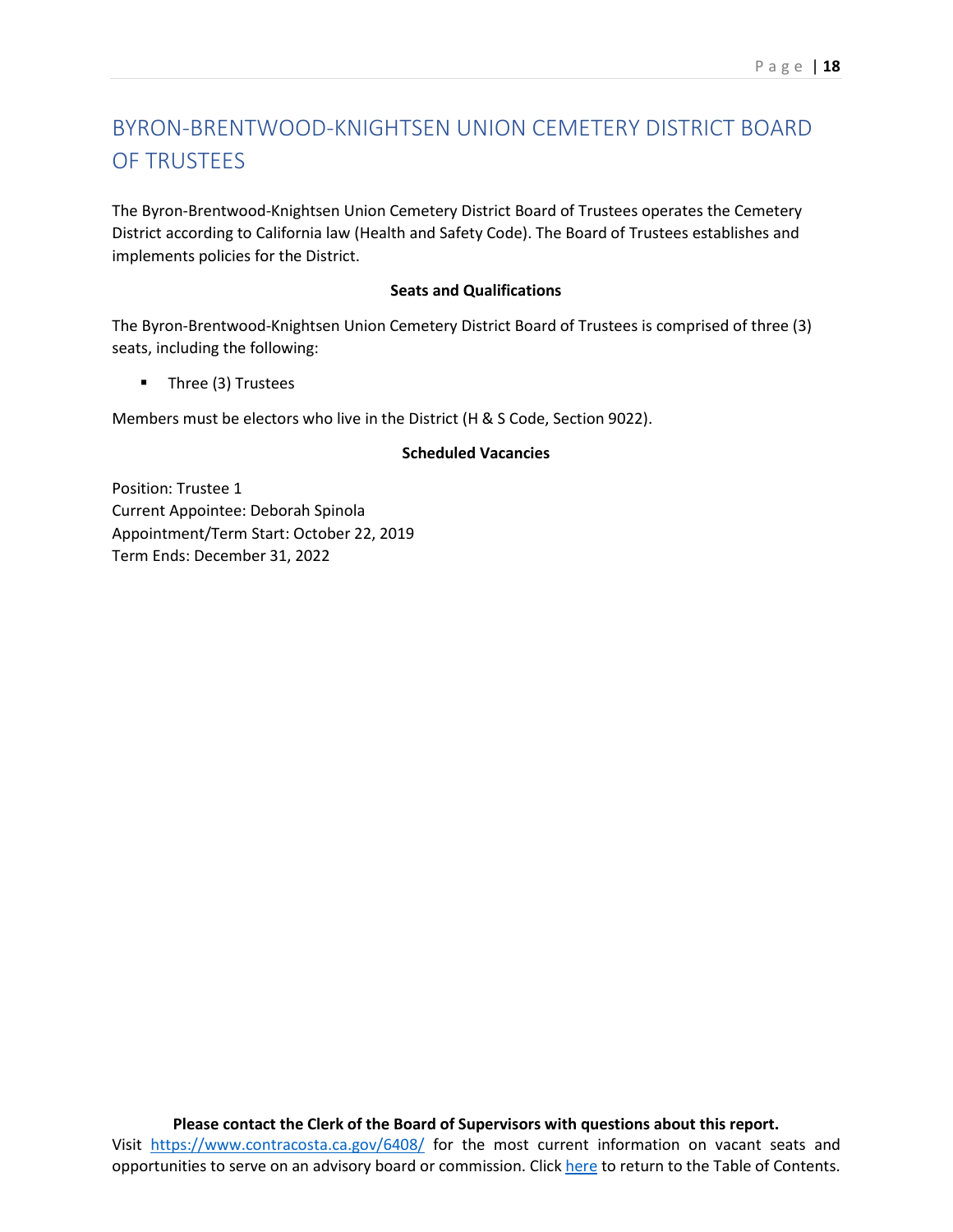# <span id="page-20-0"></span>BYRON MUNICIPAL ADVISORY COUNCIL

The Byron Municipal Advisory Council (MAC) advises the Board of Supervisors on land use and planning matters affecting the community of Byron and may represent the Byron community before the Board of Supervisors, the East County Regional Planning Commission, the Zoning Administrator, and the Local Agency Formation Commission on proposed boundary changes affecting the community.

### **Seats and Qualifications**

The Byron Municipal Advisory Council is comprised of five (5) seats, including the following:

**Five (5) Appointees** 

Members must be residents of Byron living within the Byron MAC boundaries. Compensation: There is no stipend or mileage reimbursement for members of this body.

### **Scheduled Vacancies**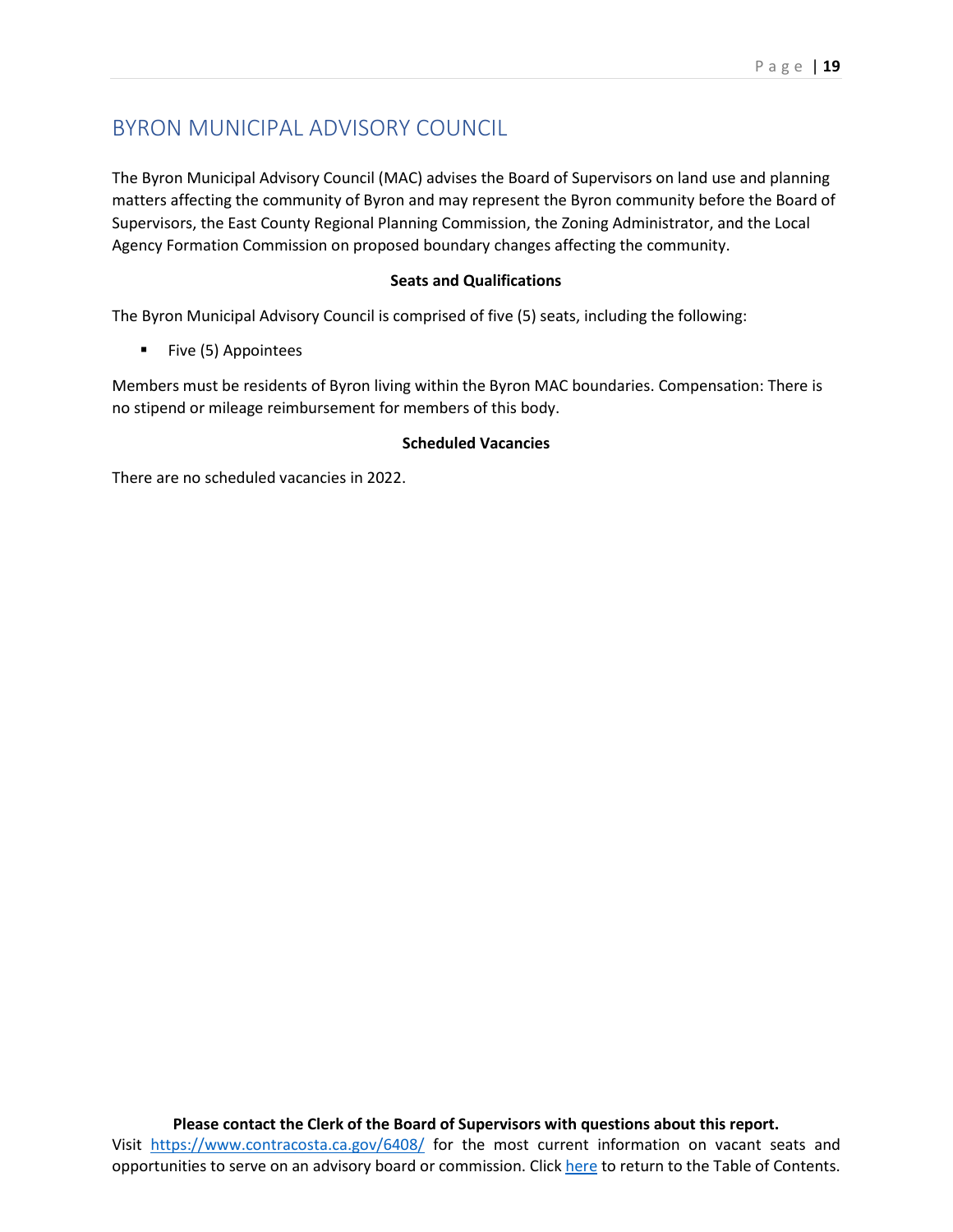# <span id="page-21-0"></span>CONTRA COSTA COMMISSION FOR WOMEN AND GIRLS

The Contra Costa Commission for Women and Girls (CCCWG) was formed to educate the community and advise the Contra Costa County Board of Supervisors on issues relating to the changing social and economic conditions of women in the County, with particular emphasis on the economically disadvantaged. The CCCWG's mission is, "to improve the economic status, social welfare, and overall quality of life for women in Contra Costa County."

#### **Seats and Qualifications**

The Contra Costa Commission for Women and Girls is comprised of sixteen (16) seats, including the following:

- Five (5) District Representatives, each representing one of the Board of Supervisors Districts
- **Ten (10) Members At-Large**
- One (1) Alternate Member At-Large

#### **Scheduled Vacancies**

Position: At-Large 5 Current Appointee: Catherine Jones Appointment/Term Start: March 1, 2019 Term Ends: February 28, 2022

Position: At-Large 6 Current Appointee: Ariana Rickard Appointment/Term Start: October 23, 2018 Term Ends: February 28, 2022

Position: At-Large 10 Current Appointee: Vacant Appointment/Term Start: March 1, 2018 Term Ends: February 28, 2022

Position: At-Large Alternate Current Appointee: Vacant Appointment/Term Start: March 1, 2018 Term Ends: February 28, 2022

Position: District III Current Appointee: Shauna Polk Appointment/Term Start: September 7, 2021 Term Ends: February 28, 2022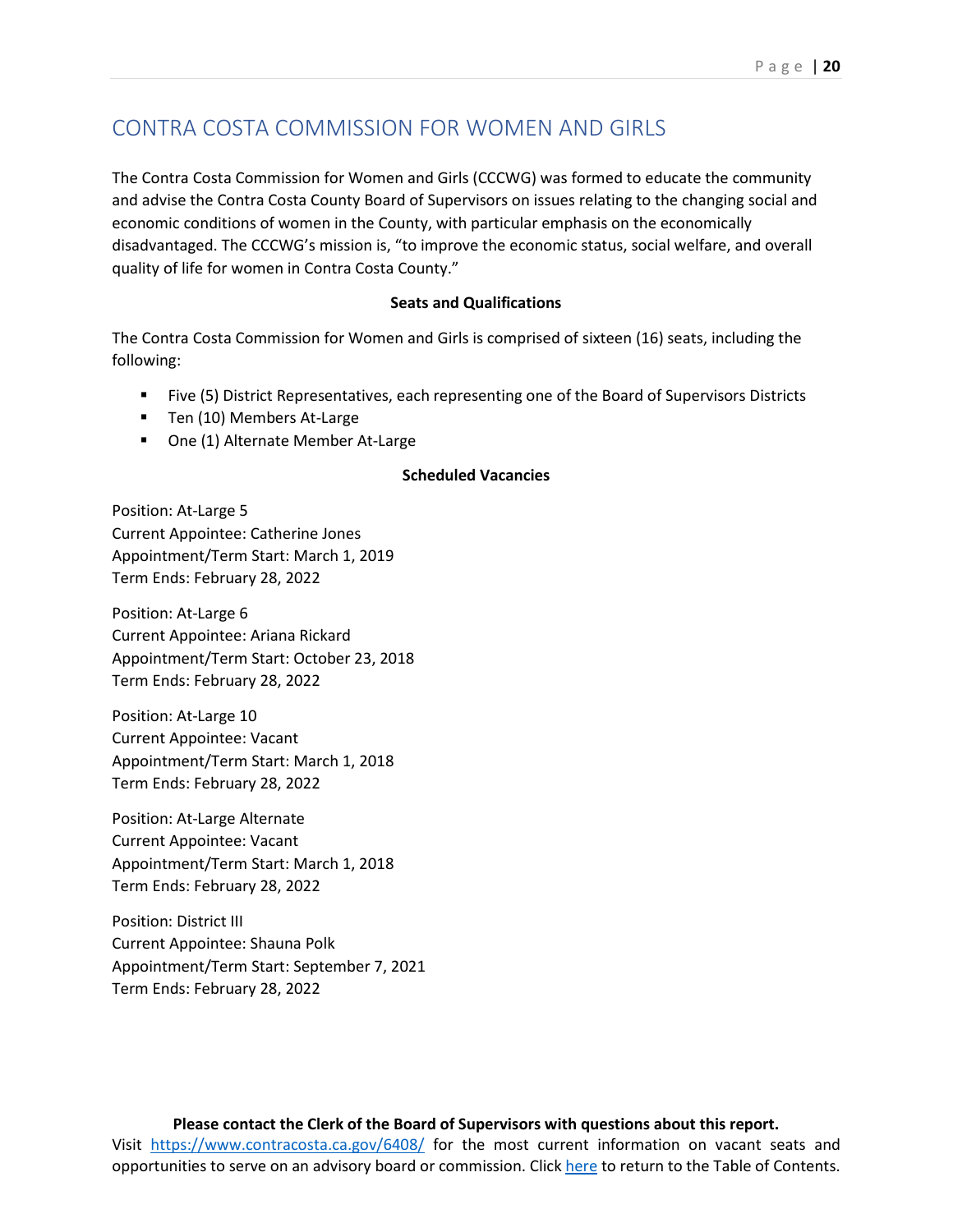# <span id="page-22-0"></span>CONTRA COSTA COMMUNITY CORRECTIONS PARTNERSHIP - EXECUTIVE **COMMITTEE**

The purpose of the Contra Costa Community Corrections Partnership – Executive Committee is to develop a proposed criminal justice Realignment Plan pursuant to recent State legislation (AB 109 and AB 117) for recommendation to the Board of Supervisors.

#### **Seats and Qualifications**

The Contra Costa Community Corrections Partnership Executive Committee is a sub-group of the Community Corrections Partnership (CCP) and is comprised of seven (7) seats including the following:

- **EXECONTE:** Contra Costa County Chief Probation Officer
- **E** Contra Costa County Presiding Judge (or designee)
- **E** Contra Costa County District Attorney
- **EXECONTE COSTS COUNTY Public Defender**
- **Contra Costa County Sheriff**
- One (1) City Chief of Police representative
- **One (1) Executive Committee member to be approved by the Board of Supervisors from among** the following three CCP members: Director of Social Services Dept., Director of Mental Health Dept., or Director of Alcohol and Substance Abuse Services.

### **Scheduled Vacancies**

Position: BOS Designated Department Head Current Appointee: Kathy Gallagher Appointment/Term Start Date: October 25, 2021 Term Ends: December 31, 2022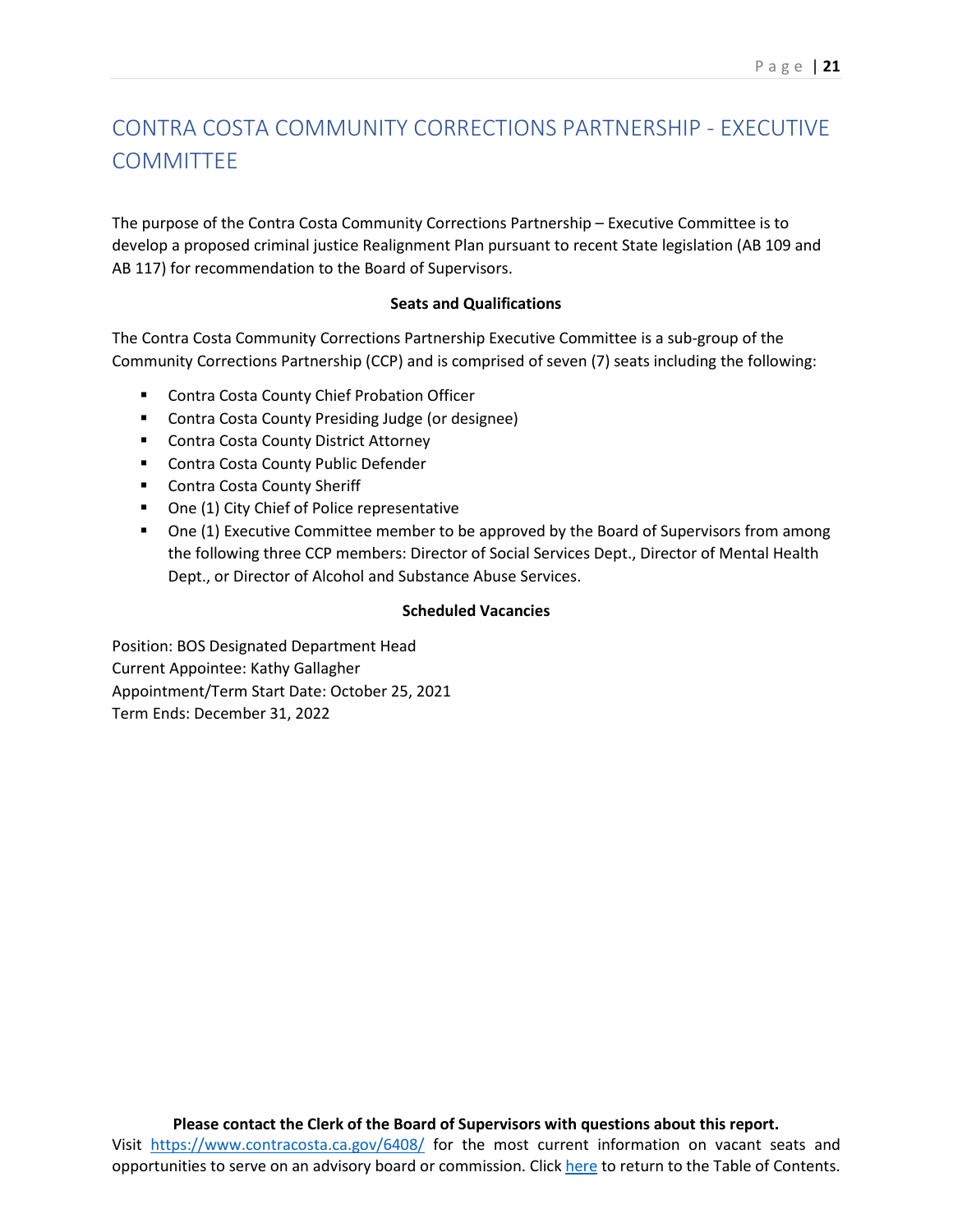# <span id="page-23-0"></span>CONTRA COSTA COMMUNITY CORRRECTIONS PARTNERSHIP - ALL **MEMBERS**

The Contra Costa Community Corrections Partnership is responsible for implementing and supervising the Criminal Justice Realignment initiative, which transfers many of the State of California's criminal justice functions to County governments, through the Community Corrections Partnership (CCP).

### **Seats and Qualifications**

Under AB 109/AB 117 (2011), the County Community Corrections Partnership is comprised of fourteen (14) seats, including the following:

- **E** Contra Costa County Chief Probation Officer (Chair)
- Contra Costa County Presiding Judge (or designee);
- **E** Contra Costa County District Attorney
- **E** Contra Costa County Public Defender
- **EXECONTE COSTA County Sheriff**
- **E** Contra Costa County Social Service Department Director
- **E** Contra Costa County Mental Health Department Director
- **EXECO** Contra Costa County Employment and Human Services Department Director
- **EXP** Contra Costa County Alcohol and Substance Abuse Programs Director
- Contra Costa County Office of Education Director
- One (1) crime victims' representative
- One (1) Chief of Police representative
- One (1) County Supervisor, County Administrative Officer, or designee of the Board of **Supervisors**
- One (1) Community Based Organization representative with experience in rehabilitation services for criminal offenders

#### **Scheduled Vacancies**

Position: Community Organization – Rehabilitation Services Current Appointee: Pat Mims Appointment/Term Start: January 1, 2022 Term Ends: December 31, 2022

Position: Crime Victims' Representative Current Appointee: Shannon Mahoney Appointment/Term Start: January 1, 2022 Term Ends: December 31, 2022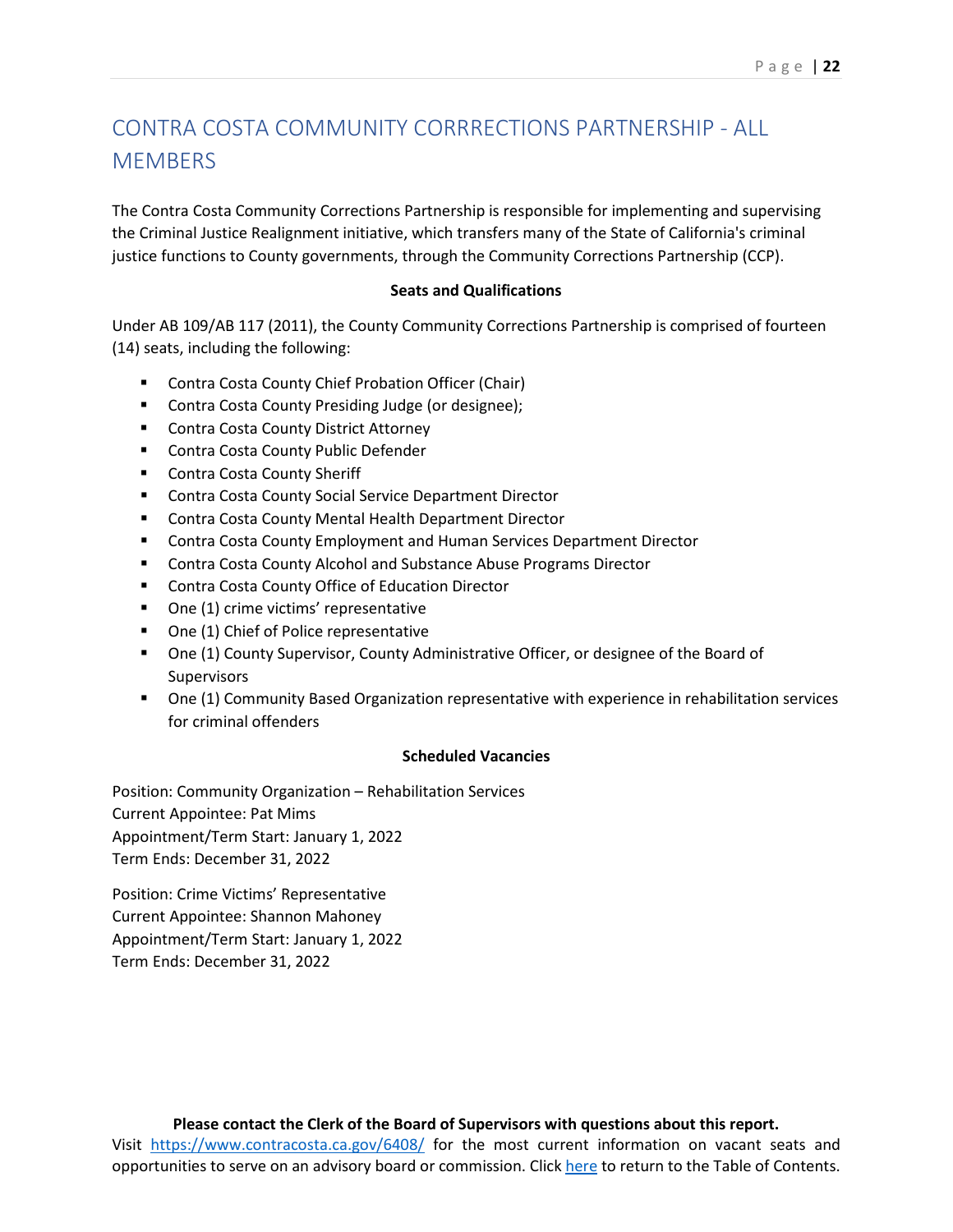# <span id="page-24-0"></span>CONTRA COSTA COUNCIL ON HOMELESSNESS

The Contra Costa Council on Homelessness, appointed by the Board of Supervisors, provides advice and input on the operations of homeless services, program operations, and program development efforts in Contra Costa County. Further, the Council on Homelessness establishes the local process for applying, reviewing, and prioritizing project applications for funding in HUD Homeless Assistance Grant Competitions, including the Continuum of Care (CoC) Program and the Emergency Solutions Grant (ESG) Program. The Contra Costa Council on Homelessness provides a forum for the Continuum of Care to communicate about the implementation of strategies to prevent and end homelessness. The purpose of the forum is to educate the community on homeless issues, and advocate on federal, state, county, and city policy issues that affect people who are homeless or at-risk of homelessness.

# **Seats and Qualifications**

The Contra Costa Council on Homelessness is comprised of nineteen (19) seats, including the following:

- **One (1) Affordable Housing Developer**
- One (1) Behavioral Health Representative
- **One (1) City Government Representative**
- **One (1) CoC/ESG Program Grantee**
- One (1) Community Member
- One (1) Consumer/Consumer Advocate
- One (1) Education and Vocational Services Representative
- One (1) Emergency Solutions Grants Representative
- One (1) Employment and Human Services Department (EHSD) Representative
- One (1) Faith Community Representative
- One (1) Health Care Representative
- **One (1) Homeless Service Provider**
- **One (1) Public Housing Authority Representative**
- **Two (2) Public Safety Representatives**
- **One (1) Reentry Services Representative**
- One (1) Veterans Services Representative
- One (1) Youth Representative
- One (1) Workforce Development Representative

#### **Scheduled Vacancies**

Position: Affordable Housing Developer Current Appointee: Iman Novin Appointment/Term Start Date: January 1, 2021 Term Ends: December 31, 2022

Position: Behavioral Health Representative Current Appointee: Margaret Schlitz Appointment/Term Start: January 1, 2021 Term Ends: December 31, 2022

*\*Continued on next page\**

### **Please contact the Clerk of the Board of Supervisors with questions about this report.**

Visit <https://www.contracosta.ca.gov/6408/> for the most current information on vacant seats and opportunities to serve on an advisory board or commission. Clic[k here](#page-2-0) to return to the Table of Contents.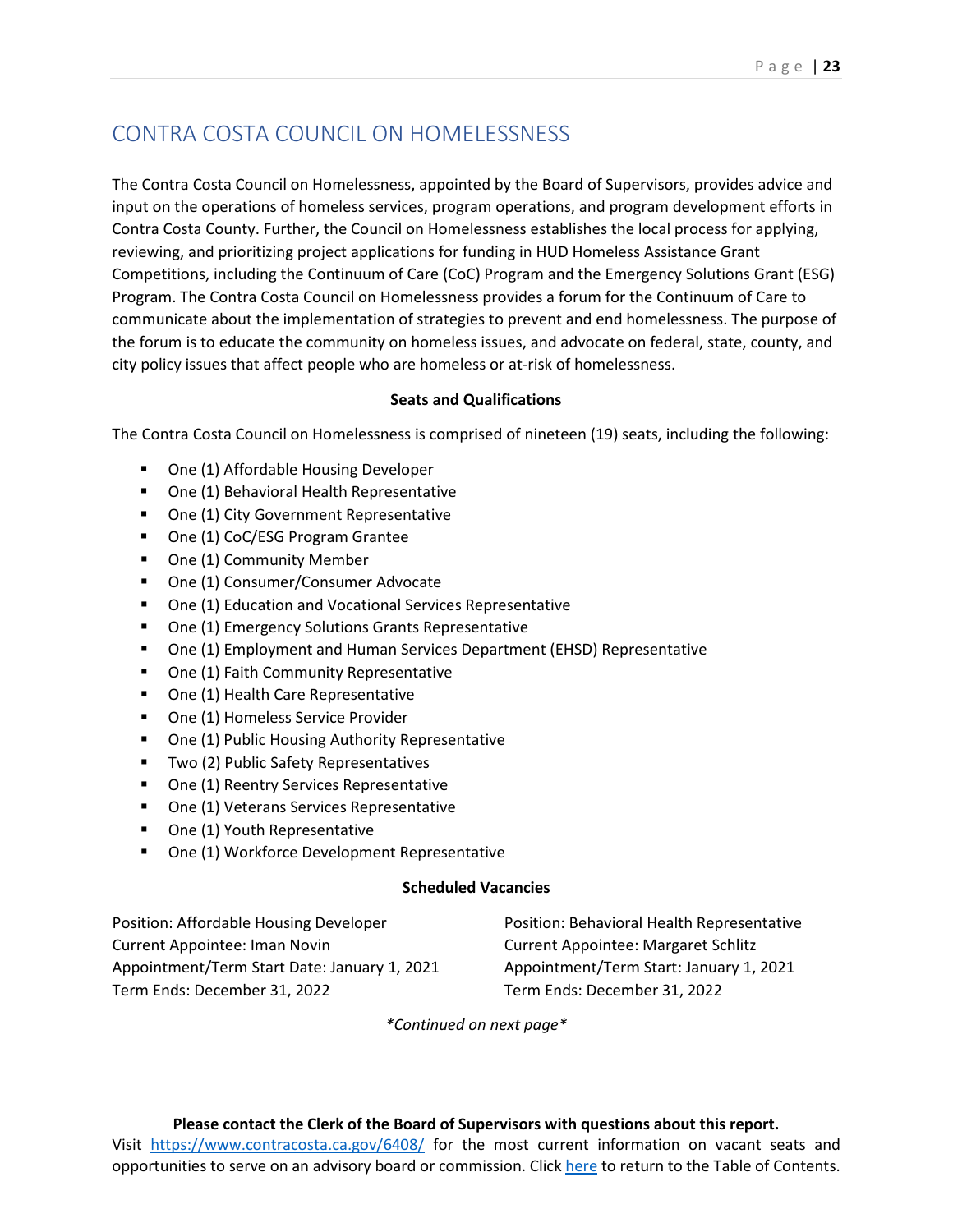Position: City Government Seat Current Appointee: Teri House Appointment/Term Start: January 1, 2021 Term Ends: December 31, 2022

Position: Consumer/Consumer Advocate Current Appointee: Jo Bruno Appointment/Term Start: January 1, 2021 Term Ends: December 31, 2022

Position: Educational and Vocational Services Current Appointee: Alejandra Chamberlain Appointment/Term Start Date: January 1, 2021 Term Ends: December 31, 2022

Position: Emergency Solutions Grant Representative Current Appointee: Gabriel Lemus Appointment/Term Start Date: January 1, 2021 Term Ends: December 31, 2022

Position: Health Care Representative Current Appointee: Linea Altman Appointment/Term Start Date: January 1, 2021 Term Ends: December 31, 2022

Position: Homeless Service Provider Current Appointee: Deanne Pearn Appointment/Term Start Date: January 1, 2021 Term Ends: December 31, 2022

Position: Public Safety Representative 1 Current Appointee: Manjit Sappal Appointment/Term Start Date: January 1, 2021 Term Ends: December 31, 2022

Position: Veterans Admin Representative Current Appointee: Misaki Hiriyama Appointment/Term Start Date: January 1, 2021 Term Ends: December 31, 2022

Position: Workforce Development Representative Current Appointee: Maureen Nelson Appointment/Term Start Date: January 1, 2021 Term Ends: December 31, 2022

Position: Youth Representative Current Appointee: Renee Hendrick Appointment/Term Start Date: January 1, 2021 Term Ends: December 31, 2022

**Please contact the Clerk of the Board of Supervisors with questions about this report.** Visit <https://www.contracosta.ca.gov/6408/> for the most current information on vacant seats and opportunities to serve on an advisory board or commission. Clic[k here](#page-2-0) to return to the Table of Contents.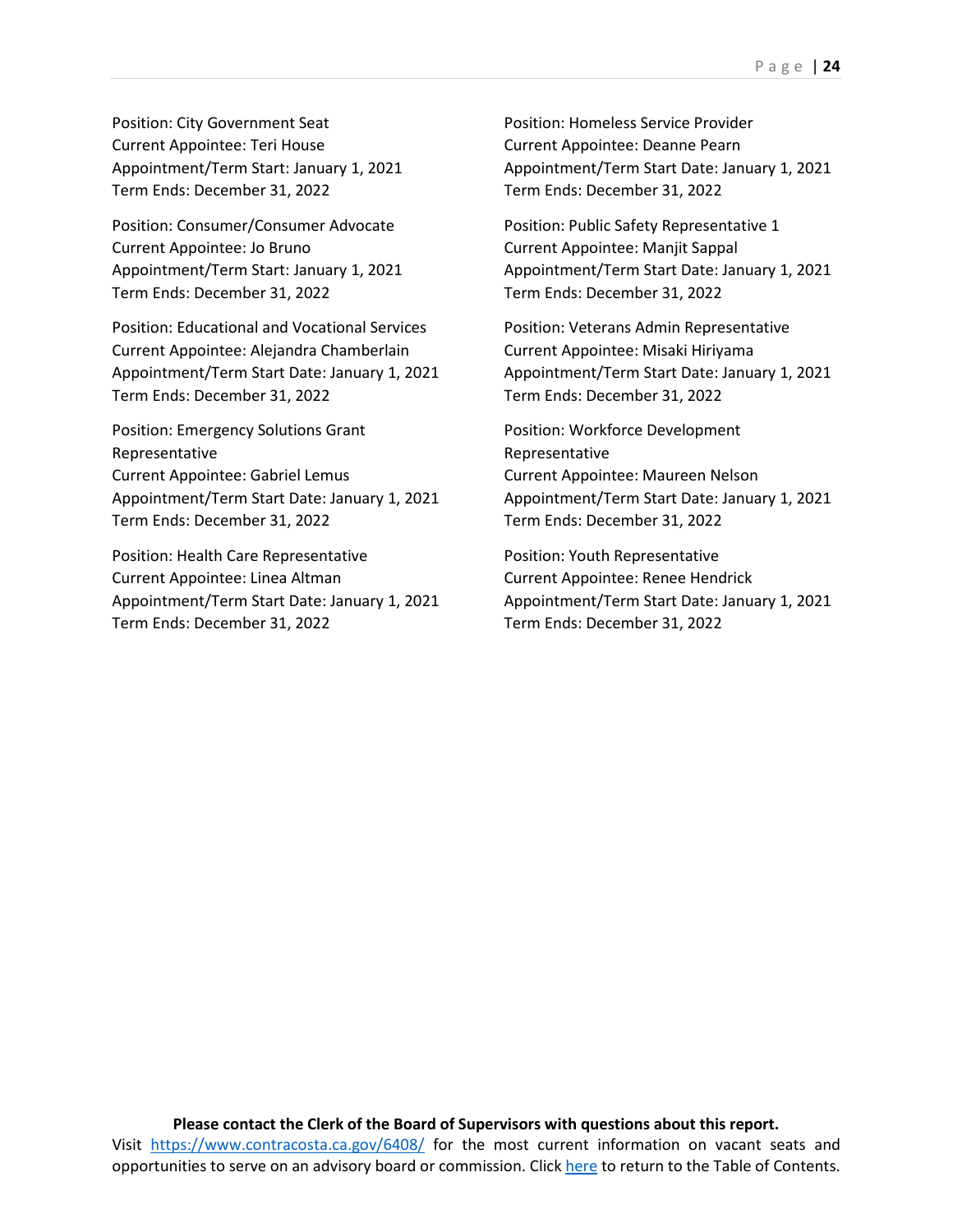# <span id="page-26-0"></span>CONTRA COSTA COUNTY EMPLOYEES RETIREMENT ASSOCIATION

The Contra Costa County Employees' Retirement Association (CCCERA) is a public employee retirement system established pursuant to the California Government Code and other relevant laws. CCCERA is administered by a Board of Directors that is separate from the Board of Supervisors.

### **Seats and Qualifications**

The Contra Costa County Employees Retirement Association is comprised of both elected and appointed seats, including the following:

- Elected Seats: Six (6) of the seats on the 12-member Retirement Board are elected by their membership group: two by active general members, two by active safety members, and two by retired members. Nominations for candidates should be directed to the Contra Costa County Elections Department.
- **Appointed Seats: Five (5) members of the Retirement Board are appointed by the Board of** Supervisors. In addition, the County Treasurer serves on the Retirement Board in an ex officio capacity.

Candidates for appointed seats must be County residents, must not be CCCERA members or retirees, and may not market any investment, consulting, or related service to CCCERA's Retirement Board or any other 1937 Act Retirement Board.

Compensation: Retirement Board Trustees receive a stipend of \$100 per meeting, plus mileage reimbursement, paid by CCCERA.

### **Scheduled Vacancies**

Position: Board of Supervisors Appointee 4 Current Appointee: Scott Gordon Appointment/Term Start Date: July 1, 2019 Term Ends: June 30, 2022

Position: General Member #2 (Elected) Current Appointee: David MacDonald Appointment/Term Start Date: July 1, 2019 Term Ends: June 30, 2022

Position: Retired Employee #8 (Elected) Current Appointee: Louis Kroll Appointment/Term Start Date: July 1, 2019 Term Ends: June 30, 2022

Position: Retired Employee #8 Alternate (Elected) Current Appointee: Michael Sloan Appointment/Term Start Date: July 1, 2019 Term Ends: June 30, 2022

# **Please contact the Clerk of the Board of Supervisors with questions about this report.**

Visit <https://www.contracosta.ca.gov/6408/> for the most current information on vacant seats and opportunities to serve on an advisory board or commission. Clic[k here](#page-2-0) to return to the Table of Contents.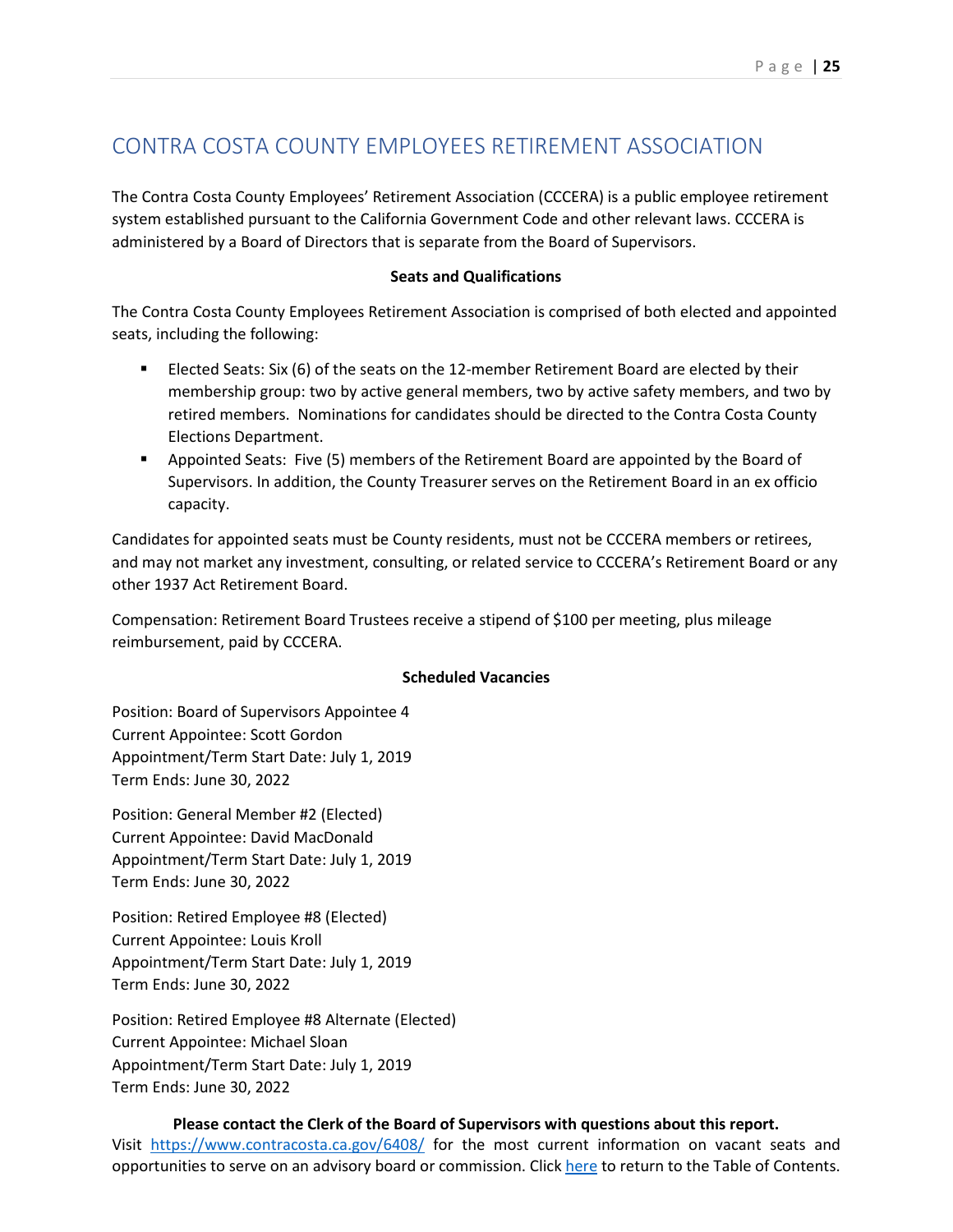# <span id="page-27-0"></span>CONTRA COSTA COUNTY FIRE PROTECTION DISTRICT - ADVISORY FIRE **COMMISSION**

The Contra Costa County Fire Protection District Advisory Fire Commission provides feedback on Fire District annual operations and capital budgets, expenditures, and service matters; monitors citizen complaints stemming from the District's weed abatement program; exercises oversight of the approval process for the disposal of surplus property; and serves as liaison between the Board of Supervisors and the community served by the District.

#### **Seats and Qualifications**

The Contra Costa County Fire Protection District Advisory Fire Commission consists of ten (10) seats that are appointed by the Contra Costa County Board of Supervisors, including the following:

- Five (5) District Representatives, each representing one of the Board of Supervisors Districts
- Two (2) Members At-Large
- **Three (3) Alternate Members At-Large**

#### **Scheduled Vacancies**

Position: At-Large 2 Current Appointee: Richard Chapman Appointment/Term Start: July 1, 2018 Term Ends: June 30, 2022

Position: At-Large Alternate 3 Current Appointee: Clayton Laderer Appointment/Term Start: December 17, 2019 Term Ends: June 30, 2022

Position: District I Current Appointee: Erel Betser Appointment/Term Start: February 27, 2018 Term Ends: February 27, 2022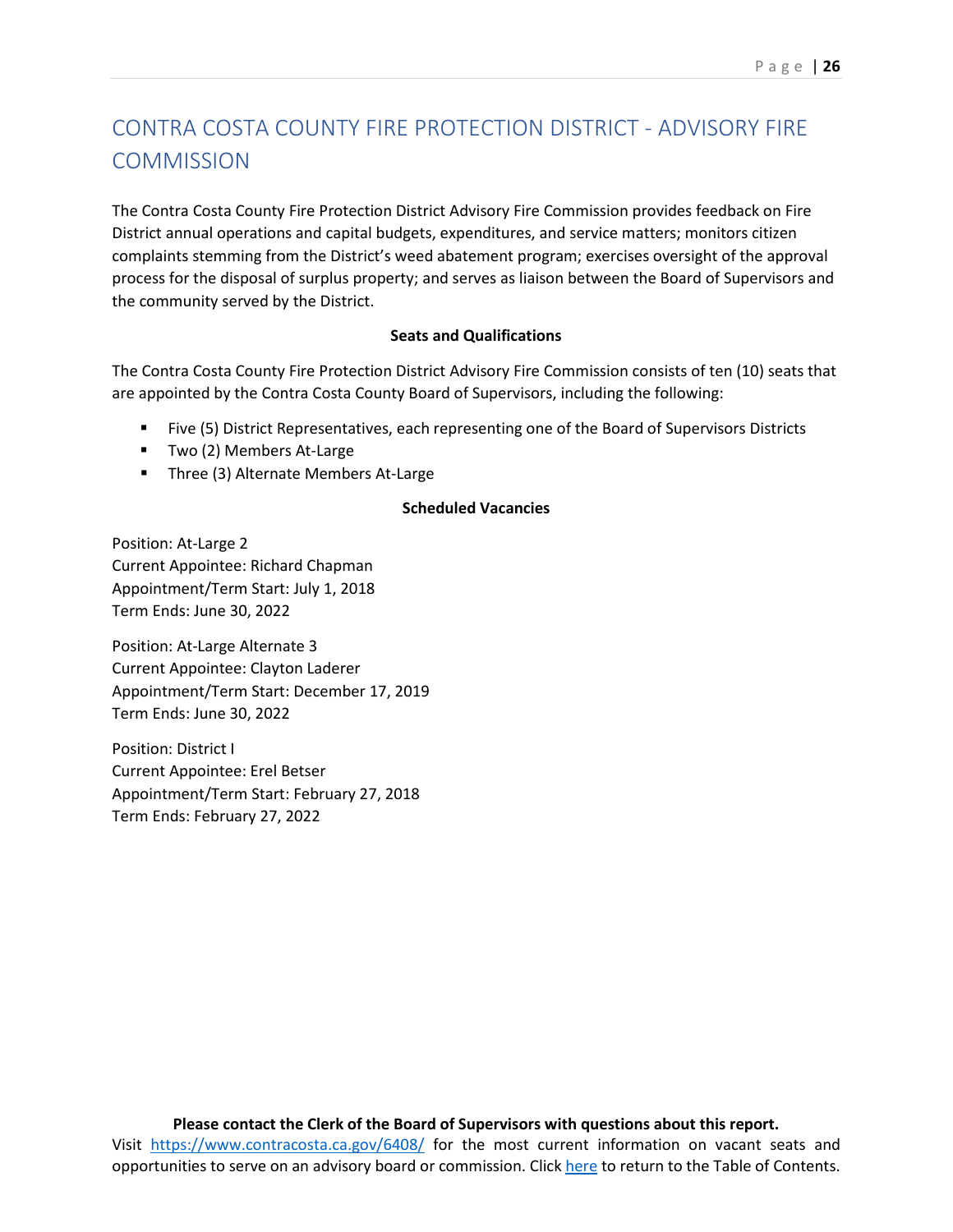# <span id="page-28-0"></span>CONTRA COSTA COUNTY TRANSPORTATION AUTHORITY CITIZENS ADVISORY COMMITTEE

The purpose of the Contra Costa Transportation Authority (CCTA) Citizens Advisory Committee (CAC) is to provide citizen perspective, participation, and involvement in CCTA policy development and implementation. The CAC reviews transportation issues pertaining to Contra Costa County, advising and providing recommendations to the CCTA Board. Among other transportation issues, the CAC assists the CCTA in reviewing the Biennial Growth Management Compliance checklists submitted by local jurisdictions.

### **Seats and Qualifications**

Contra Costa Transportation Authority Citizens Advisory Committee consists of twenty-three (23) seats: 20 are appointed by each of the 20 local jurisdictions within Contra Costa (the cities, towns and the County), and three "at-large" members who should be residents of Contra Costa and are nominated by community-based stakeholder organizations within Contra Costa and subsequently appointed to the CAC by CCTA. Of the 23 members, the Contra Costa Board of Supervisors appoints one (1) member as the County Representative.

Appointees should be citizens with an active interest in transportation, planning and/or growth management.

### **Scheduled Vacancies**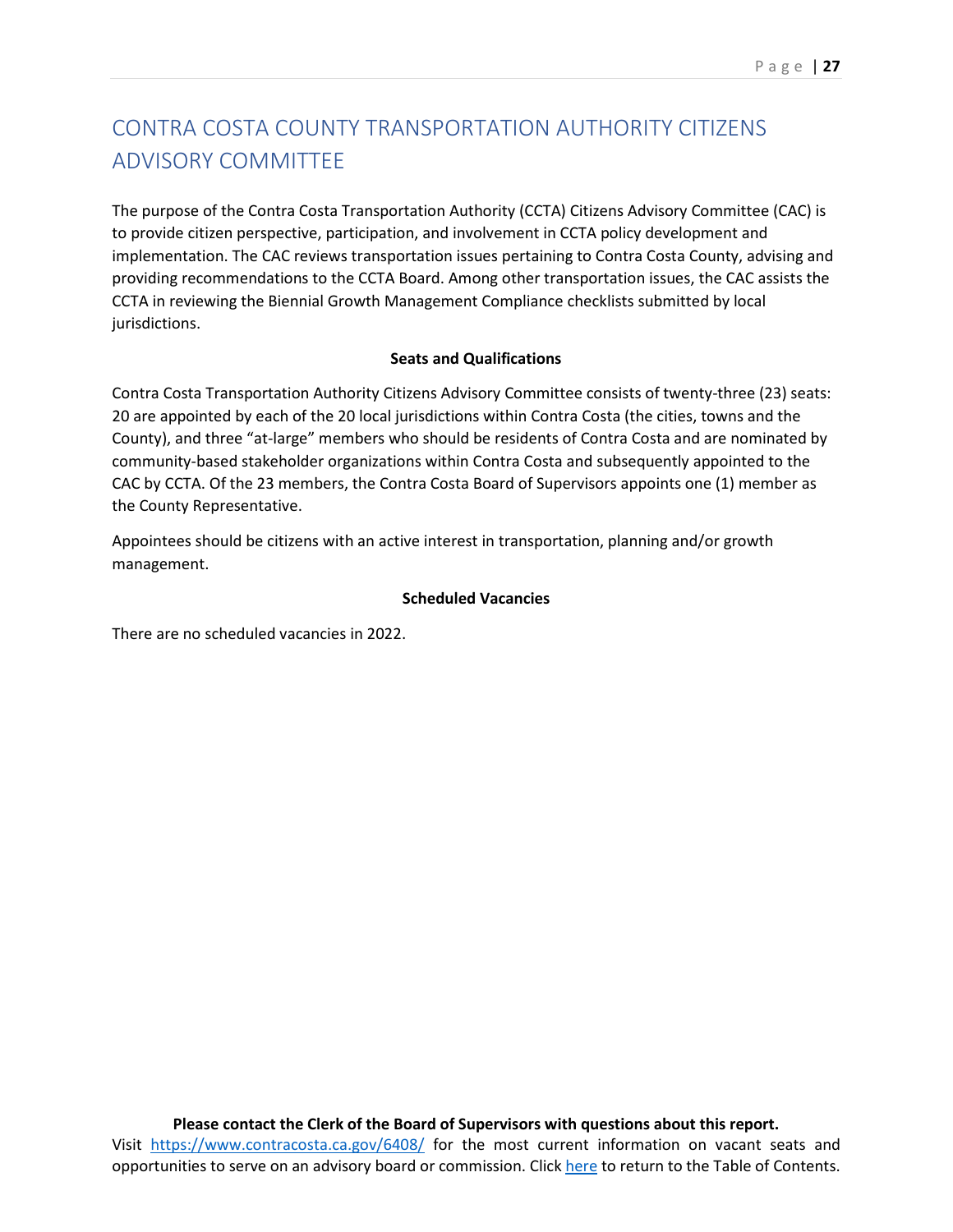# <span id="page-29-0"></span>CONTRA COSTA TRANSPORTATION AUTHORITY – BICYCLE/PEDESTRIAN ADVISORY COMMITTEE

The Contra Costa Transportation Authority (CCTA) Countywide Bicycle and Pedestrian Advisory Committee is an advisory committee to the CCTA for transportation issues related to pedestrians and bicycles. It is separate from the County's own Bicycle Advisory Committee.

#### **Seats and Qualifications**

The Countywide Bicycle and Pedestrian Advisory Committee consists of eleven (11) members: one (1) County representative, one (1) staff-level representative and one (1) citizen representative from each of the four Regional Transportation Planning Committees (eight (8) total), one (1) East Bay Regional Park District representative, and one (1) Bike East Bay representative. The Contra Costa Board of Supervisors appoints two (2) seats, including the following:

- One (1) County Seat
- One (1) County Seat Alternate

The appointees to the County Seat and the County Seat-Alternate are County staff who have expertise in the field of pedestrian and bicycle transportation.

### **Scheduled Vacancies**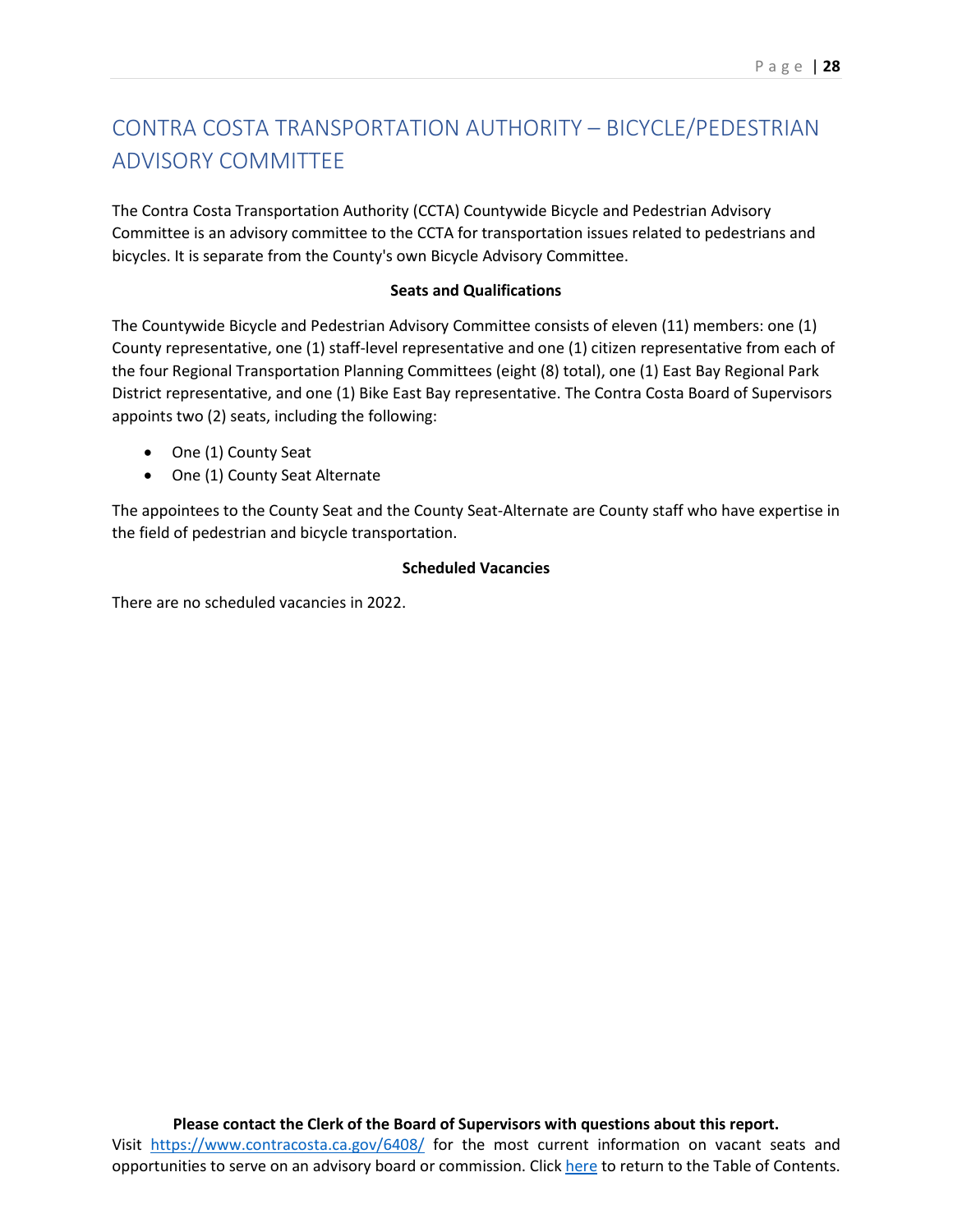# <span id="page-30-0"></span>COUNTY CONNECTION CITIZENS ADVISORY COMMITTEE

The County Connection was formed in 1980 as a Joint Powers Agency under the legal name The Central Contra Costa Transit Authority (CCCTA). Today, County Connection provides fixed-route and paratransit bus service throughout the communities of Central Contra Costa County. The primary purpose of the County Connection Citizens Advisory Committee is to review, analyze, and advise the CCCTA Board of Directors on issues and policies relating to fixed-route and paratransit service. Committee members also act as a citizen liaison from the represented jurisdiction.

### **Seats and Qualifications**

Each member jurisdiction and the County will be requested to recommend one member for appointment to the Citizens' Advisory Committee by the CCCTA Board of Directors. Contra Costa County recommends individuals for the following seats:

■ One (1) Contra Costa County Representative

On May, 13, 2011, the Accessible Services Committee and County Connection Advisory Committee merged. The following criteria should be considered when making these recommendations: 1. The citizen from each member jurisdiction and the County should be a current bus patron. 2. Citizens recommended should be active in community participation and involvement. 3. Citizens should reside in the CCCTA service area.

### **Scheduled Vacancies**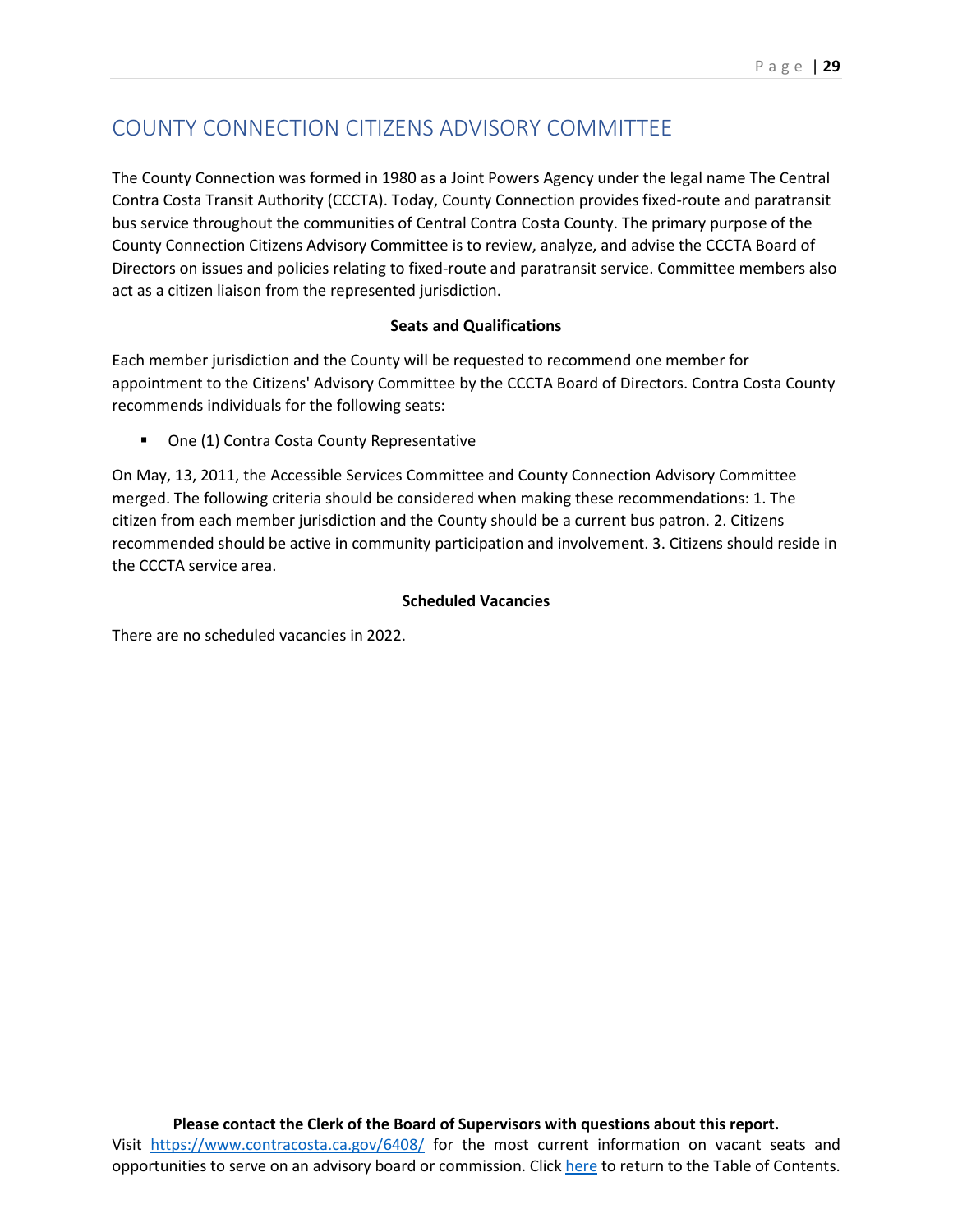# <span id="page-31-0"></span>COUNTY SERVICE AREA P-2A (BLACKHAWK) CITIZENS ADVISORY **COMMITTEE**

The County Service Area P-2A (Blackhawk) Citizens Advisory Committee advises the Board of Supervisors on the needs of the Blackhawk community for extended police services which shall include, but not be limited to, enforcement of the State Vehicle Code, crime prevention, litter control, and other issues.

### **Seats and Qualifications**

The County Service Area P-2A (Blackhawk) Citizens Advisory Committee is comprised of seven (7) seats, including the following:

Seven (7) Appointees

Appointees must reside within the Blackhawk County Service Area.

#### **Scheduled Vacancies**

Position: Appointee 1 Current Appointee: William Lipsin Appointment/Term Start: January 5, 2021 Term Ends: December 31, 2022

Position: Appointee 4 Current Appointee: Linda Kralik Appointment/Term Start: January 1, 2021 Term Ends: December 31, 2022

Position: Appointee 7 Current Appointee: Ron Banducci Appointment/Term Start: March 2, 2021 Term Ends: December 31, 2022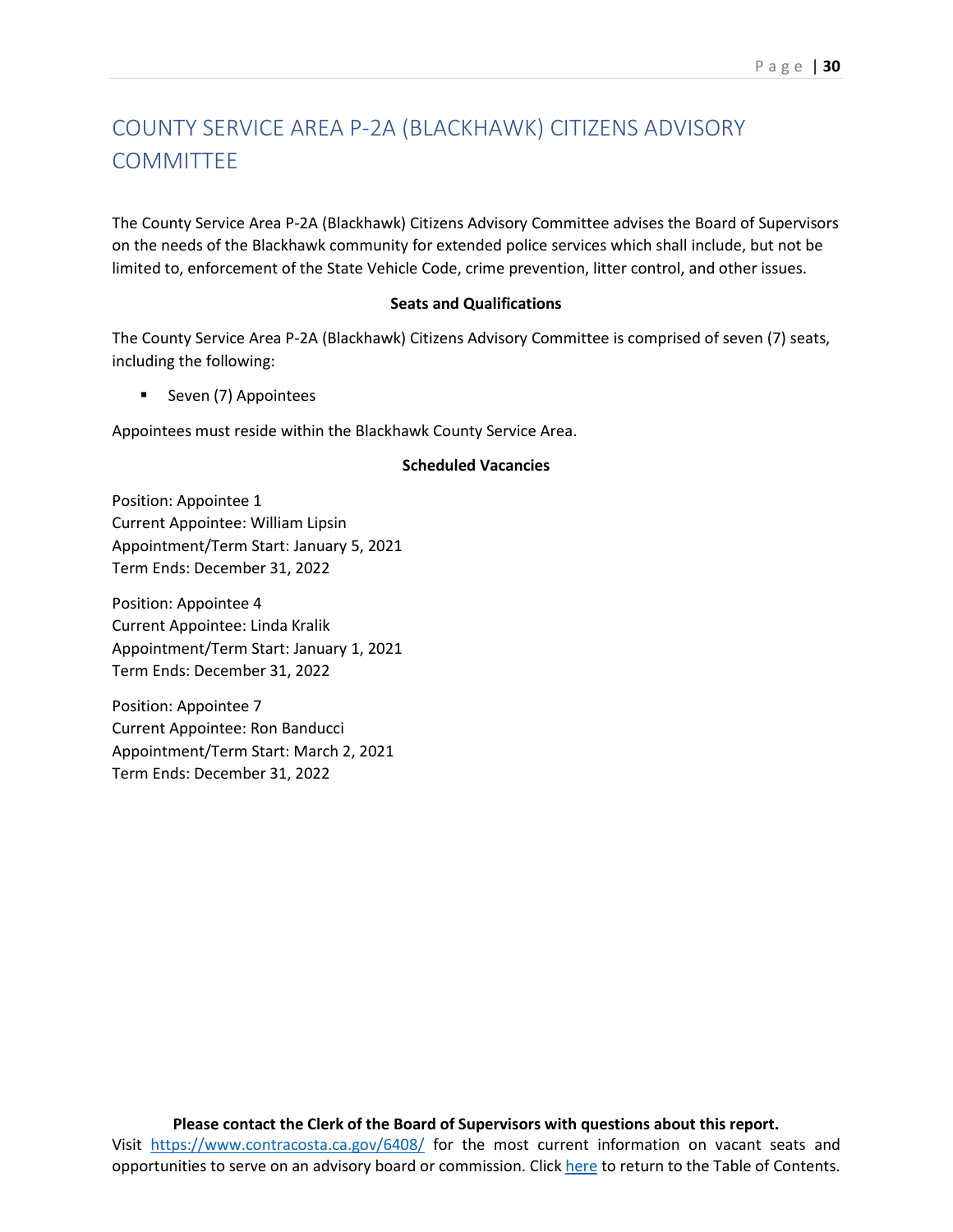# <span id="page-32-0"></span>COUNTY SERVICE AREA P-5 (ROUNDHILL) CITIZENS ADVISORY **COMMITTEE**

The County Service Area P-5 (Roundhill) Citizens Advisory Committee advises the Board of Supervisors regarding community concerns about public protection in the Roundhill area of the unincorporated community of Alamo.

#### **Seats and Qualifications**

The County Service Area P-5 (Roundhill) Citizens Advisory Committee is comprised of eleven (11) seats, including the following:

- Nine (9) Appointees
- **Two (2) Alternates**

### **Scheduled Vacancies**

Position: Appointee 1 Current Appointee: Jason Hill Appointment/Term Start: January 5, 2021 Term Ends: December 31, 2022

Position: Appointee 5 Current Appointee: Donald Maglhaes Appointment/Term Start: January 1, 2021 Term Ends: December 31, 2022

Position: Appointee 6 Current Appointee: Jason Dudum Appointment/Term Start: January 1, 2021 Term Ends: December 31, 2022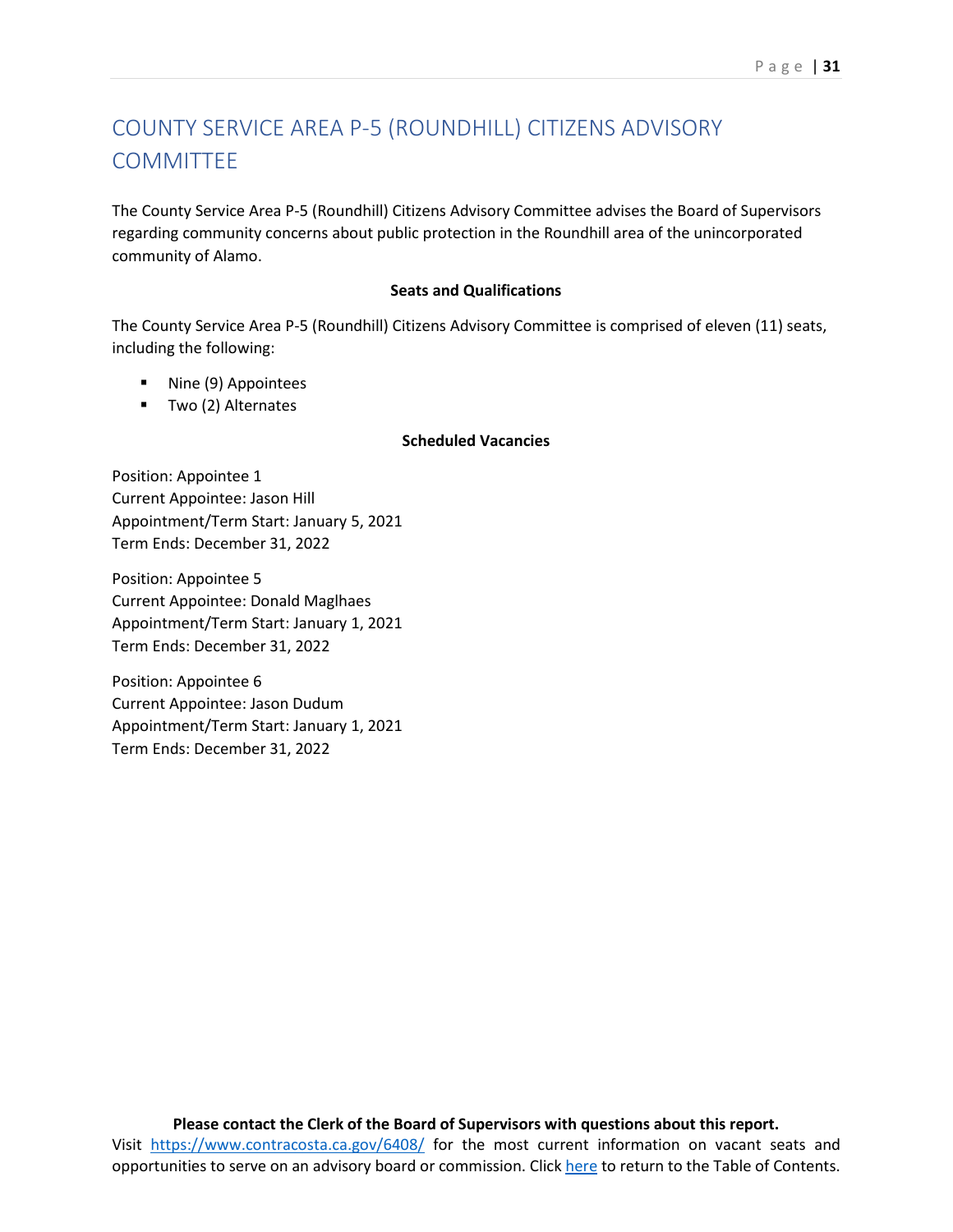# <span id="page-33-0"></span>COUNTY SERVICE AREA P-6 (DISCOVERY BAY) CITIZEN ADVISORY **COMMITTEE**

The County Service Area P-6 Citizen Advisory Committee (CAC) creates reports and recommendations for the Board of Supervisors on extended police protection services which includes, but is not limited to, enforcement of the State Vehicle Code where authorized by law, crime prevention, and litter control.

#### **Seats and Qualifications**

The County Service Area P-6 Citizen Advisory Committee is comprised of five (5) seats, including the following:

**Five (5) Appointees** 

Must reside within the boundaries of the Discovery Bay P-6. Compensation: There is no stipend or mileage reimbursement for members of this body.

#### **Scheduled Vacancies**

Position: Appointee 2 Current Appointee: Bob Mankin Appointment/Term Start: January 1, 2021 Term Ends: December 31, 2022

Position: Appointee 4 Current Appointee: Gaylin Zeigler Appointment/Term Start: March 30, 2021 Term Ends: December 31, 2022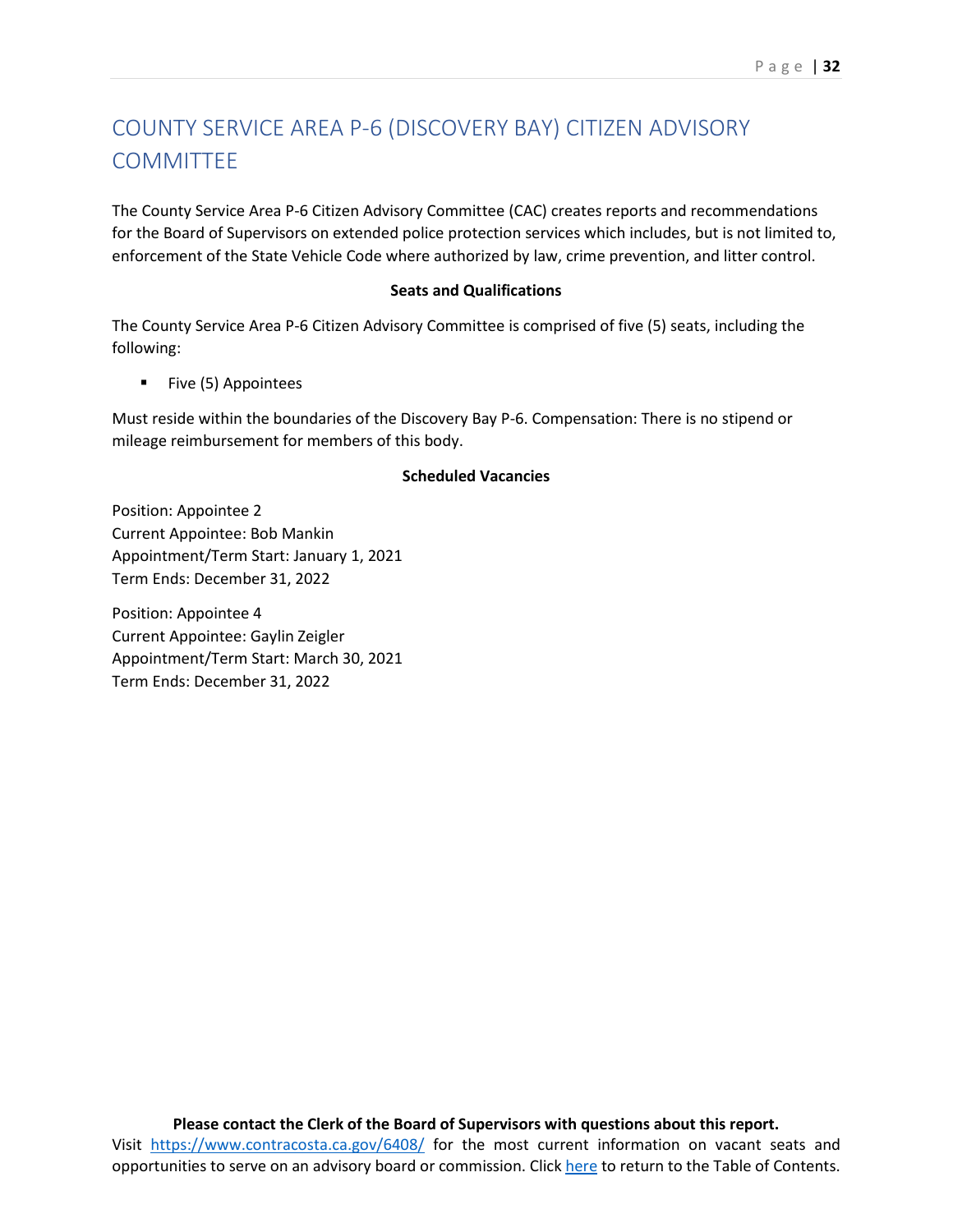# <span id="page-34-0"></span>COUNTYWIDE BICYCLE ADVISORY COMMITTEE

The Countywide Bicycle Advisory Committee provides input to the County and the cities of the County on bicycle projects for Transportation Development Act (TDA) funds to construct bicycle/pedestrian projects and provides advice to cities and the County on bicycle planning matters.

#### **Seats and Qualifications**

The Countywide Bicycle Advisory Committee is comprised of sixteen (16) seats, including the following:

- Five (5) District Representatives, each representing one of the Board of Supervisors Districts
- Eight (8) Bicycle Organization Representatives, each representing one Bicycle Organization that uses the roads in Contra Costa County
- One (1) Mayors' Conference Representative
- One (1) East Bay Regional Park District Representative
- $\bullet$  One (1)

The California Highway Patrol and Superintendent of Schools serve in an ex officio capacity as resources only. The qualifications for membership on the committee are to live or work in the County. Each representative should designate an alternate who must also live or work in the County.

#### **Scheduled Vacancies**

Position: District I Current Appointee: Bill Pinkham Appointment/Term Start: January 5, 2021 Term Ends: December 31, 2022

Position: District II Current Appointee: Gary Umont Appointment/Term Start: January 1, 2021 Term Ends: December 31, 2022

Position: District III Current Appointee: Vacant Appointment/Term Start: January 1, 2021 Term Ends: December 31, 2022

Position: District IV Current Appointee: Vacant Appointment/Term Start: January 1, 2021 Term Ends: December 31, 2022

Position: District V Current Appointee: Bruce Ohlson Appointment/Term Start: January 1, 2021 Term Ends: December 31, 2022

### **Please contact the Clerk of the Board of Supervisors with questions about this report.**

Visit <https://www.contracosta.ca.gov/6408/> for the most current information on vacant seats and opportunities to serve on an advisory board or commission. Clic[k here](#page-2-0) to return to the Table of Contents.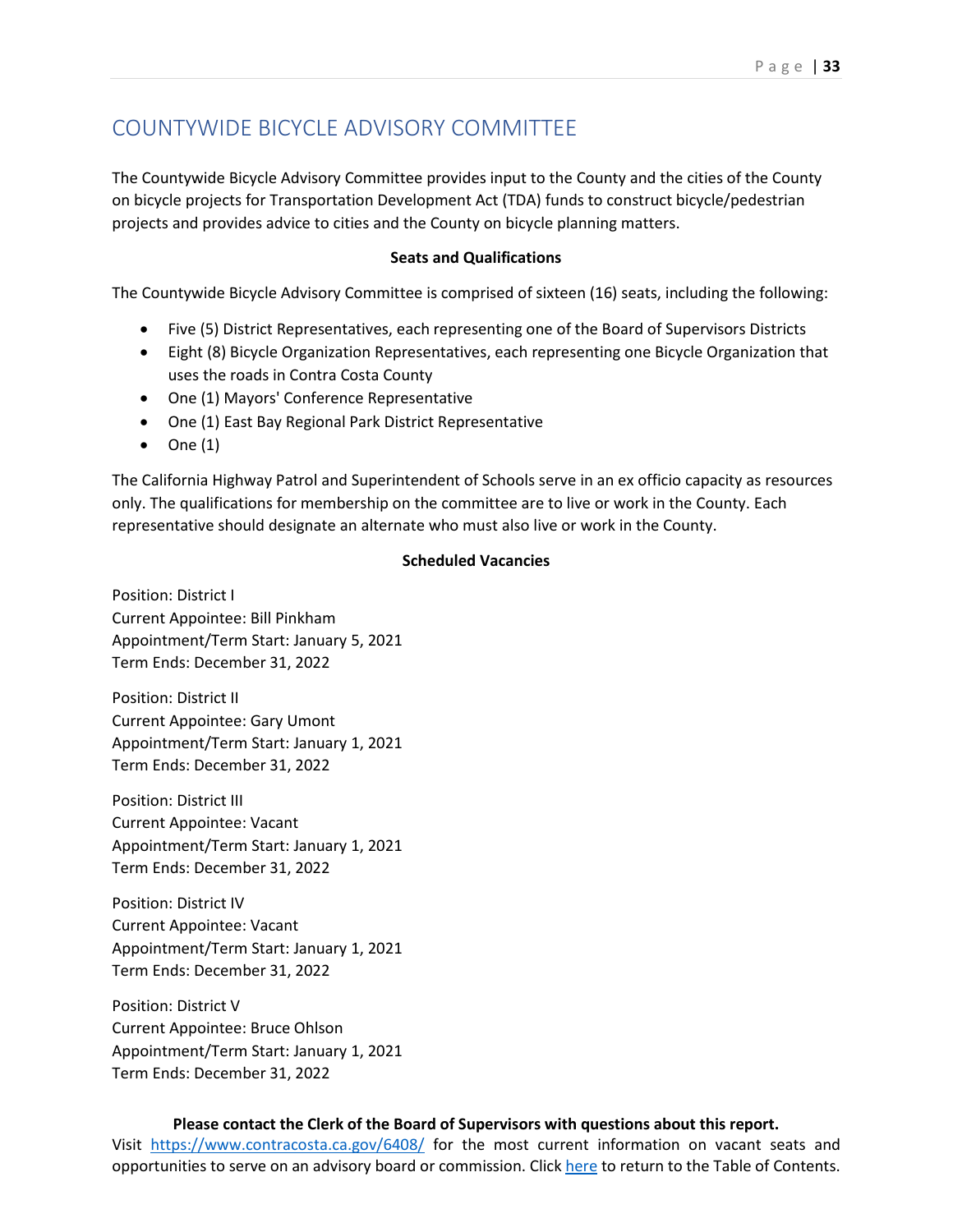# <span id="page-35-0"></span>COUNTYWIDE REDEVELOPMENT SUCCESSOR AGENCY OVERSIGHT **BOARD**

The Countywide Redevelopment Successor Agency Oversight Board is an independent decision-making body with a fiduciary responsibility to holders of enforceable obligations of the former redevelopment agency and the taxing entities that remain in the former project areas. The Oversight Board is supported by staff of the Successor Agency.

### **Seats and Qualifications**

The Countywide Redevelopment Successor Agency Oversight Board is comprised of eight (8) seats, including the following:

- One (1) Board of Supervisors Representative
- One (1) Mayors Conference Representative
- One (1) Special Districts Representative
- One (1) Superintendent of Public Schools
- One (1) Community College District Representative
- One (1) Member of the Public
- One (1) Alternate Member of the Public

The Contra Costa County Board of Supervisors is responsible for appointing only the Board of Supervisors Representative, Member of the Public, and Alternate Member of the Public. The appointees must be eligible to vote in Contra Costa County.

#### **Scheduled Vacancies**

Position: Public Member Seat Current Appointee: Jack Weir Appointment/Term Start: July 1, 2018 Term Ends: June 30, 2022

Position: Alternate to the Public Member Current Appointee: William Swenson Appointment/Term Start: July 1, 2018 Term Ends: June 30, 2022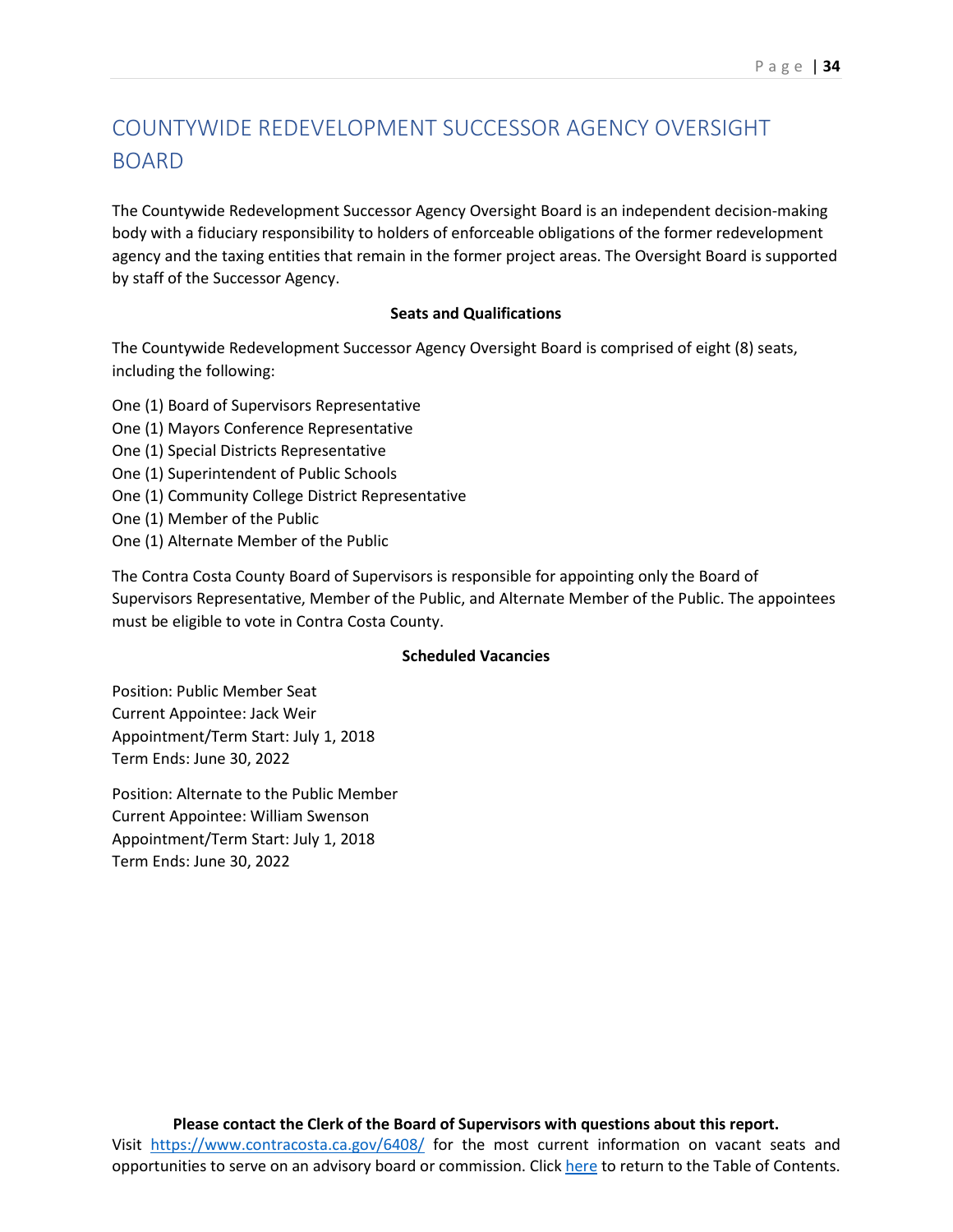# CROCKETT-CARQUINEZ FIRE PROTECTION DISTRICT FIRE ADVISORY **COMMISSION**

The Crockett-Carquinez Fire Protection District Advisory Commission reviews and advises on annual operations and capital budgets, reviews Fire District expenditures, advises the Fire Chief on district service matters, and serves as a liaison between the Board of Supervisors and the community served by the fire district.

#### **Seats and Qualifications**

The Crockett-Carquinez Fire Protection District Advisory Commission is comprised of six (6) seats, including the following:

- **Five (5) Appointees**
- One (1) Alternate

Appointees should reside within the service area of the Crockett-Carquinez Fire Protection District.

#### **Scheduled Vacancies**

There are no scheduled vacancies in 2022.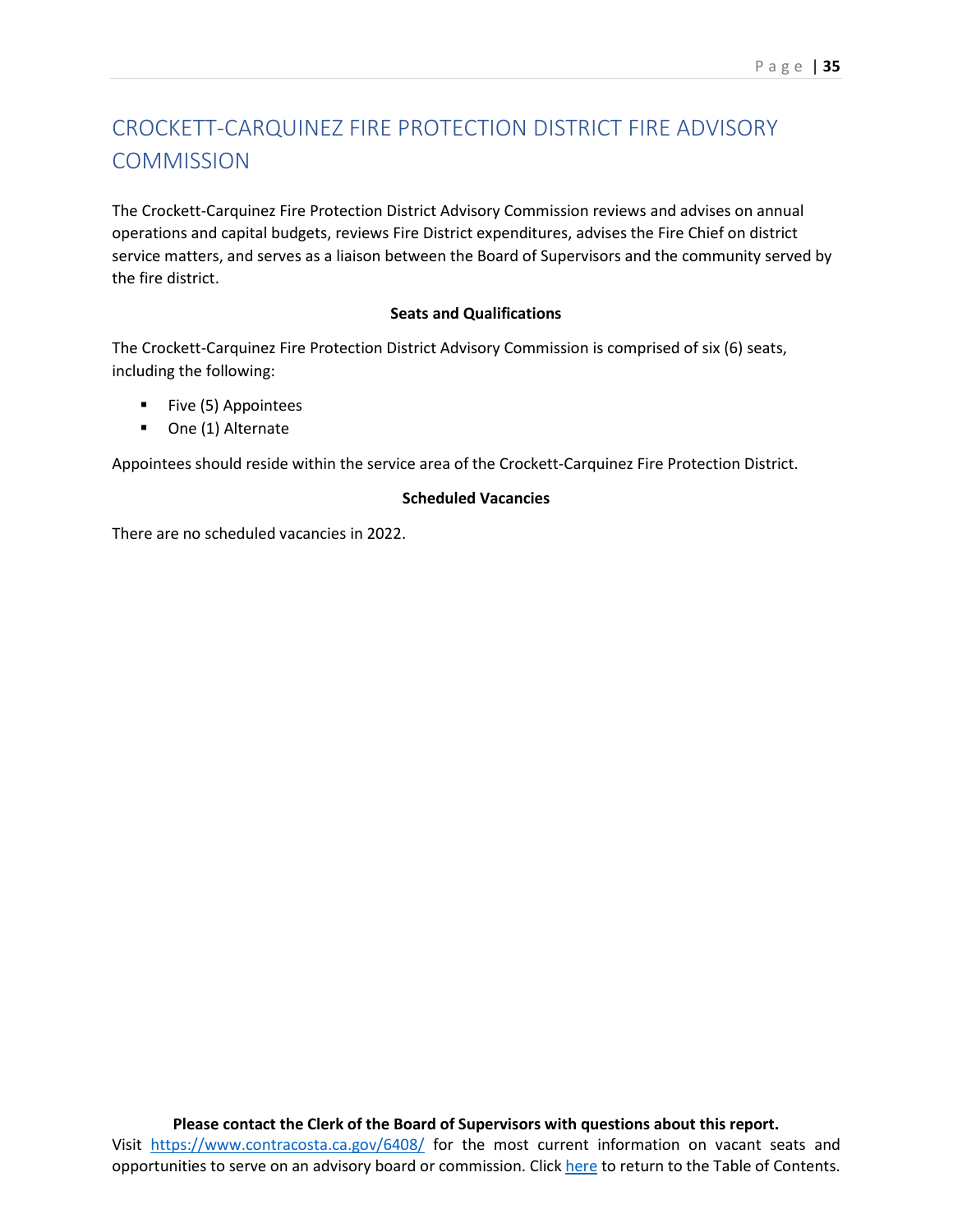## DEVELOPMENTAL DISABILITIES COUNCIL

The mission of the Developmental Disabilities Council of Contra Costa County is to promote the coordination, improvement, and growth of services and supports to individuals with developmental disabilities and their families, as well as to advocate for their needs. The Council is the official advisory body to the Board of Supervisors for individuals with developmental disabilities and their families. The Council takes a leadership role in advocacy and planning while providing information about resources to the community. The Council is very active in responding to the increased importance of early detection/intervention and developing strategies to increase access to healthcare for individuals with developmental disabilities.

#### **Seats and Qualifications**

The Council is comprised of a twenty-one (21) member elected board of directors.

#### **Scheduled Vacancies**

Membership on the Council is based on election. If you are interested in joining the Developmental Disabilities Council or serving as a board member, contact (925) 532-9047.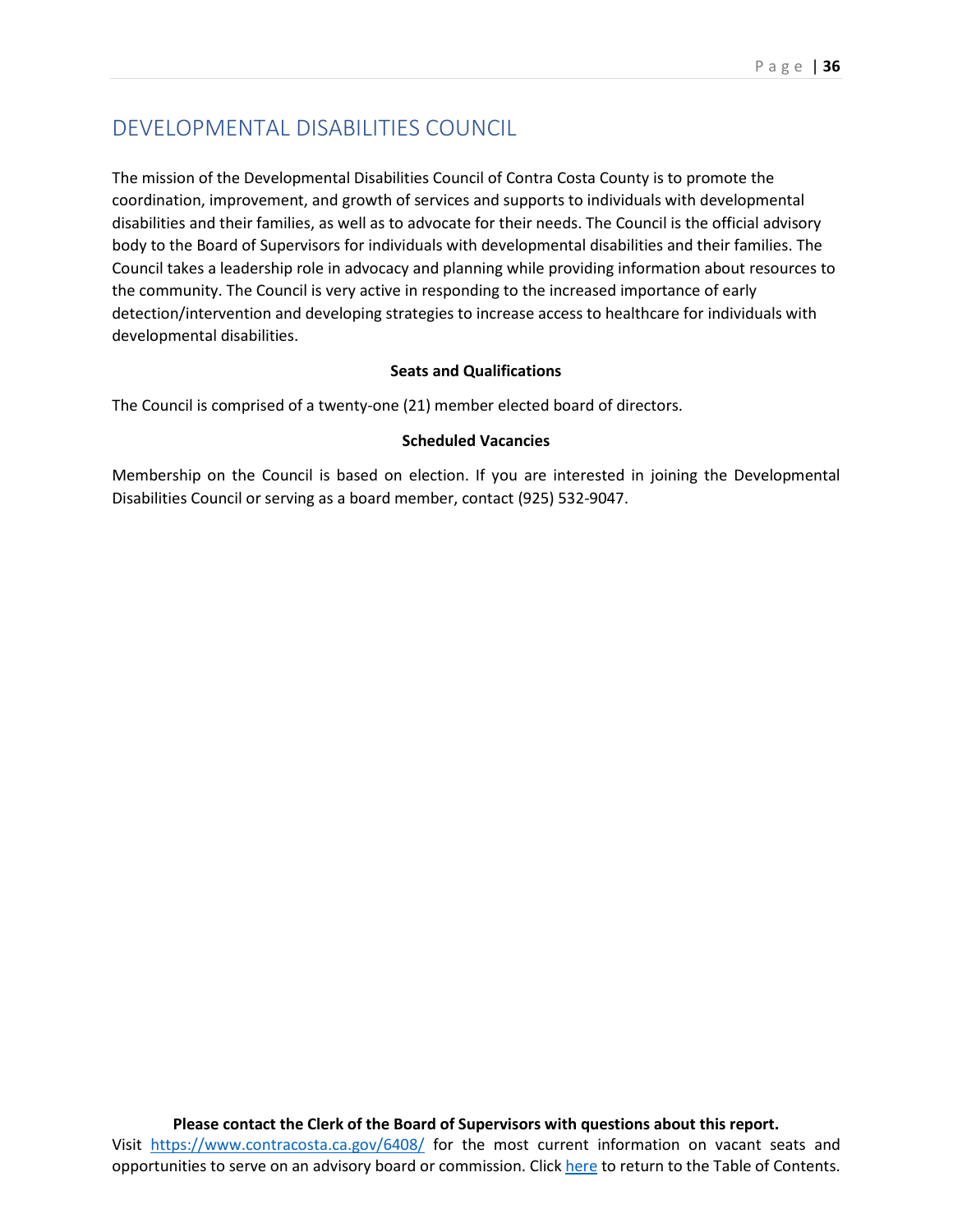## DIABLO MUNICIPAL ADVISORY COUNCIL

The Diablo Municipal Advisory Council advises the Board of Supervisors, County Planning Commission, and the Zoning Administrator on land use issues and other concerns affecting the unincorporated community of Diablo.

#### **Seats and Qualifications**

The Diablo Municipal Advisory Council (MAC) is comprised of five (5) members, each of whom shall be a current elected member of the Diablo Community Services District (CSD) Board of Directors (Res. 2009/379). The member's term on the Diablo MAC shall be the same as the term on the Diablo CSD Board of Directors.

#### **Scheduled Vacancies**

The Diablo CSD is governed by a five-member Board of Directors. Board members are elected "at large" in even numbered years to staggered four-year terms by Diablo registered voters. Elections are held in the November general election and residents interested in serving on the Diablo CSD Board must file a Candidate Application with the Contra Costa County Elections Division no later than 90 days prior to the election.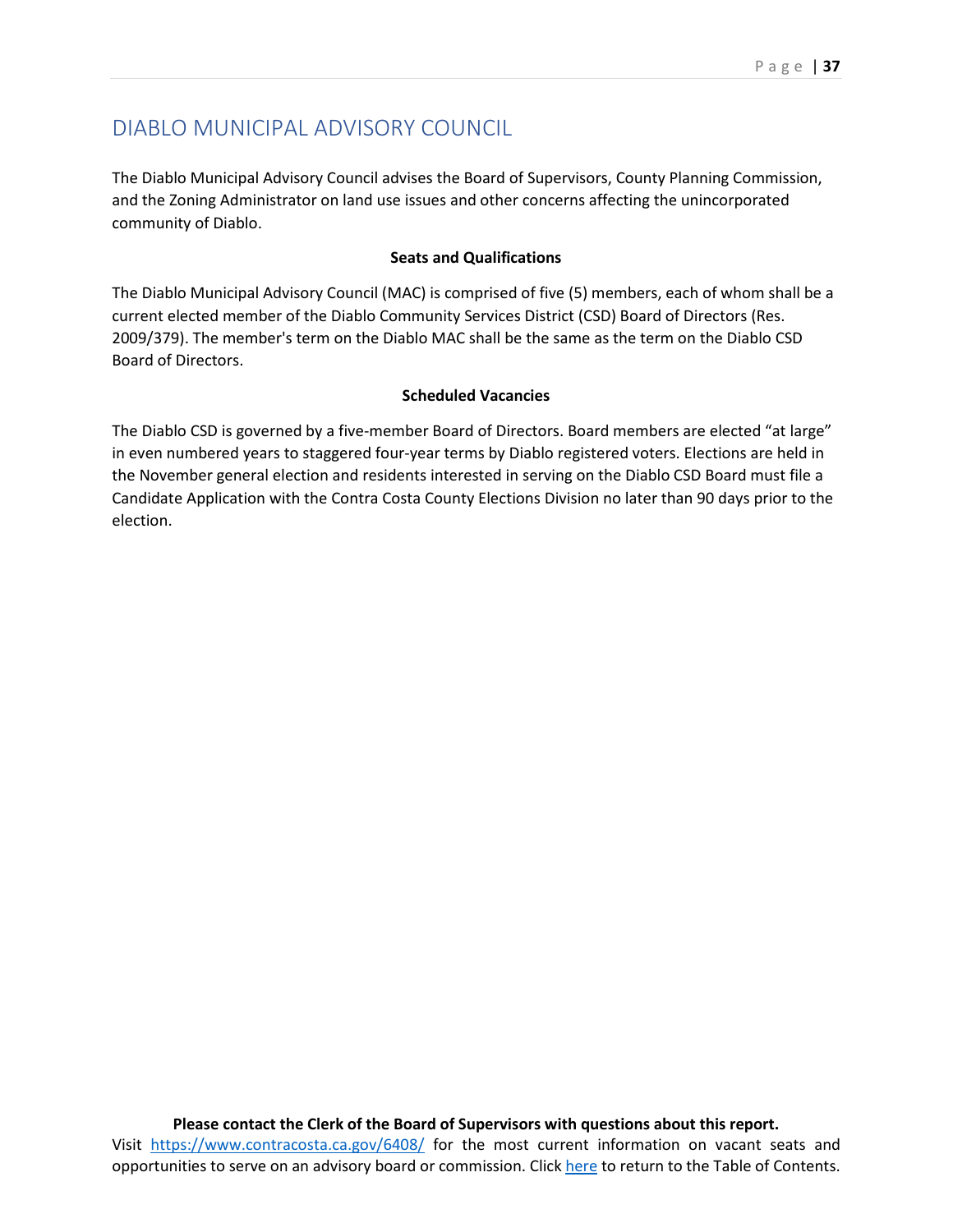## EAST BAY REGIONAL PARK DISTRICT'S PARK ADVISORY COMMITTEE - BOS APPOINTEE

The purpose of the East Bay Regional Park District's Park Advisory Committee (PAC) is to assist the East Bay Regional Park District in developing the District's master plan. The PAC studies issues and makes recommendations and comments on a spectrum of policy issues, such as grazing, dogs, horses and bikes in parks, the Park District budget, naming park facilities, park land use plans, new concessions, and more.

#### **Seats and Qualifications**

The East Bay Regional Park District's Park Advisory Committee (PAC) is comprised of twenty-one (21) members, including one (1) member appointed by the Board of Supervisors of Contra Costa County.

Members of the PAC shall be nominated from the following:

- Fourteen (14) Board of Directors Nominees Two (2) members per Director
- One (1) Member of the Mayors' Conference of Alameda County
- One (1) Member of the Mayors' Conference of Contra Costa County
- One (1) Board of Supervisors of Alameda County Representative
- One (1) Board of Supervisors of Contra Costa County Representative
- One (1) Member of the Contra Costa County Chapter of California Special Districts Association
- One (1) Member of the Alameda County Chapter of California Special Districts Association
- One (1) Representative of organized labor from the Alameda Central Labor Council or the Contra Costa Central Labor Council on a rotating basis

Employees of the East Bay Regional Park District are not eligible to serve on the PAC. The Contra Costa County Board of Supervisors is responsible for appointing only the Board of Supervisors of Contra Costa County Representative.

#### **Scheduled Vacancies**

Position: BOS Representative – Appointee 1 Current Appointee: Neil Tsutsui Appointment/Term Start: January 1, 2021 Term Ends: December 31, 2022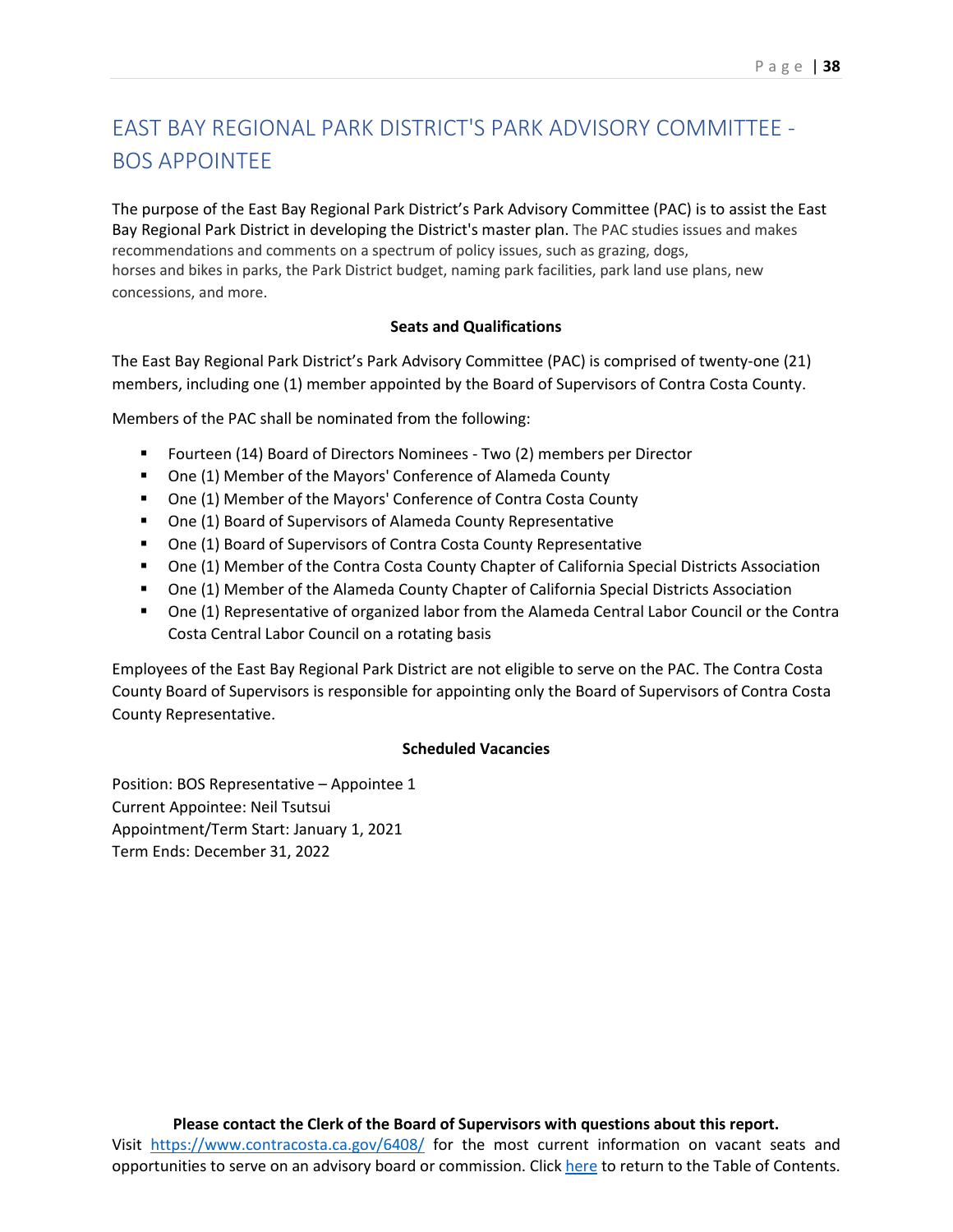## EAST RICHMOND HEIGHTS MUNICIPAL ADVISORY COUNCIL

The East Richmond Heights Municipal Advisory Council was created to advise the Board of Supervisors or other local government agencies on issues and concerns related to the unincorporated community of East Richmond Heights.

#### **Seats and Qualifications**

The East Richmond Heights Municipal Advisory Council is comprised of seven (7) seats, including the following:

- **Five (5) Appointed Seats**
- Two (2) Alternates

Members are to be selected by the District One Supervisor and approved by the Board of Supervisors.

Compensation: No stipend or mileage reimbursement.

#### **Scheduled Vacancies**

Position: Appointed Seat 1 Current Appointee: Stephanie Dyer Appointment/Term Start: June 22, 2021 Term Ends: December 31, 2022

Position: Appointed Seat 2 Current Appointee: Jon Sargent Appointment/Term Start: March 23, 2021 Term Ends: December 31, 2022

Position: Appointed Seat 3 Current Appointee: Victoria Curtis Appointment/Term Start: May 7, 2019 Term Ends: December 31, 2022

Position: Appointed Seat 4 Current Appointee: Joann Pavlinec Appointment/Term Start: February 26, 2019 Term Ends: December 31, 2022

Position: Appointed Seat 5 Current Appointee: Jinwei Zhang Appointment/Term Start: June 22, 2021 Term Ends: December 31, 2022

Position: Alternate 1 Current Appointee: Vacant Appointment/Term Start: January 1, 2019 Term Ends: December 31, 2022

Position: Alternate 2 Current Appointee: Vacant Appointment/Term Start: January 1, 2019 Term Ends: December 31, 2022

## **Please contact the Clerk of the Board of Supervisors with questions about this report.**

Visit <https://www.contracosta.ca.gov/6408/> for the most current information on vacant seats and opportunities to serve on an advisory board or commission. Clic[k here](#page-2-0) to return to the Table of Contents.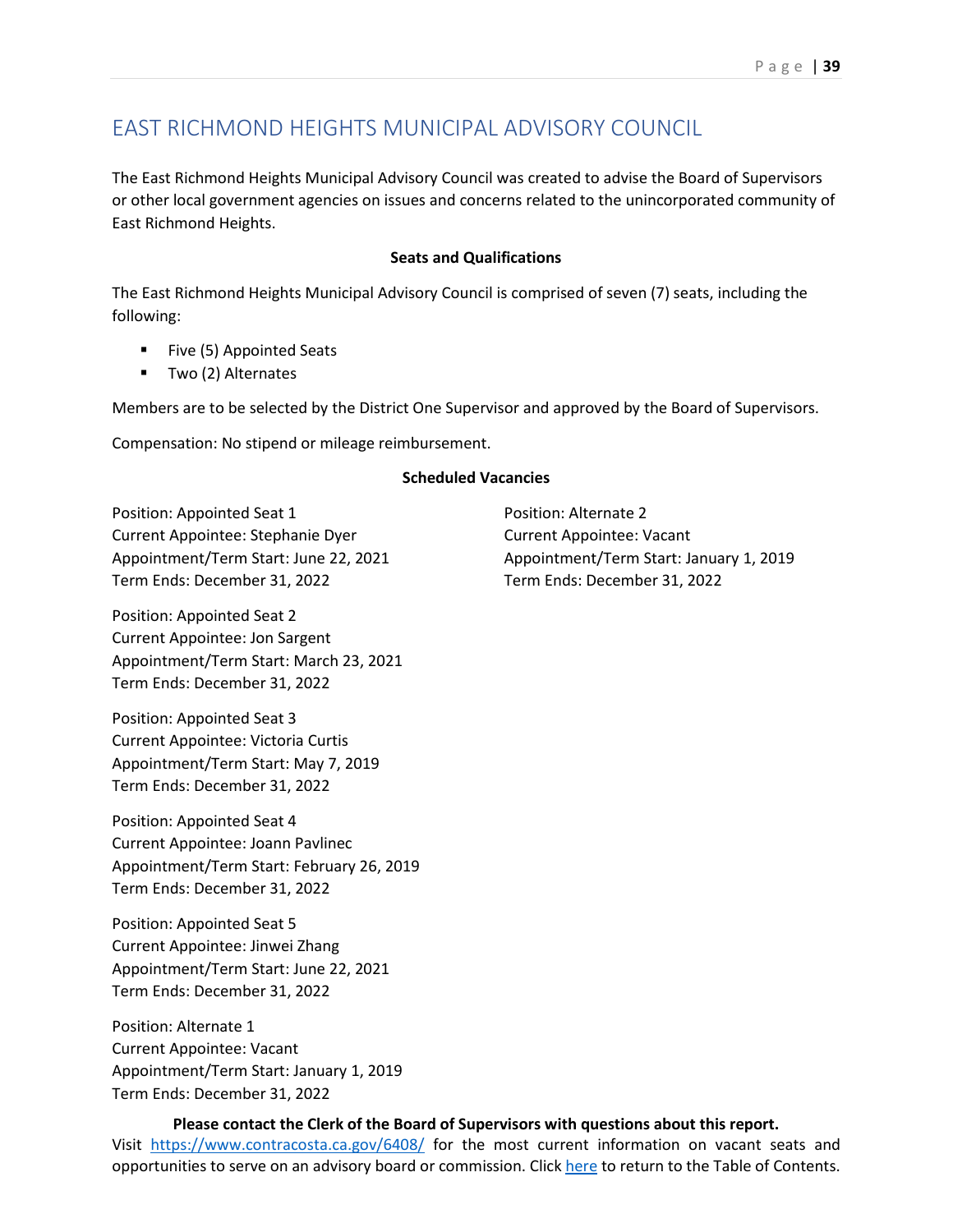## ECONOMIC OPPORTUNITY COUNCIL

The Economic Opportunity Council makes recommendations to the Board of Supervisors on all program proposals and budgets related to Community Services Block Grant (CSBG), and performs other functions as specified in the Economic Opportunity Act of 1964.

#### **Seats and Qualifications**

The Economic Opportunity Council is comprised of seventeen (17) seats, divided equally among three "sectors": the Public Sector, the Low-income Sector, and the Private/Non-Profit Sector. Seats include the following:

- Five (5) Public Sector
- Five (5) Low-Income Sector
- One (1) Low-Income Sector Alternate
- Five (5) Private/Non-Profit Sector
- One (1) Private/Non-Profit Sector Alternate

Public Sector - The five (5) Public Sector appointees are members of the Board of Supervisors or their appointed delegate. Each Supervisor may appoint a delegate to serve and vote in his or her place. Delegate appointments must be approved by the Board of Supervisors.

Low Income Sector - The 5 members and 1 alternate should be representatives of the low-income population and may be from community-based organizations, Family and Children's Services Division clients, or the general public. To be appointed a person must reside in Contra Costa County and must (a) meet federal or state poverty guidelines or (b) reside in a low-income community. Appointments must be approved by the Board of Supervisors.

Private/Non-Profit Sector - The 5 members and 1 alternate shall be representatives of and from the private sector, non-profit organizations or public service agencies (excepting Contra Costa County government agencies). To be appointed a person must be affiliated with a private sector or non-profit organization or a public service agency located within Contra Costa County. Appointments must be approved by the Board of Supervisors.

#### **Scheduled Vacancies**

Position: District I Public Sector Current Appointee: Cloudell Douglas Appointment/Term Start: November 6, 2018 Term Ends: June 30, 2022

Position: Low-Income Sector 2 Current Appointee: Noe Gudiño Appointment/Term Start: July 28, 2020 Term Ends: June 30, 2022

Position: Private/Non-Profit Sector 1 Current Appointee: Amanda Nelson Appointment/Term Start: September 8, 2020 Term Ends: June 30, 2022

Position: Low-Income Sector Alternate Current Appointee: Vacant Appointment/Term Start: July 1, 2020 Term Ends: June 30, 2022

#### **Please contact the Clerk of the Board of Supervisors with questions about this report.**

Visit <https://www.contracosta.ca.gov/6408/> for the most current information on vacant seats and opportunities to serve on an advisory board or commission. Clic[k here](#page-2-0) to return to the Table of Contents.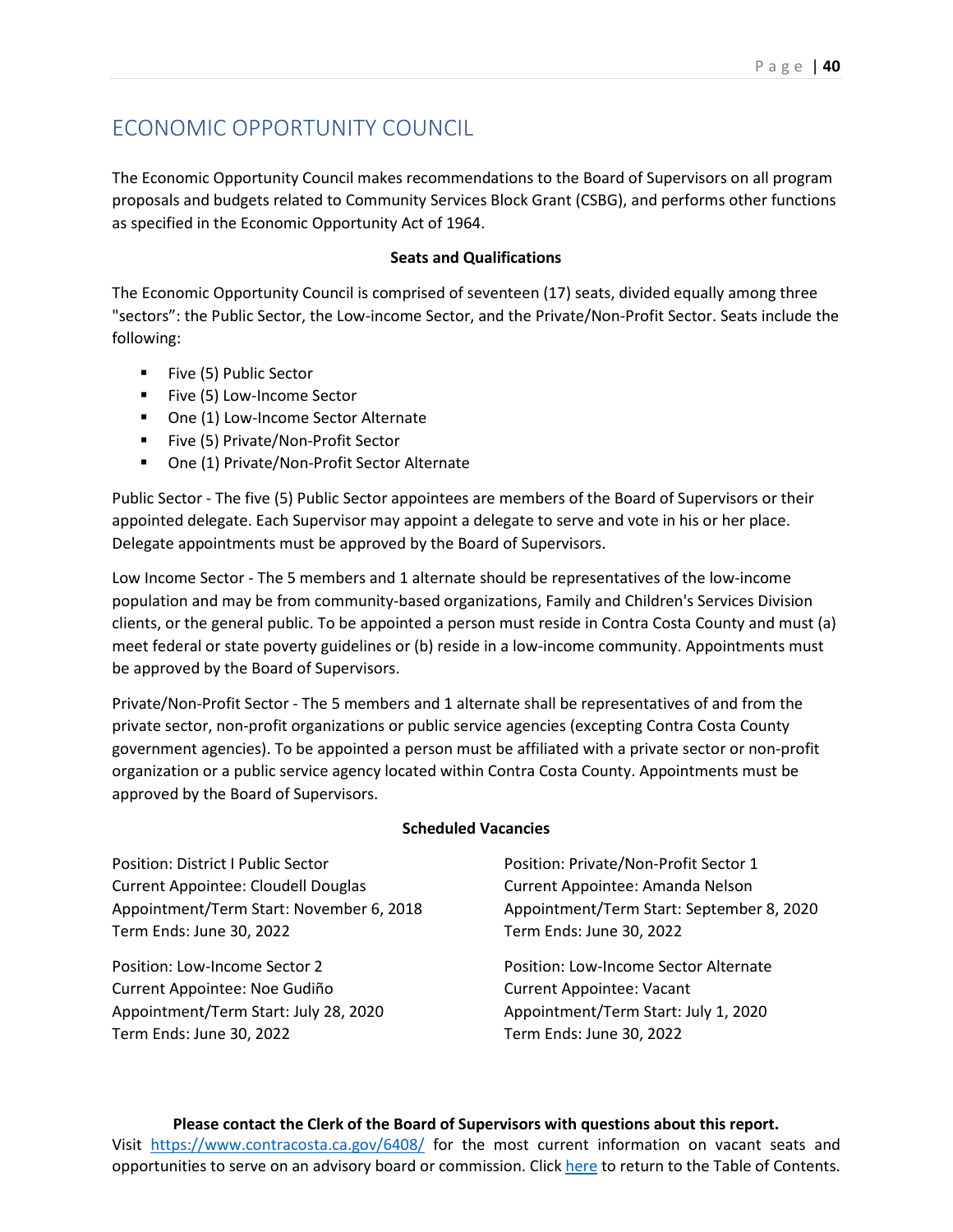### EL SOBRANTE MUNICIPAL ADVISORY COUNCIL

The El Sobrante Municipal Advisory Council provides input to the Board of Supervisors, the County Planning Commission, and the Zoning Administrator on land use issues and other concerns affecting the unincorporated community of El Sobrante.

#### **Seats and Qualifications**

The El Sobrante Municipal Advisory Council is comprised of nine (9) seats, including the following:

- **Seven (7) Appointees**
- **Two (2) Alternates**

Members must reside in unincorporated El Sobrante and must be at least 18 years of age at time of appointment.

#### **Scheduled Vacancies**

Position: Appointee 1 Current Appointee: Tom Owens Appointment/Term Start: February 12, 2019 Term Ends: December 31, 2022

Position: Appointee 2 Current Appointee: Joe Sarapochillo Appointment/Term Start: September 10, 2019 Term Ends: December 31, 2022

Position: Appointee 3 Current Appointee: Monica Norris Appointment/Term Start: December 10, 2019 Term Ends: December 31, 2022

Position: Appointee 4 Current Appointee: Tom Lang Appointment/Term Start: February 12, 2019 Term Ends: December 31, 2022

Position: Appointee 5 Current Appointee: James Hermann Appointment/Term Start: February 12, 2019 Term Ends: December 31, 2022

Position: Appointee 6 Current Appointee: George Cleveland Appointment/Term Start: January 5, 2021 Term Ends: December 31, 2022

Position: Appointee 7 Current Appointee: Melinda McLain Appointment/Term Start: May 7, 2019 Term Ends: December 31, 2022

Position: 1<sup>st</sup> Alternate Current Appointee: Emilie Whelan Appointment/Term Start: January 19, 2021 Term Ends: December 31, 2022

Position: 2nd Alternate Current Appointee: Shirley Rosenthal Winston Appointment/Term Start: May 7, 2019 Term Ends: December 31, 2022

**Please contact the Clerk of the Board of Supervisors with questions about this report.** Visit <https://www.contracosta.ca.gov/6408/> for the most current information on vacant seats and opportunities to serve on an advisory board or commission. Clic[k here](#page-2-0) to return to the Table of Contents.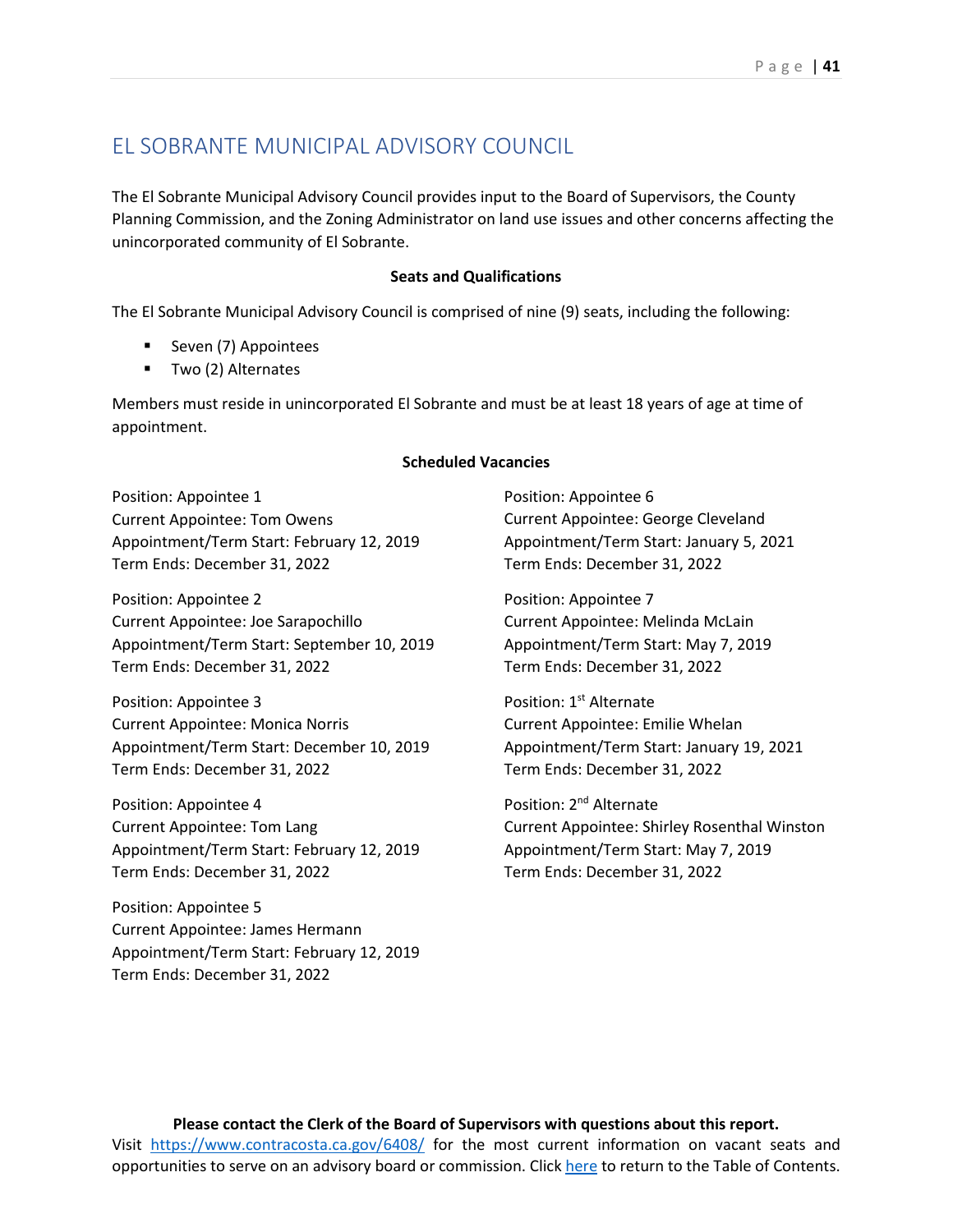## EMERGENCY MEDICAL CARE COMMITTEE

The Emergency Medical Care Committee reviews the County's ambulance and other emergency services as required by State law and serves in an advisory capacity to the Board of Supervisors and the County EMS Agency on matters relating to emergency medical services as directed by the Board.

#### **Seats and Qualifications**

The Emergency Medical Care Committee is comprised of consists of twenty-four (24) seats and two (2) two ex officio, non-voting seats including representatives from the following entities:

- Five (5) Board of Supervisors Consumer Representatives, one (1) representative from each of the five supervisorial districts.
- One (1) Alameda-Contra Costa Medical Association from a Contra Costa County Receiving Hospital
- One (1) American Heart Association
- One (1) American Red Cross
- **•** One (1) California Highway Patrol
- **One (1) Communications Center Managers' Association**
- **•** One (1) Contra Costa Fire Chiefs' Association
- One (1) Contra Costa Police Chiefs' Association
- One (1) Emergency Nurses Association from a Contra Costa County Receiving Hospital
- One (1) Hospital Council, Bay Area Division from a Contra Costa County Receiving Hospital
- One (1) Public Managers' Association
- One (1) Trauma Center (Contra Costa Contract)
- One (1) Contra Costa Office of the Sheriff
- One (1) Contra Costa Health Services Behavioral Health
- One (1) Ambulance Providers (Contra Costa 9-1-1 Service Contract)
- One (1) Air Medical Transportation Provider (Contra Costa Authorized)
- One (1) EMS Training Institution
- **One (1) Private Provider Field Paramedic**
- One (1) Public Provider Field Paramedic
- One (1) Emergency Department Physicians from a Contra Costa County Receiving Hospital
- One (1) EMS Director (ex-officio, non-voting)
- One (1) EMS Medical Director (ex officio, non-voting)

#### **Scheduled Vacancies**

Position: (B1) Alameda-Contra Costa Medical Association Representative Current Appointee: Ellen Leng Appointment/Term Start: October 1, 2020 Term Ends: September 30, 2022 Position: (B2) American Heart Association Representative Current Appointee: Rea Anne Arcangel Appointment/Term Start: October 1, 2020 Term Ends: September 30, 2022

*\*Continued on next page\**

**Please contact the Clerk of the Board of Supervisors with questions about this report.** Visit <https://www.contracosta.ca.gov/6408/> for the most current information on vacant seats and opportunities to serve on an advisory board or commission. Clic[k here](#page-2-0) to return to the Table of Contents.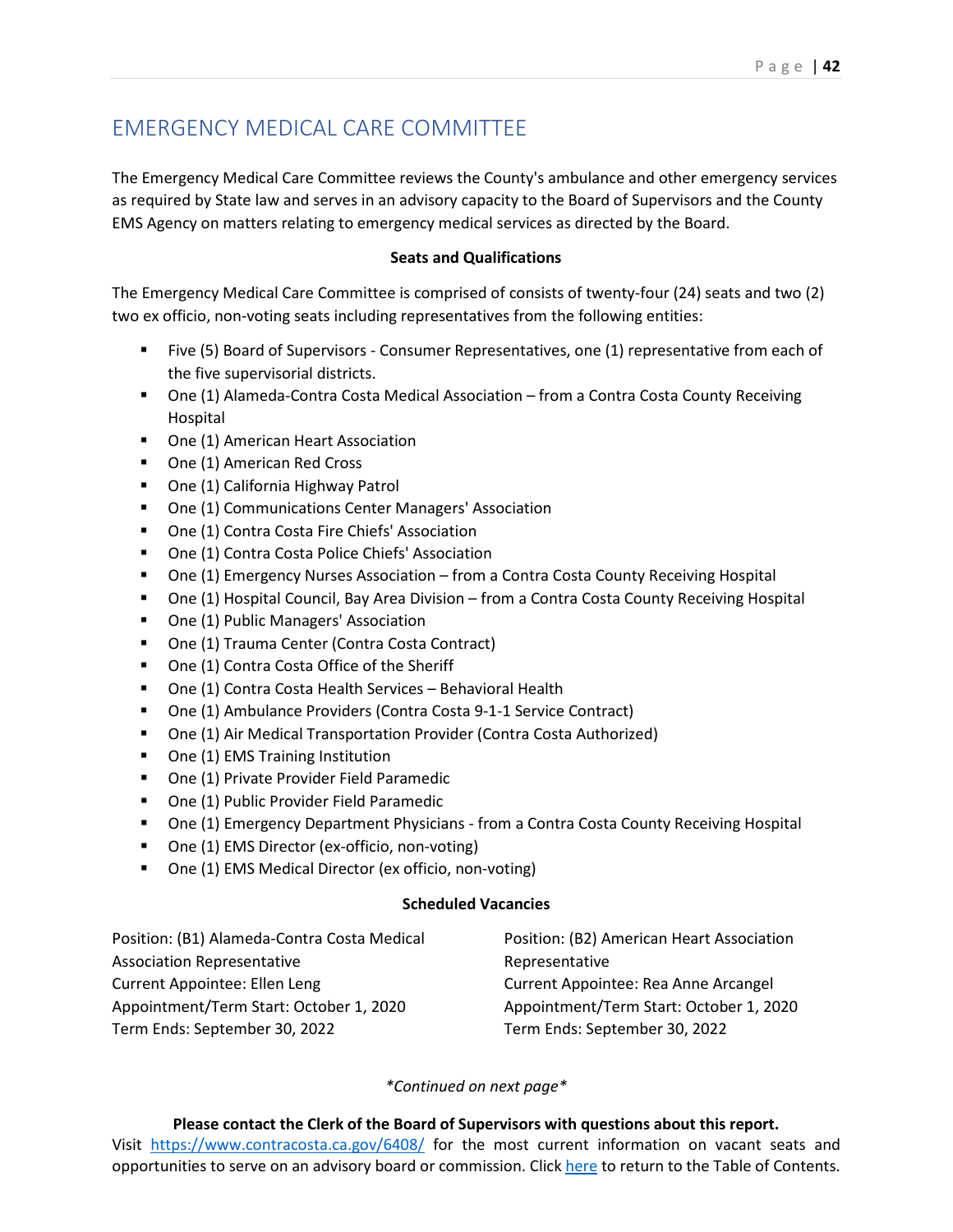Position: (B3) American Red Cross Current Appointee: Vacant Appointment/Term Start: October 1, 2020 Term Ends: September 30, 2022

Position: (B4) California Highway Patrol Representative Current Appointee: Vacant Appointment/Term Start: October 1, 2020 Term Ends: September 30, 2022

Position: (B5) Communications Center Manger Association Representative Current Appointee: Denise Pangelinan Appointment/Term Start: October 1, 2020 Term Ends: September 30, 2022

Position: (B6) Contra Costa Fire Chiefs' Association Representative Current Appointee: Terence Carey Appointment/Term Start: October 1, 2020 Term Ends: September 30, 2022

Position: (B7) Contra Costa Police Chiefs' Association Representative Current Appointee: Jon King Appointment/Term Start: October 1, 2020 Term Ends: September 30, 2022

Position: (B8) Emergency Nurses Association – East Bay Chapter Current Appointee: Christopher Price Appointment/Term Start: October 1, 2020 Term Ends: September 30, 2022

Position: (B9) Hospital Council – East Bay Current Appointee: James Lambert Appointment/Term Start: October 1, 2020 Term Ends: September 30, 2022

Position: (B10) Public Managers' Association Current Appointee: Joseph Gorton Appointment/Term Start: October 1, 2020 Term Ends: September 30, 2022

Position: (B11) Trauma Center (Contract) Current Appointee: Kacey Hansen Appointment/Term Start: October 1, 2020 Term Ends: September 30, 2022

Position: (B12) Contra Costa Office of the Sheriff Representative Current Appointee: Jason Vorhauer Appointment/Term Start: October 1, 2020 Term Ends: September 30, 2022

Position: (B13) Contra Costa Health Services – Behavioral Health Representative Current Appointee: Vacant Appointment/Term Start: October 1, 2020 Term Ends: September 30, 2022

Position: (C1) Ambulance Providers (Contra Costa 911 Service Contract) Current Appointee: James Selover Appointment/Term Start: October 1, 2020 Term Ends: September 30, 2022

Position: (C2) Air Medical Transportation Provider Current Appointee: Joseph Drago Appointment/Term Start: October 1, 2020 Term Ends: September 30, 2022

Position: (C3) Emergency Medical Services Training Institution Current Appointee: Vacant Appointment/Term Start: October 1, 2020 Term Ends: September 30, 2022

Position: (C4) Private Provider Field Paramedic Current Appointee: Michael Lyons Appointment/Term Start: October 1, 2020 Term Ends: September 30, 2022

Position: (C5) Public Provider Field Paramedic Current Appointee: Jack Clapp Appointment/Term Start: October 1, 2020 Term Ends: September 30, 2022

*\*Continued on next page\**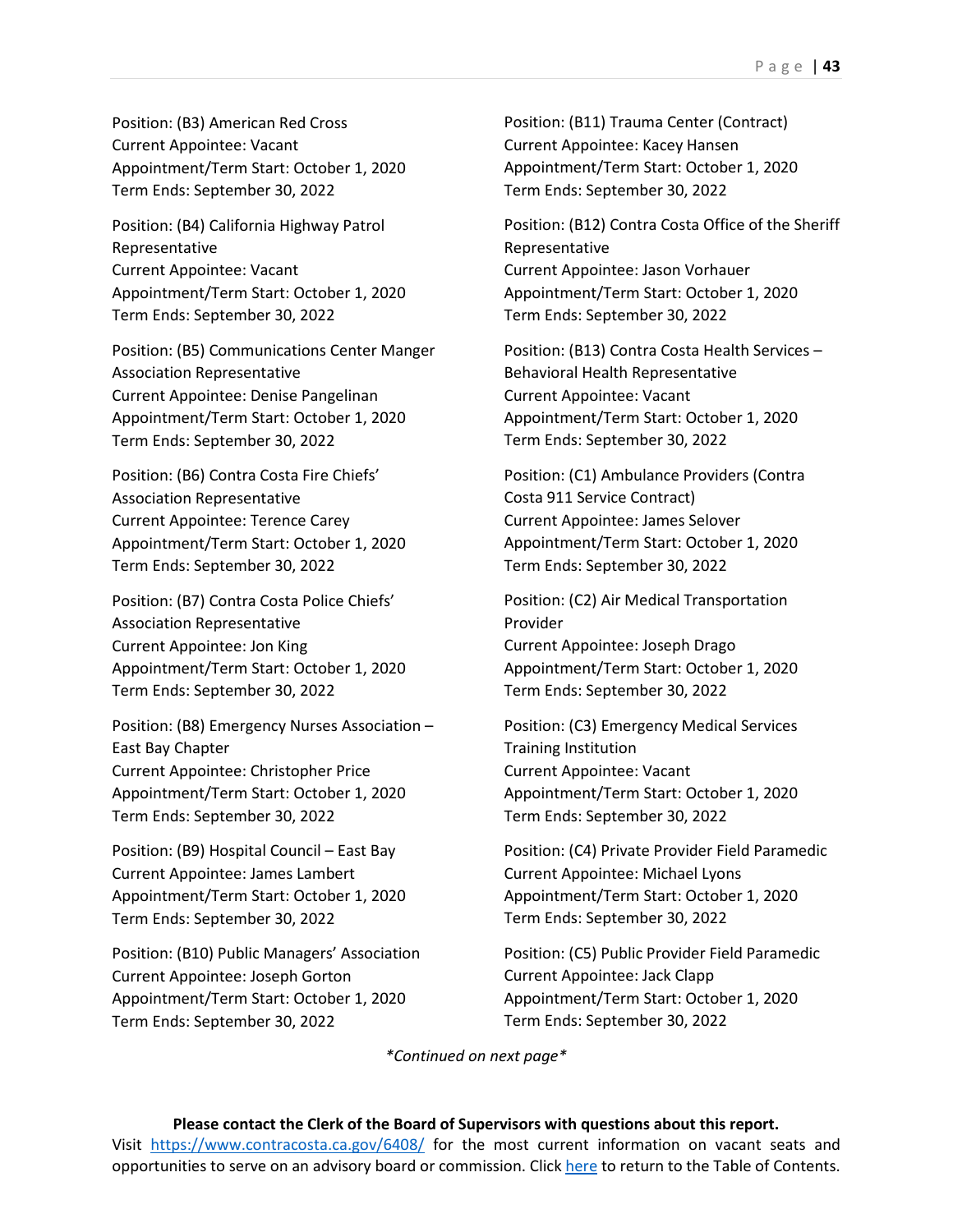Position: (C6) Emergency Department Physicians Current Appointee: David Lilienstein Appointment/Term Start: October 1, 2020 Term Ends: September 30, 2022

Position: District I Consumer Representative Current Appointee: Vacant Appointment/Term Start: October 1, 2020 Term Ends: September 30, 2022

Position: District II Consumer Representative Current Appointee: Archie Bowles Appointment/Term Start: October 1, 2020 Term Ends: September 30, 2022

Position: District III Consumer Representative Current Appointee: Karin Schnaider Appointment/Term Start: October 1, 2020 Term Ends: September 30, 2022

Position: District IV Consumer Representative Current Appointee: Allan Tobias Appointment/Term Start: October 1, 2020 Term Ends: September 30, 2022

Position: District V Consumer Representative Current Appointee: Pier Angeli Linsangan Appointment/Term Start: August 3, 2021 Term Ends: September 30, 2022

Position: Ex Officio Representative Current Appointee: Senai Kidane Appointment/Term Start: October 1, 2020 Term Ends: September 30, 2022

Position: Ex Officio Representative Current Appointee: Marshall Bennett Appointment/Term Start: October 1, 2020 Term Ends: September 30, 2022

#### **Please contact the Clerk of the Board of Supervisors with questions about this report.** Visit <https://www.contracosta.ca.gov/6408/> for the most current information on vacant seats and opportunities to serve on an advisory board or commission. Clic[k here](#page-2-0) to return to the Table of Contents.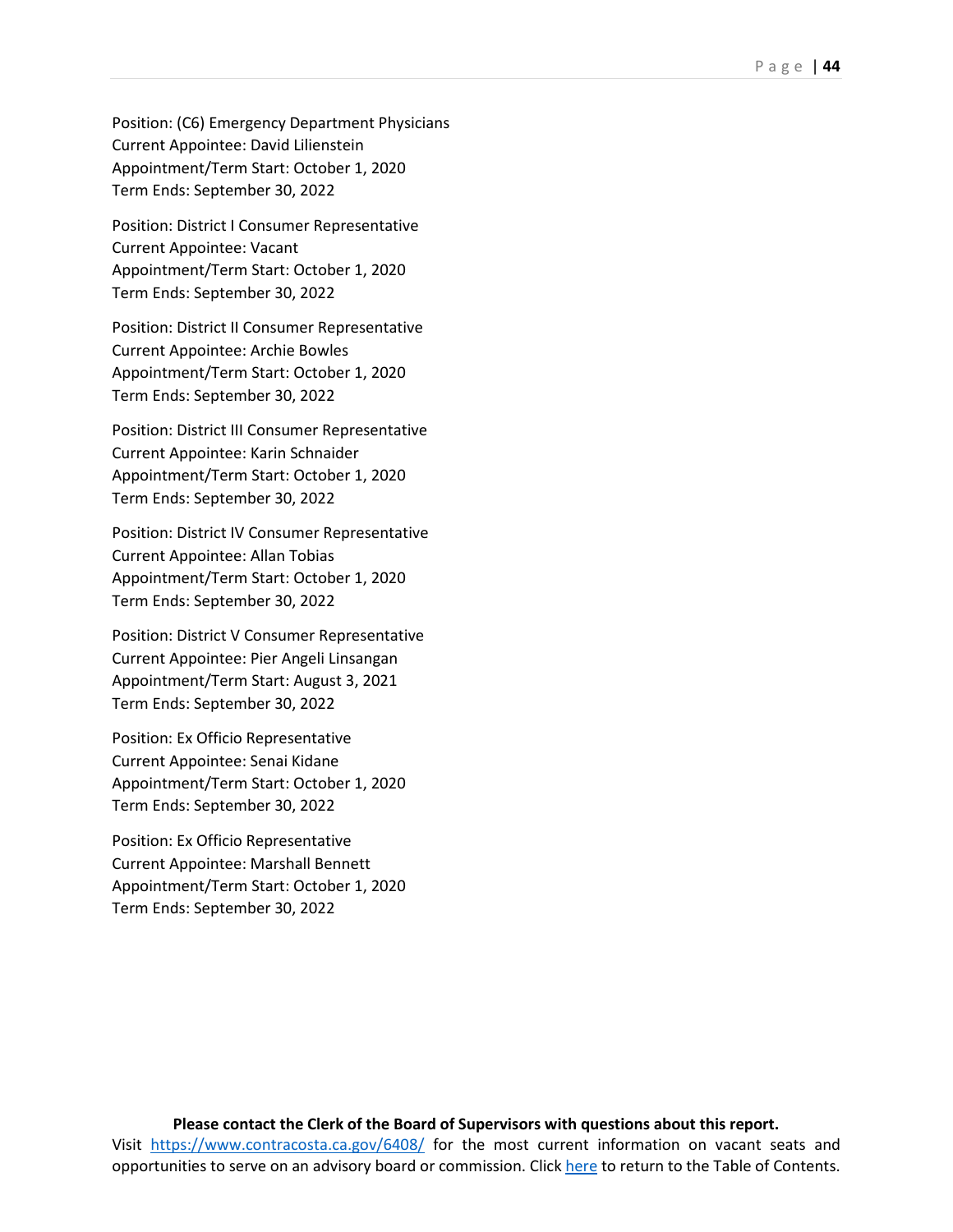## EQUAL EMPLOYMENT OPPORTUNITY ADVISORY COUNCIL

The Equal Employment Opportunity Advisory Council assists with the implementation of the County's Equal Employment Opportunities and Contracting Programs and serves as an advisory committee to the Board of Supervisors.

#### **Seats and Qualifications**

The Equal Employment Opportunity Advisory Council is comprised of thirteen (13) seats, including the following:

- Four (4) Community Representatives
- One (1) Business Representative
- One (1) Disabled Community Representative
- One (1) Education Representation
- One (1) Labor-Trade Representative
- Two (2) Management Representatives
- Two (2) Labor Organization Representatives
- One (1) Veterans Representative

#### **Scheduled Vacancies**

Position: Management Seat #1 Current Appointee: Lara DeLaney Appointment/Term Start: October 12, 2021 Term Ends: November 30, 2022

Position: Education Current Appointee: Roosevelt Gipson Jr. Appointment/Term Start: December 1, 2019 Term Ends: November 30, 2022

Position: Community 3 Current Appointee: Eric Maldonado Appointment/Term Start: June 22, 2021 Term Ends: November 30, 2022

Position: Disabled Community Current Appointee: Mark Pighin Appointment/Term Start: December 1, 2019 Term Ends: November 30, 2022

Position: Representative of Labor Organization Seat 2 Current Appointee: Vacant Appointment/Term Start: December 1, 2019 Term Ends: November 30, 2022

#### **Please contact the Clerk of the Board of Supervisors with questions about this report.**

Visit <https://www.contracosta.ca.gov/6408/> for the most current information on vacant seats and opportunities to serve on an advisory board or commission. Clic[k here](#page-2-0) to return to the Table of Contents.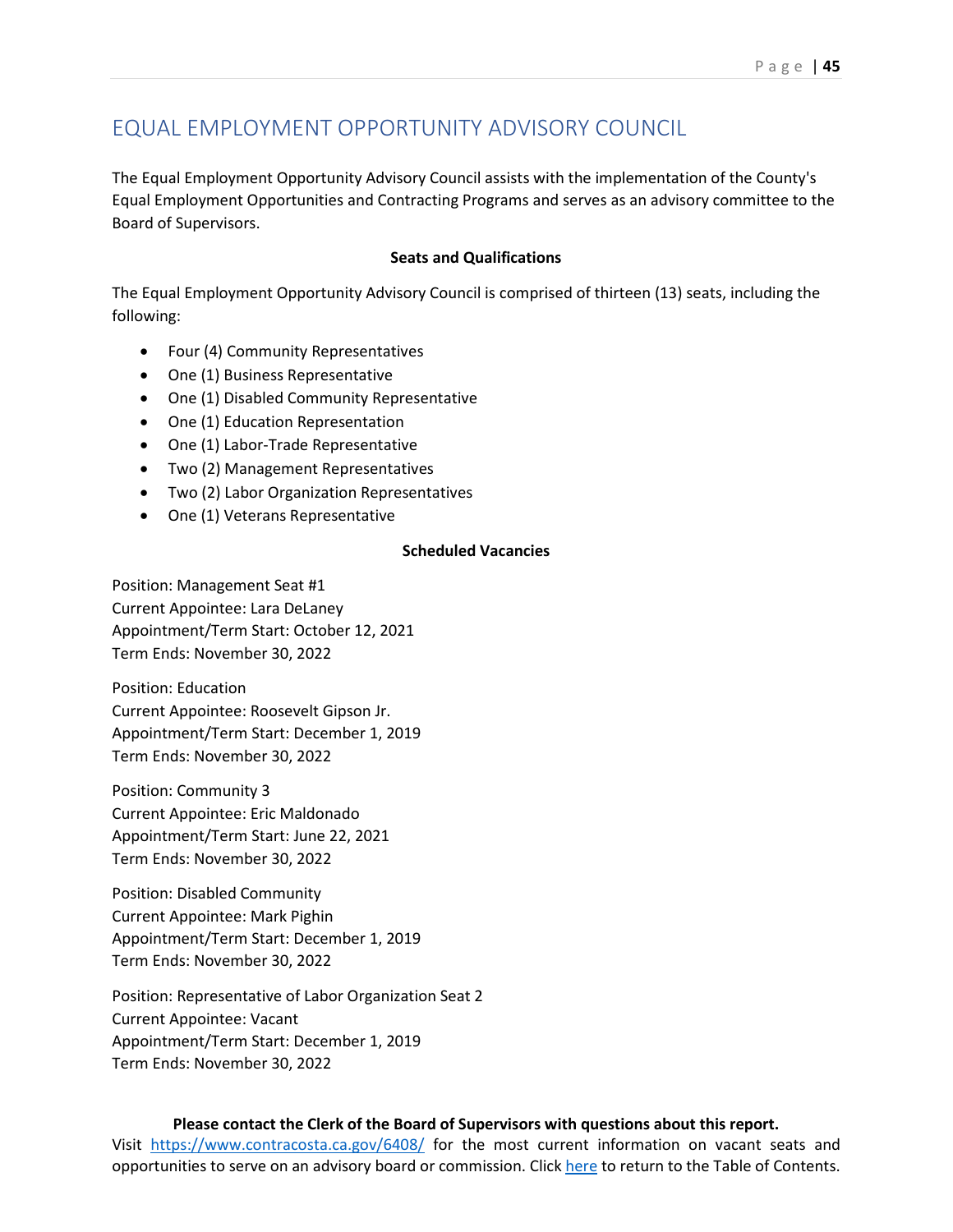## FAMILY & CHILDREN'S TRUST COMMITTEE

The Family and Children's Trust Committee (FACT) was established in 1985 by the Contra Costa County Board of Supervisors to make funding recommendations on the allocation of specific funds for the prevention and treatment of child abuse and neglect and supportive services for families and children. Funding for FACT supported projects derived from federal and state program legislation, and donations to the County's Family and Children's Trust Fund.

#### **Seats and Qualifications**

The Family & Children's Trust Committee (FACT) is comprised of fifteen (15) seats from three different categories, as outlined below:

- Category 1: seats designated for representatives from the below sectors. Category 1 seats are to be selected by the Commissions themselves for full Board approval. Representatives from less formal groups [education (school seat), child development, and substance abuse experts] will be reviewed by the Family and Human Services Committee prior to full Board approval. Up to seven (7) representatives from various committees, commissions, or boards including the following:
	- 1. Mental Health Commission
	- 2. Family and Children's Services Advisory Committee
	- 3. Local Child Care and Development Planning Council
	- 4. Child Abuse Prevention Council
	- 5. Substance Abuse Advisory Committee or Council
	- 6. Education/School-based Programs
	- 7. First Five Contra Costa Children and Families Commission
	- 8. Early Childhood Education/Child Development individual/group (child development)
	- 9. Faith-based Community Group
- Category 2: One (1) representative from each of the five (5) Supervisorial Districts. If requested, FACT will assist individual supervisors with recruitment.
- **EXTED 2018 12 At-Large members who must be conflict-free with respect to the State and 1** Board of Supervisors' statutes. Education/experience in the following fields are highly desirable: child abuse and neglect, former foster youth, childcare, out-of-home placement, homelessness, substance abuse services, family systems, multi-ethnic services and/or program planning, analysis, and evaluation. At-Large applicants will be reviewed by the Family and Human Services Committee, which will refer nominations to the Board of Supervisors.

#### **Scheduled Vacancies**

Position: At-Large 1 Current Appointee: Audra Carrion Appointment/Term Start: October 2, 2021 Term Ends: September 30, 2022

Position: At-Large 2 Current Appointee: Vacant Appointment/Term Start: October 1, 2020 Term Ends: September 30, 2022

*\*Continued on next page\**

**Please contact the Clerk of the Board of Supervisors with questions about this report.** Visit <https://www.contracosta.ca.gov/6408/> for the most current information on vacant seats and opportunities to serve on an advisory board or commission. Clic[k here](#page-2-0) to return to the Table of Contents.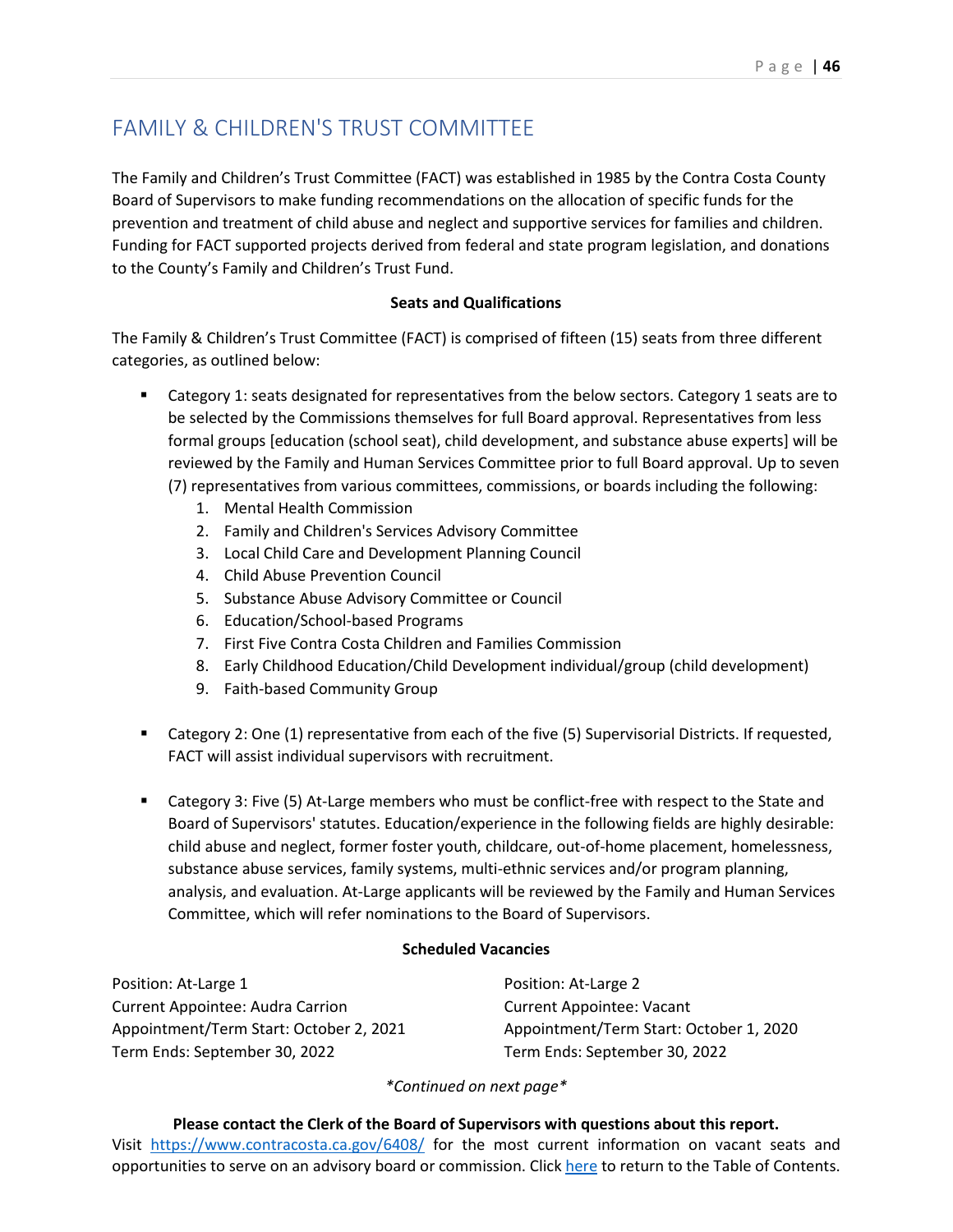Position: At-Large 5 Current Appointee: Jennifer Early Appointment/Term Start: December 8, 2020 Term Ends: September 30, 2022

Position: District III Current Appointee: Pa'tanisha Davis Appointment/Term Start: July 27, 2021 Term Ends: September 30, 2022

Position: Sector Seat 1 – First 5 Commission Current Appointee: Lisa Johnson Appointment/Term Start: October 1, 2020 Term Ends: September 30, 2022

Position: Sector Seat 2 – School Representative Current Appointee: Vacant Appointment/Term Start: October 1, 2020 Term Ends: September 30, 2022

Position: Sector Seat 3 – Child Development or Early Childhood Education Current Appointee: Vacant Appointment/Term Start: October 1, 2020 Term Ends: September 30, 2022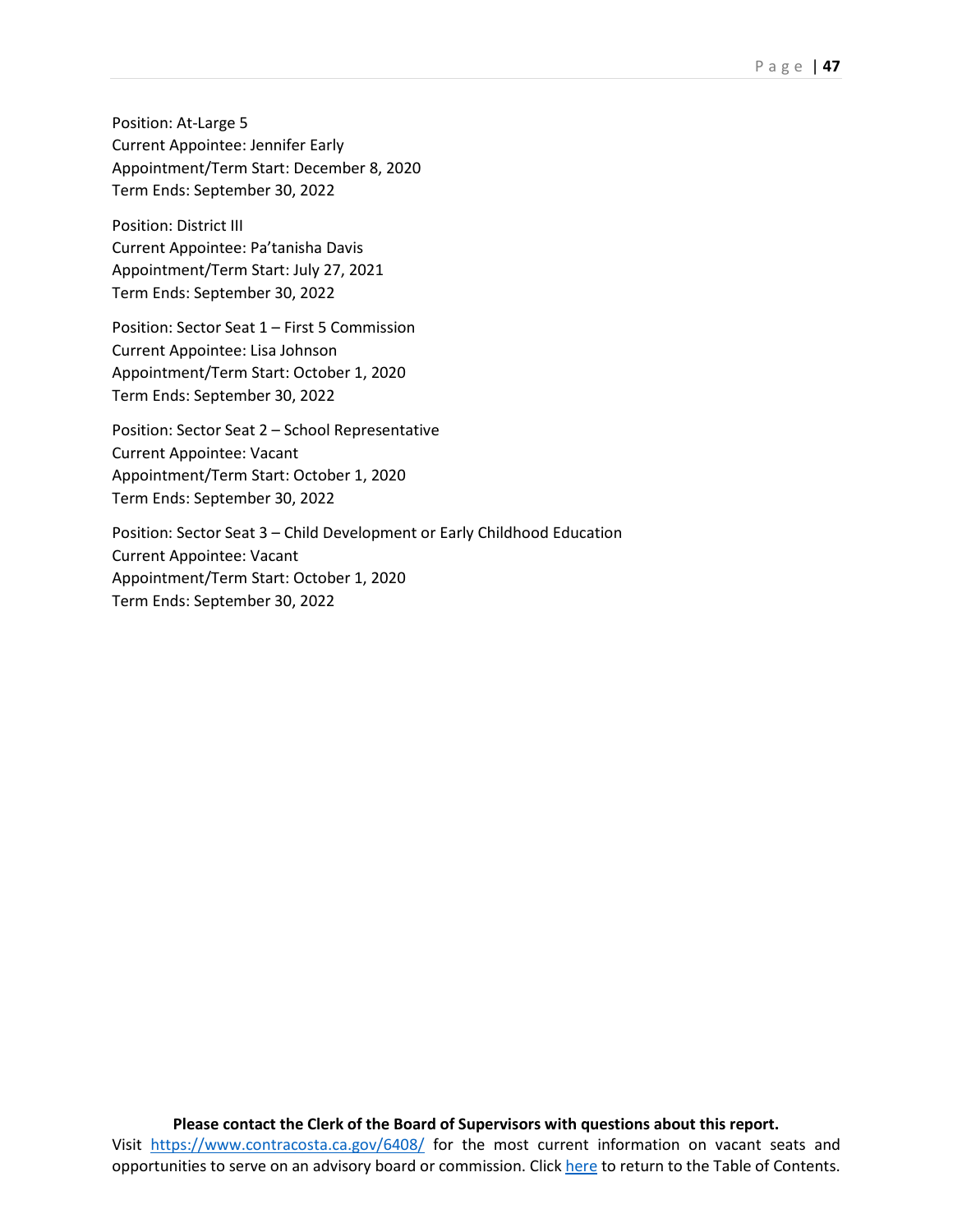## FIRST 5 - CONTRA COSTA CHILDREN AND FAMILIES COMMISSION

The First 5 Contra Costa Children and Families Commission works to support early childhood development through a strategic plan developed pursuant to the California Children and Families First Act of 1998.

#### **Seats and Qualifications**

The First 5 Contra Costa Children and Families Commission is comprised of nine (9) seats appointed by the Board of Supervisors. The Commission has authorized alternates for all nine of the Commissioners, who also require appointment by the Board of Supervisors. In total, there are up to eighteen (18) seats. The nine (9) regular members are defined as follows:

- **The Chair of the Board of Supervisors -- or another Board of Supervisors member as designated** by the Chair.
- Three (3) members from among the County Health Officer and persons responsible for management of the following county functions: children's services, public health services, behavioral health services, social services, and tobacco and other substance abuse prevention and treatment services.
- Five (5) members from the following categories:
	- 1. Recipients of project services included in the County strategic plan
	- 2. Educators specializing in early childhood development
	- 3. Representatives of a local childcare resource or referral agency, or a local childcare coordinating group
	- 4. Representatives of a local organization for prevention or early intervention for families at risk
	- 5. Representatives of community-based organizations that have the goal of promoting nurturing and early childhood development
	- 6. Representatives of local school districts
	- 7. Representatives of local medical, pediatric, or obstetric associations or societies
	- 8. Representatives of local mental health and/or substance abuse organizations
	- 9. Representatives of parent advocacy groups.

#### **Scheduled Vacancies**

Position: District I Alternate Current Appointee: Genoveva Calloway Appointment/Term Start: July 9, 2019 Term Ends: July 9, 2022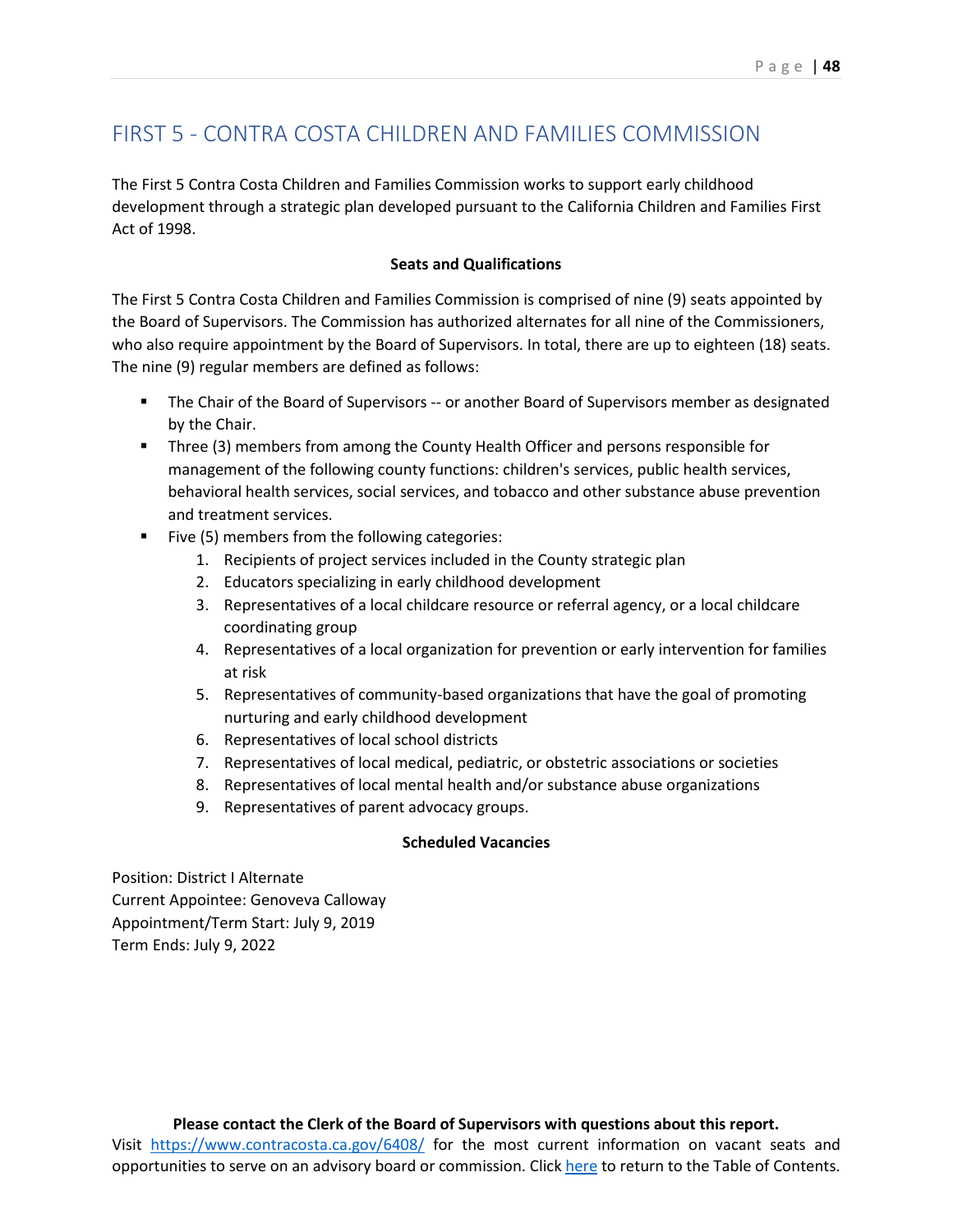## FISH & WILDLIFE COMMITTEE

The Fish & Wildlife Committee advises the Board of Supervisors on fish and wildlife issues in Contra Costa County, including use of funds from the Fish and Wildlife Propagation Fund pursuant to Fish and Game Code Section 13103.

#### **Seats and Qualifications**

The Fish & Wildlife Commission is comprised of ten (10) seats, including the following:

- Five (5) District Representatives, each representing one of the Board of Supervisors Districts
- Four (4) At-Large Appointees (nominated by the Internal Operations Committee)
- **One (1) Alternate (the alternate can sit and vote for any At-Large seat on the Committee)**

#### **Scheduled Vacancies**

Position: At-Large 1 Current Appointee: Rhonda Gehlke Appointment/Term Start: January 1, 2019 Term Ends: December 31, 2022

Position: At-Large 2 Current Appointee: Kathleen Jennings Appointment/Term Start: January 1, 2019 Term Ends: December 31, 2022

Position: District II Current Appointee: Susan Heckly Appointment/Term Start: March 1, 2018 Term Ends: February 28, 2022

Position: District III Current Appointee: Clark Dawson Appointment/Term Start: March 1, 2018 Term Ends: February 28, 2022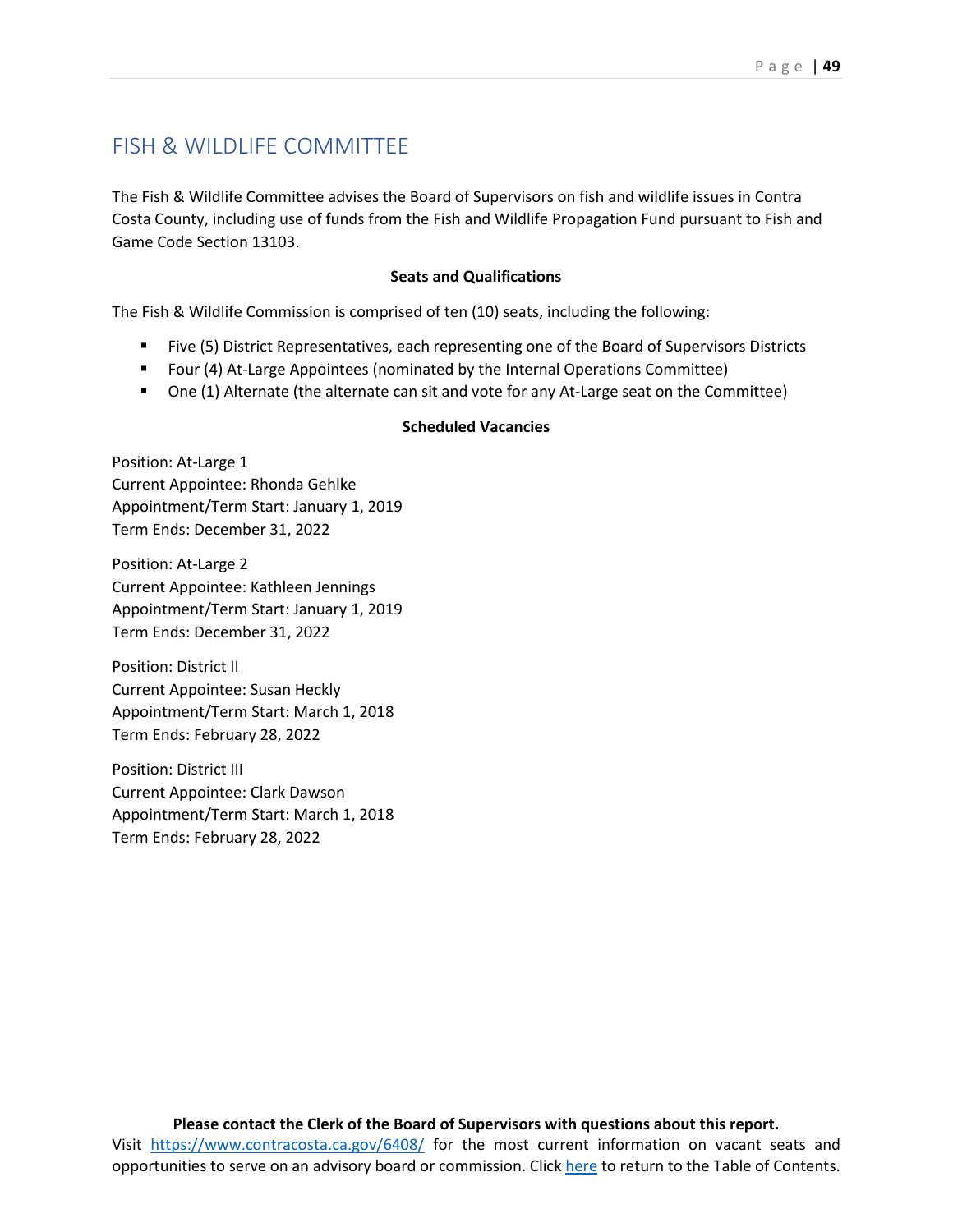## HAZARDOUS MATERIALS COMMISSION

The Hazardous Materials Commission advises the County Board of Supervisors, Cities, and County staff on matters pertaining to the management of hazardous wastes and hazardous materials.

#### **Seats and Qualifications**

The Hazardous Materials Commission is comprised of fourteen (14) seats, each with an appointed alternate, for a total of twenty-eight (28) members including the following:

- Three (3) City Representatives
- **Three (3) Business Representatives**
- **TWO (2) Environmental Organization Representatives**
- One (1) League of Women Voters Representative
- **Two (2) Labor Representatives**
- One (1) Environmental Engineering Firm Representative (located in Contra Costa County)
- One (1) Environmental Justice Representative
- **One (1) General Public Representative**

#### **Scheduled Vacancies**

Position: Business Seat 1 – West Co. Council of **Industries** Current Appointee: Fred Glueck Appointment/Term Start: February 26, 2019 Term Ends: December 31, 2022

Position: Business Seat 1 Alternate – West Co. Council of Industries Current Appointee: Aaron Winer Appointment/Term Start: February 26, 2019 Term Ends: December 31, 2022

Position: City Seat 1 Current Appointee: Gabriel Quinto Appointment/Term Start: February 12, 2019 Term Ends: December 31, 2022

Position: City Seat 1 Alternate Current Appointee: David Hudson Appointment/Term Start: February 12, 2019 Term Ends: December 31, 2022

Position: Labor Seat 1 – Central Labor Council Current Appointee: Teston Shull Appointment/Term Start: September 21, 2021 Term Ends: December 31, 2022

Position: Labor Seat 1 Alternate – Central Labor Council Current Appointee: Terry Baldwin Appointment/Term Start: September 21, 2021

Term Ends: December 31, 2022

**Please contact the Clerk of the Board of Supervisors with questions about this report.** Visit <https://www.contracosta.ca.gov/6408/> for the most current information on vacant seats and opportunities to serve on an advisory board or commission. Clic[k here](#page-2-0) to return to the Table of Contents.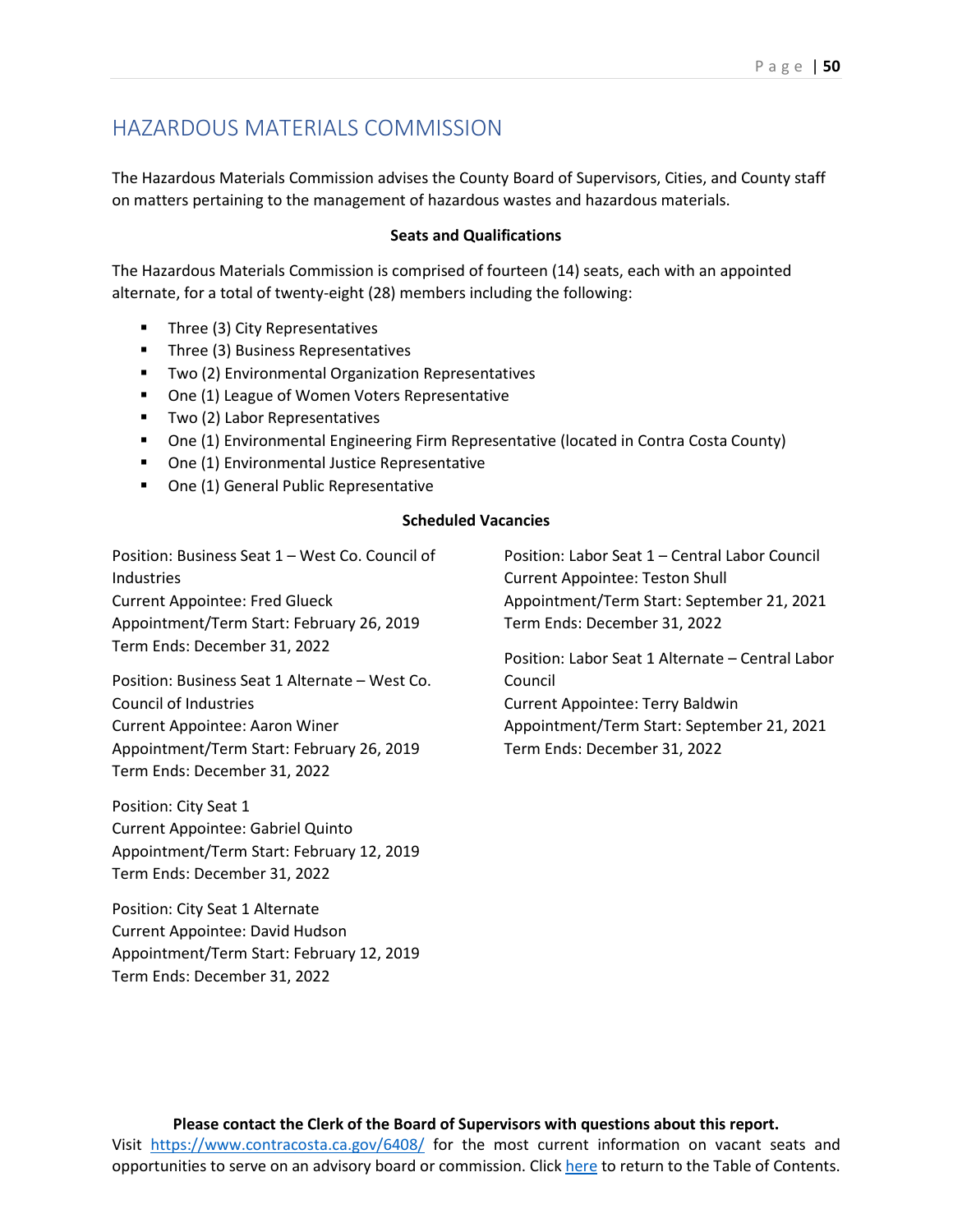## HISTORICAL LANDMARKS ADVISORY COMMITTEE

The Historical Landmarks Advisory Committee advises the Board of Supervisors on matters of historical significance and proposes points of historical interest in the County for registration by the State and other agencies.

#### **Seats and Qualifications**

The Historical Landmarks Advisory Committee is comprised of five (5) seats, including the following:

- Four (4) Members, nominated to the Community Development Director by The Contra Costa County Historical Society
- One (1) Contra Costa County Community Development Director or Designee

#### **Scheduled Vacancies**

Position: Contra Costa County Historical Society Seat 1 Current Appointee: Melissa Jacobsen Appointment/Term Start: August 13, 2018 Term Ends: August 12, 2022

Position: Contra Costa County Historical Society Seat 2 Current Appointee: Melinda McCrary Appointment/Term Start: August 13, 2018 Term Ends: August 12, 2022

Position: Contra Costa County Historical Society Seat 3 Current Appointee: Vacant Appointment/Term Start: August 13, 2018 Term Ends: August 12, 2022

Position: Contra Costa County Historical Society Seat 4 Current Appointee: Carol Jensen Appointment/Term Start: August 13, 2018 Term Ends: August 12, 2022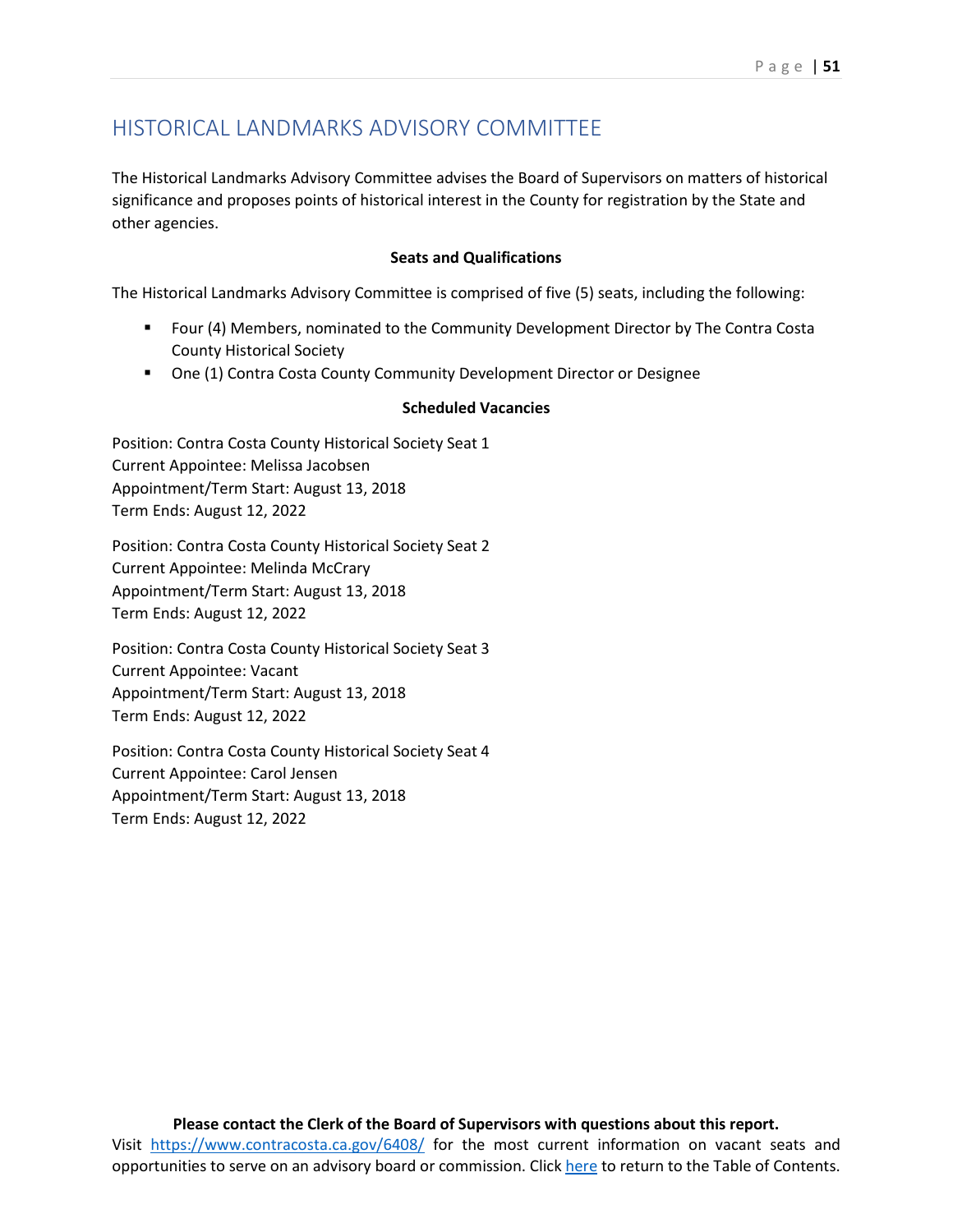## HOUSING AUTHORITY BOARD OF COMMISSIONERS

The Housing Authority Board of Commissioners is the governing body for the Housing Authority of the County of Contra Costa and is independent of the Board of Supervisors. Members of the Board of Supervisors are appointed by virtue of their office to serve on the Housing Authority Board of Commissioners.

#### **Seats and Qualifications**

The Housing Authority Board of Commissioners consist of seven (7) seats including the following:

- Five (5) members of the Contra Costa County Board of Supervisors (see Board of Supervisors Resolution No. 81/1321, adopted on November 17, 1981).
- **TWO (2) Tenant Commissioners that are tenants of the Authority.**

At least one Tenant Commissioner must be over 62 years of age. A tenant is a person lawfully residing in rental housing provided by or through the Authority, including persons residing in leased housing. At least one of the Tenant Commissioners must be directly assisted under the Authority's public housing or Housing Choice Voucher programs.

#### **Scheduled Vacancies**

There are no scheduled vacancies in 2022.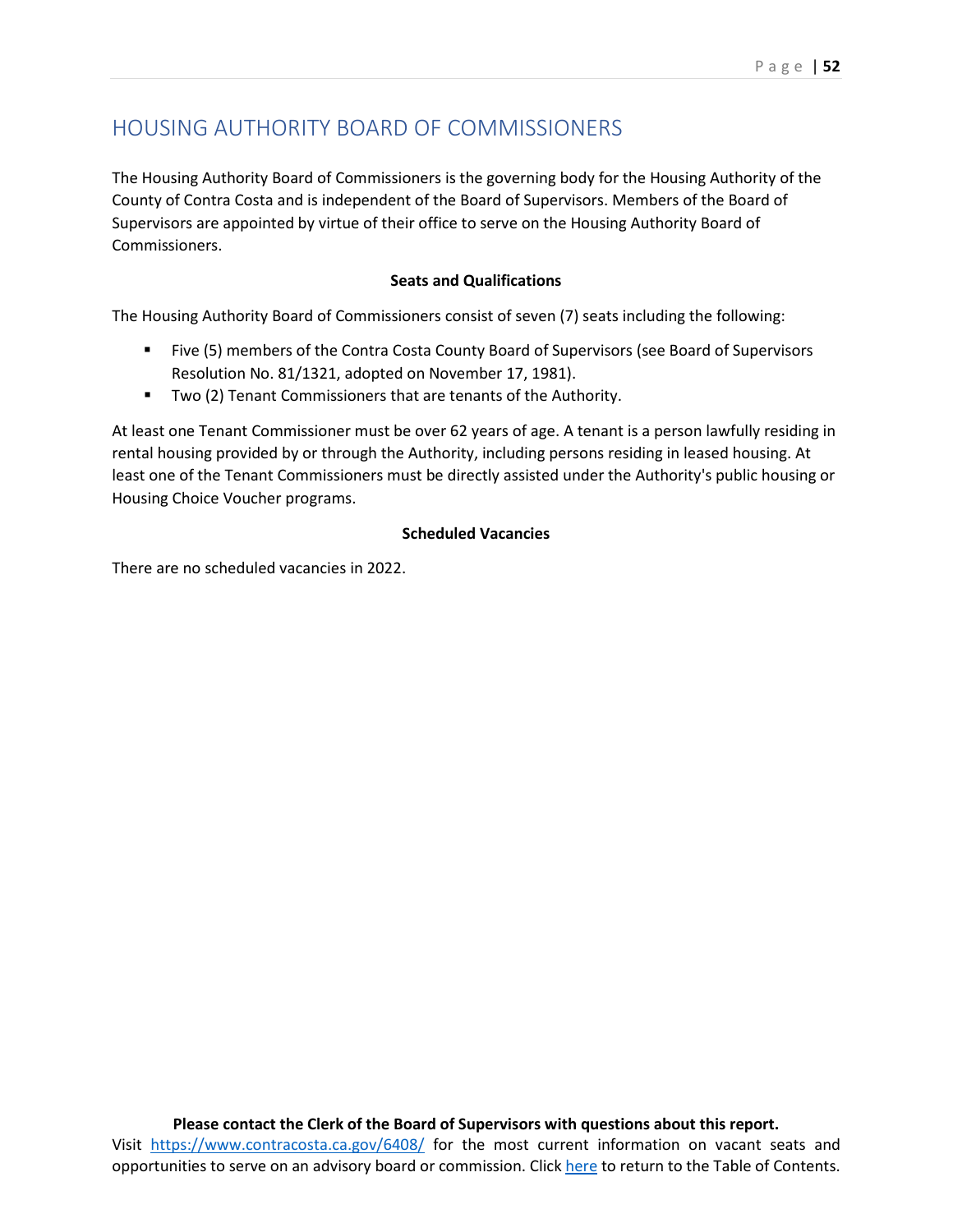# IN-HOME SUPPORTIVE SERVICES PUBLIC AUTHORITY ADVISORY **COMMITTEE**

The In-Home Supportive Services Public Authority Advisory Committee serves as an advisory council to the In-Home Support Services Public Authority (IHSS), which is administered by the Employment and Human Services Department (EHSD). IHSS provides specialized support services to residents who are frail, elderly, blind, or disabled. Public Authority has an Advisory Committee whose membership is composed of individuals who are current or past users of personal assistance services paid for through public or private funds and professional representatives from the Community.

#### **Seats and Qualifications**

The In-Home Supportive Services Public Authority Advisory Committee is comprised of eleven (11) seats, including the following:

- $\blacksquare$  Six (6) consumer seats
- Five (5) District Representatives, each representing one of the Board of Supervisors Districts

At a minimum, two consumer members will be 60 years of age or older; two consumer members will be under 60 years of age; and two consumers will be either over or under 60 years of age. At least 50 percent of consumer members shall be current users of IHSS.

#### **Scheduled Vacancies**

Position: Consumer 60 or Older – Seat 1 Current Appointee: Vacant Appointment/Term Start: March 6, 2019 Term Ends: March 6, 2022

Position: Consumer Under 60 – Seat 2 Current Appointee: Joe Juarez, Jr. Appointment/Term Start: May 22, 2018 Term Ends: March 6, 2022

Position: Consumer Seat of Any Age– Seat 3 Current Appointee: Michelle Hernandez Appointment/Term Start: August 7, 2018 Term Ends: March 7, 2022

Position: Consumer Seat of Any Age– Seat 4 Current Appointee: Vacant Appointment/Term Start: March 7, 2018 Term Ends: March 6, 2022

Position: District II Current Appointee: Vacant Appointment/Term Start: March 7, 2018 Term Ends: March 6, 2022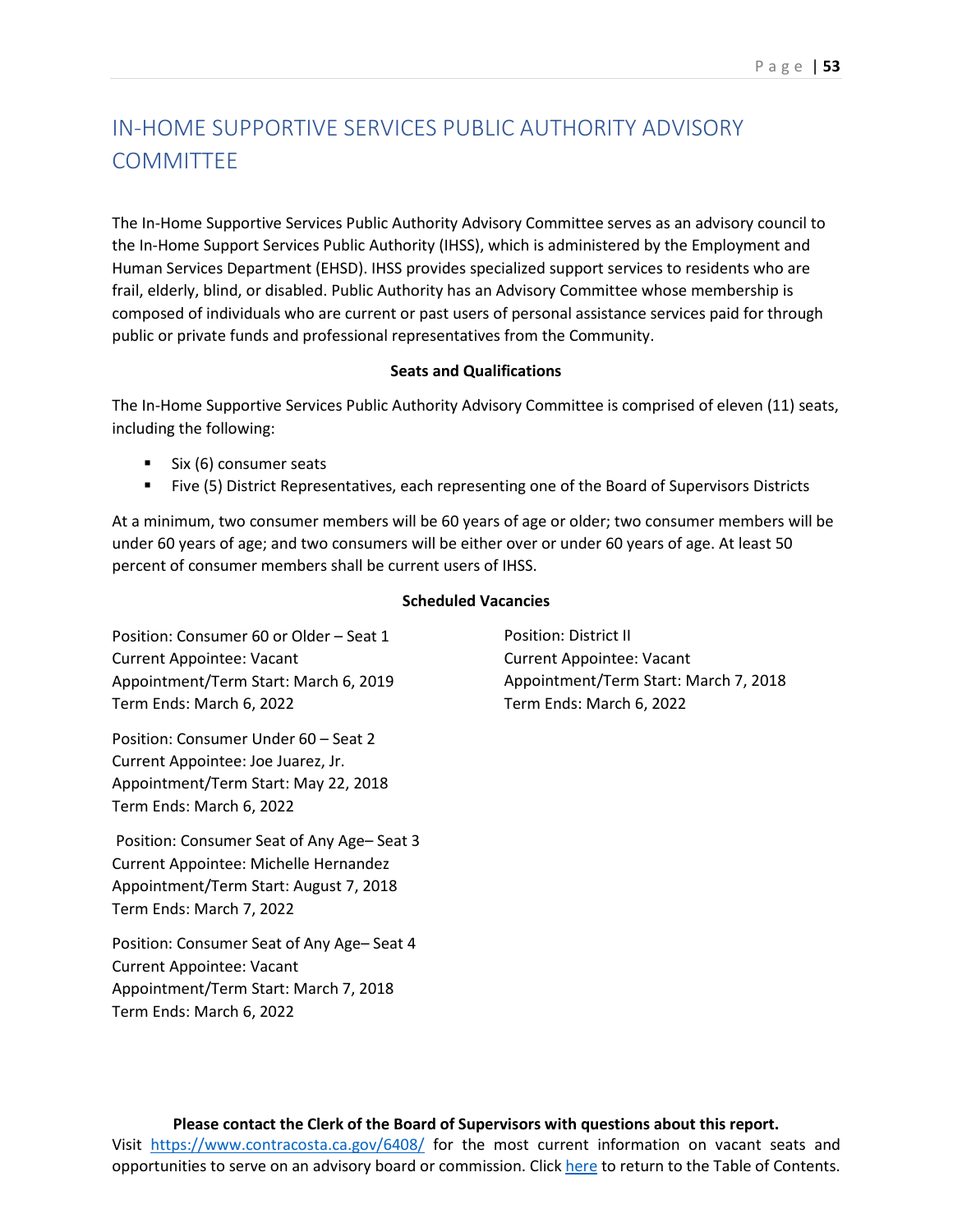## INTEGRATED PEST MANAGEMENT ADVISORY COMMITTEE

The Integrated Pest Management (IPM) Advisory Committee promotes a coordinated countywide effort to implement IPM in the County in a manner that is consistent with the Board-adopted IPM Policy. It also provides a forum for communication to stimulate the use of best or promising pest management practices.

#### **Seats and Qualifications**

The Integrated Pest Management Advisory Committee is comprised of thirteen (13) seats, including the following:

- One (1) Health Services Department Representative (Ex-Officio, Voting)
- One (1) County/Unincorporated County Storm Water Program representative (Ex-Officio, Voting)
- One (1) Sustainability Commission Representative
- One (1) County Fish and Wildlife Committee Representative
- Three (3) At Large Members (Type 2 At-Large, per Resolution No. 2002-377)
- One (1) Environmental Organization At-Large (Type 3 At Large, per Resolution No. 2002-377)
- One (1) Public Member Alternate
- One (1) o Public Works Facilities Maintenance Manager, or designee (Ex-Officio, Non-Voting)
- One (1) Public Works Deputy Director or designee (Ex-Officio, Non-Voting)
- One (1) Agricultural Commissioner or designee (Ex-Officio, Non-Voting)
- One (1) current structural pest management contractor with the Public Works Facilities Services Division (Ex-Officio, Non-Voting)

#### **Scheduled Vacancies**

Position: At-Large #3 Current Appointee: James Donnelly Appointment/Term Start: January 1, 2019 Term Ends: December 31, 2022

Position: Environmental Seat Current Appointee: Andrew Sutherland Appointment/Term Start: January 1, 2020 Term Ends: December 31, 2022

Position: Public Member – Alternate Seat Current Appointee: Amy Budahn Appointment/Term Start: January 1, 2019 Term Ends: December 31, 2022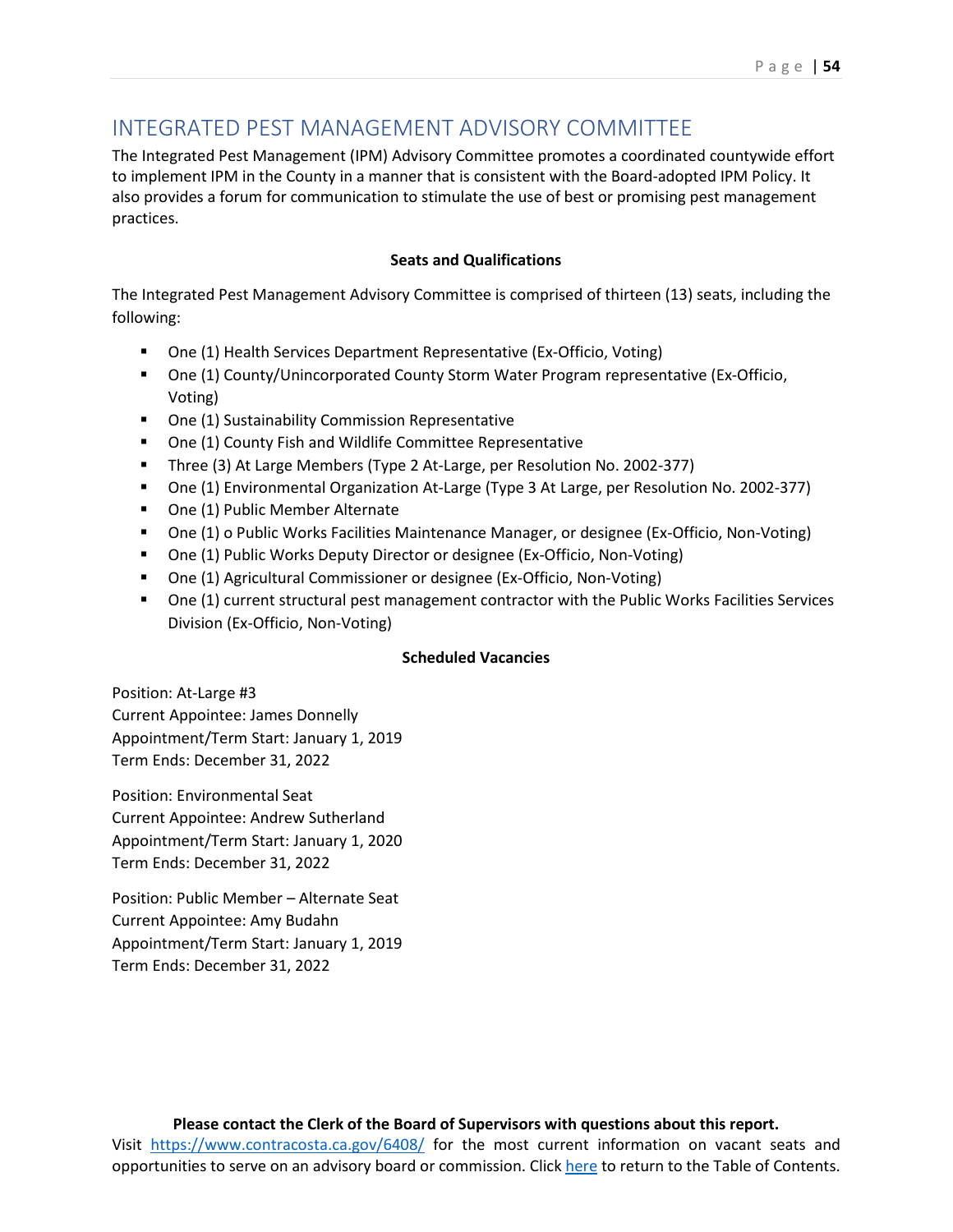## IRON HORSE CORRIDOR MANAGEMENT PROGRAM ADVISORY **COMMITTEE**

The Iron Horse Corridor Management Program Advisory Committee was established to provide citizen input for a management program for the Iron Horse Corridor. In October of 2000 the Board expanded the Advisory Committee's role to include the continued implementation and monitoring of certain elements of the Management Program.

#### **Seats and Qualifications**

The Iron Horse Corridor Management Program Advisory Committee is comprised of nine (9) seats, including the following:

- One (1) Alamo area Representative
- One (1) City of Concord Representative
- One (1) City of San Ramon Representative
- One (1) Town of Danville Representative
- One (1) City of Walnut Creek Representative
- One (1) City of Pleasant Hill Representative
- One (1) District II Representative
- One (1) District IV Representative
- One (1) East Bay Regional Park District Representative

#### **Scheduled Vacancies**

Position: City of Walnut Creek Current Appointee: Lesley Hunt Appointment/Term Start: February 2, 2021 Term Ends: March 1, 2022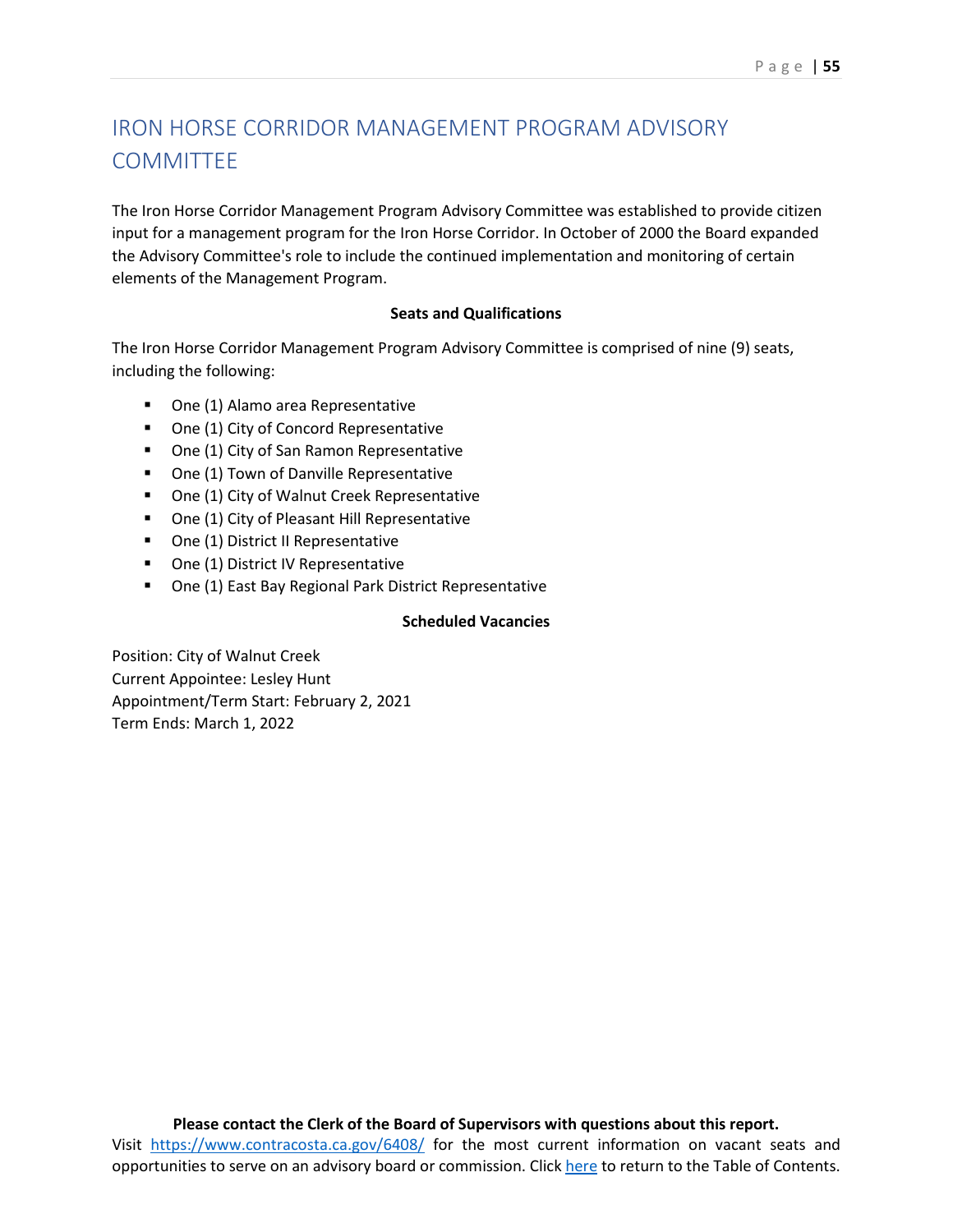## JUVENILE JUSTICE COORDINATING COUNCIL

The Juvenile Justice Coordinating Council will advise the Board of Supervisors on the development and implementation of a multi-agency juvenile justice plan composed of several critical parts, including, but not limited to an assessment of existing law enforcement, probation, education, mental health, health, social services, drug and alcohol and youth services resources which specifically target at-risk juveniles, juvenile offenders, and their families; an identification and prioritization of the neighborhoods, schools, and other areas in the community that face a significant public safety risk from juvenile crime. The Council will also coordinate on a countywide basis the work of those governmental and nongovernmental organizations engaged in activities designed to reduce the incidence of juvenile crime and delinquency in the greater community, develop information and intelligence-sharing systems to ensure that county actions are fully coordinated, and provide data and appropriate outcome measures.

#### **Seats and Qualifications**

The Juvenile Justice Coordinating Council is comprised of twenty (20) seats, including the following:

- One (1) Chief Probation Officer Representative, as Chair (Ex-Officio)
- One (1) District Attorney's Office Representative (Ex-Officio)
- One (1) Public Defender's Office Representative (Ex-Officio)
- One (1) Sheriff's Office Representative (Ex-Officio)
- One (1) Board of Supervisors' representative (Ex-Officio)
- One (1) Employment and Human Services Department Representative (Ex-Officio)
- One (1) Behavioral Health Services Representative (Ex-Officio)
- One (1) Alcohol and Other Drugs Division Representative (Ex-Officio)
- One (1) Public Health Representative (Ex-Officio)
- One (1) Juvenile Justice Commission Chair (Ex-Officio)
- One (1) City Police Department Representative
- One (1) County Office of Education or a School District Representative
- **Figure 1** Four (4) At-Large Members, residing or working within the County of Contra Costa
- Two (2) Community-Based Organization Representatives
- **TWO (2) At-Large Youth Member, 14 to 25 years old and residing or working within Contra Costa**

Compensation: The non-ex-officio Council members shall serve without compensation of any kind, and the Board of Supervisors shall not provide funds for the payment of Council meeting stipends or reimbursement of Council members' expenses.

#### **Scheduled Vacancies**

| Position: At-Large 1                 | Position: At-Large 3                 |
|--------------------------------------|--------------------------------------|
| Current Appointee: Jonathan Bean     | Current Appointee: Stephanie Medley  |
| Appointment/Term Start: July 1, 2021 | Appointment/Term Start: July 1, 2021 |
| Term Ends: January 31, 2022          | Term Ends: January 31, 2022          |

#### *\*Continued on next page\**

**Please contact the Clerk of the Board of Supervisors with questions about this report.** Visit <https://www.contracosta.ca.gov/6408/> for the most current information on vacant seats and opportunities to serve on an advisory board or commission. Clic[k here](#page-2-0) to return to the Table of Contents.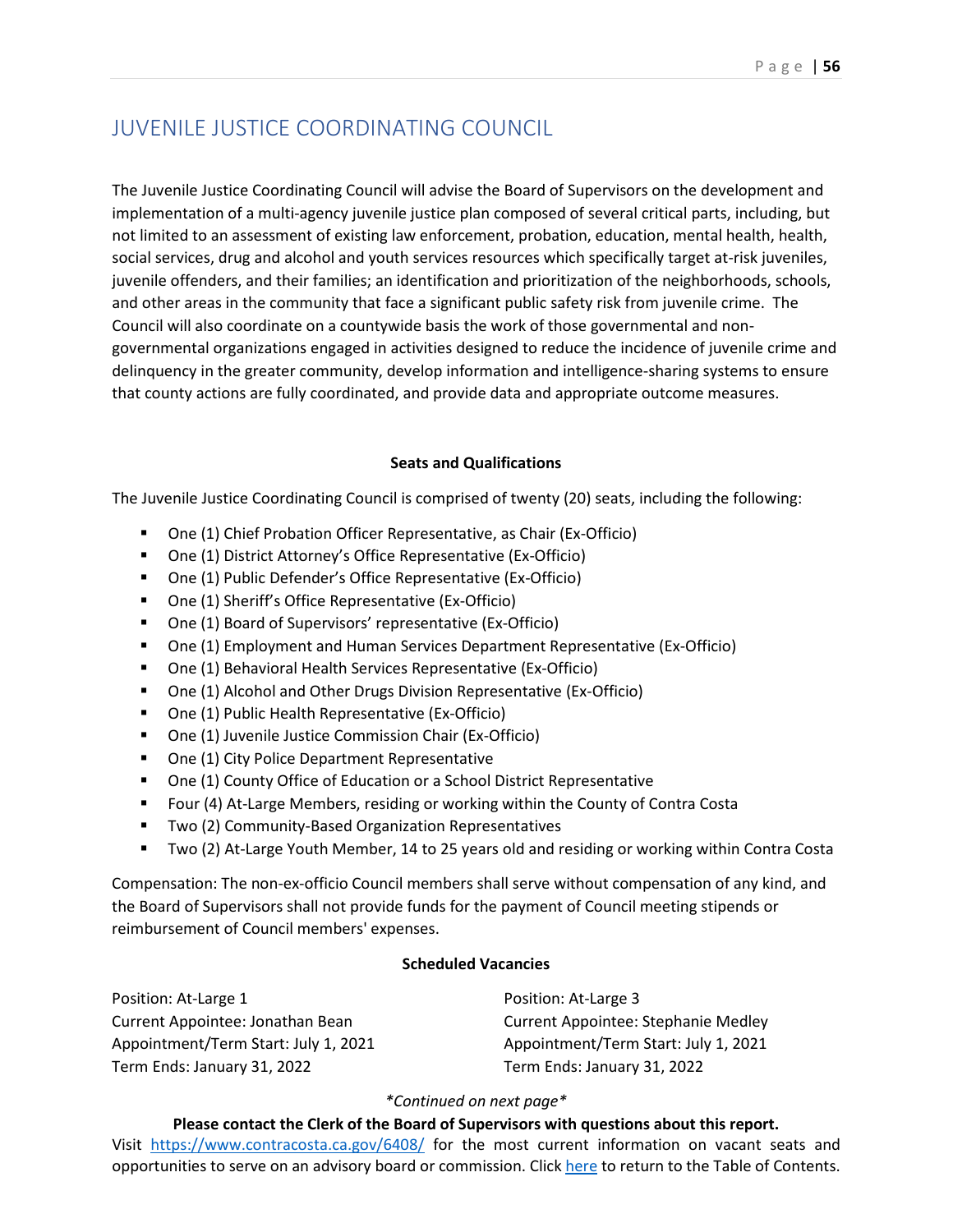Position: At-Large 4 Current Appointee: Tamisha Torres-Walker Appointment/Term Start: July 1, 2021 Term Ends: January 31, 2022

Position: CBO Representative 1 Current Appointee: Julius Van Hook Appointment/Term Start: July 1, 2021 Term Ends: January 31, 2022

Position: CBO Representative 2 Current Appointee: Denise Mills Appointment/Term Start: July 1, 2021 Term Ends: January 31, 2022

Position: City Police Department Current Appointee: Trevor Schnitzius Appointment/Term Start: July 1, 2021 Term Ends: January 31, 2022

Position: County Office of Education Current Appointee: Lynn Mackey Appointment/Term Start: July 1, 2021 Term Ends: January 31, 2022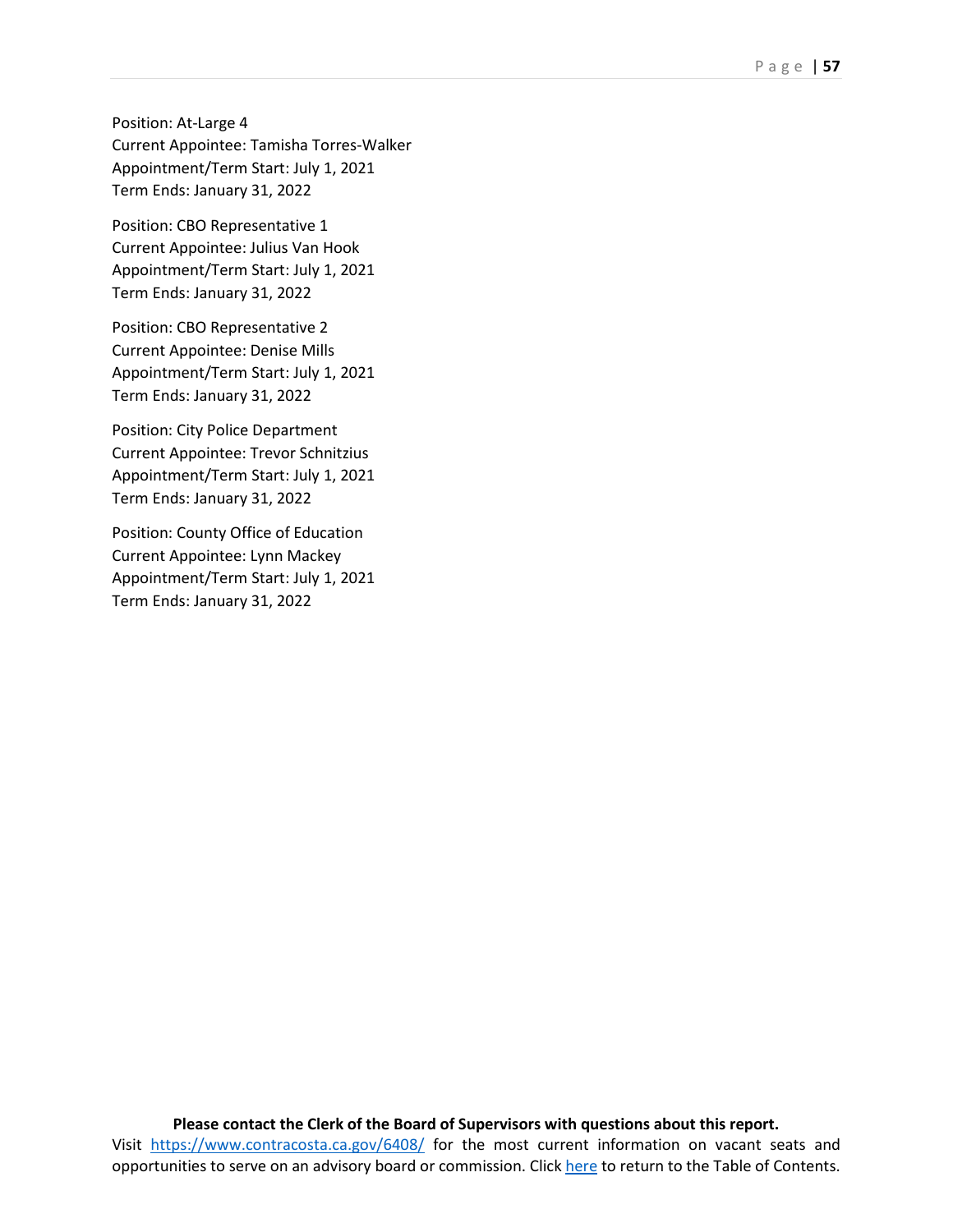## KELLER CANYON MITIGATION FUND REVIEW COMMITTEE

The purpose of the Keller Canyon Mitigation Fund Review Committee is to advise the Board of Supervisors on the use of Keller Canyon Mitigation Funds.

#### **Seats and Qualifications**

The Keller Canyon Mitigation Fund Review Committee is comprised of five (5) seats, including the following:

- One (1) District V Supervisor (Ex-Officio)
- One (1) District V Chief of Staff or other designee (Ex-Officio)
- One (1) School Representative
- One (1) Bay Point Municipal Advisory Council Representative
- One (1) Bay Point Chamber of Commerce Representative

#### **Scheduled Vacancies**

There are no scheduled vacancies in 2022.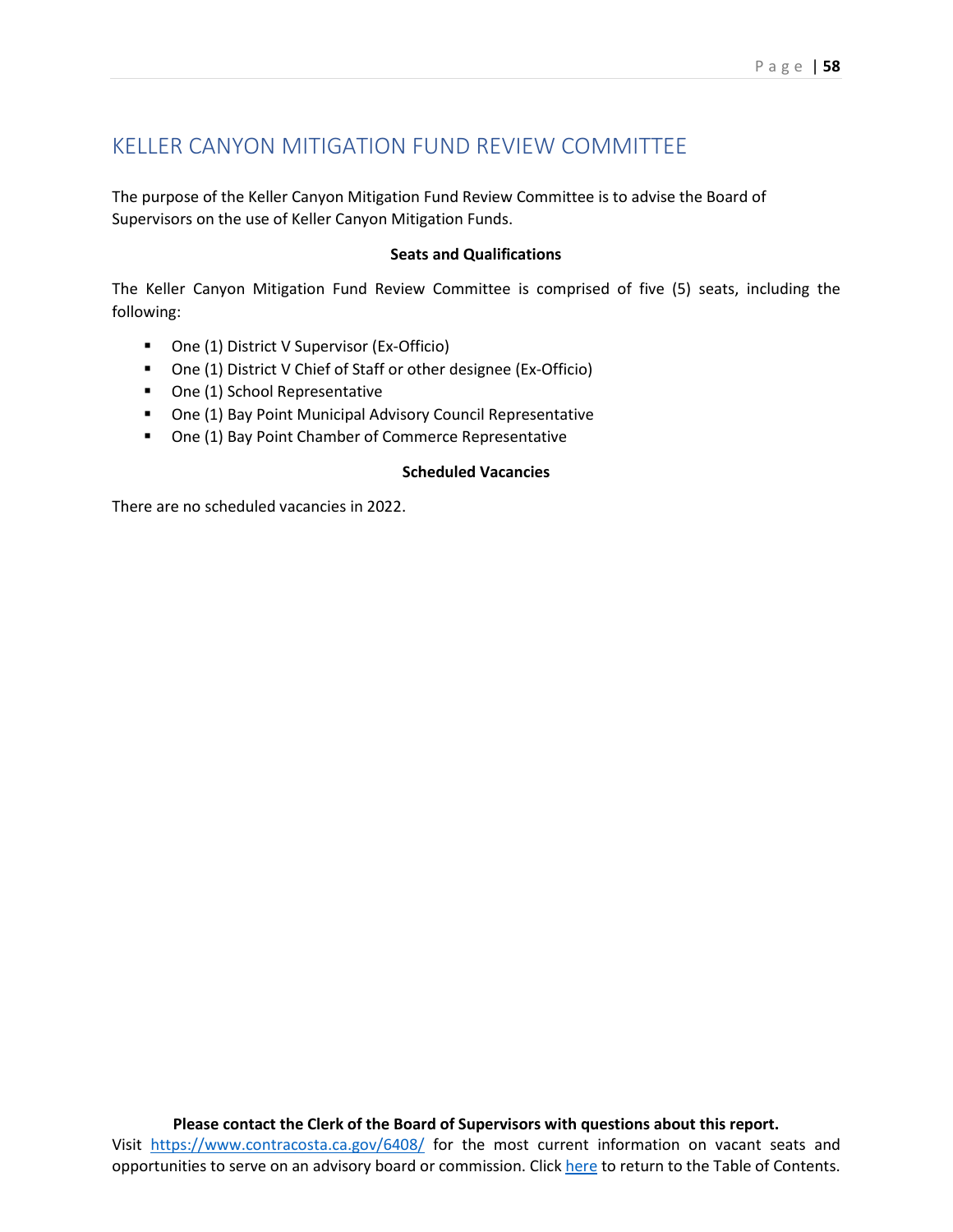### KENSINGTON MUNICIPAL ADVISORY COUNCIL

The Kensington Municipal Advisory Council advises the Board of Supervisors, County Planning Commission, and the Zoning Administrator on land use issues and other concerns affecting the unincorporated community of Kensington.

#### **Seats and Qualifications**

The Kensington Municipal Advisory Council is comprised of eight (8) seats in total, including the following:

- **Five (5) Appointees**
- Two (2) Alternate Appointees
- One (1) General Services Deputy Director (Ex-Officio, Non-Voting)

The members shall be residents of the Kensington Community who have resided in the Kensington community for at least one year. The alternate can sit and vote for any of the 5 members of the Council, and if a vacancy occurs, the alternate will automatically assume a vacant seat.

#### **Scheduled Vacancies**

Position: Alternate 1 Current Appointee: Adam Novickas Appointment/Term Start: September 11, 2018 Term Ends: December 31, 2022

Position: Alternate 2 Current Appointee: Vacant Appointment/Term Start: January 1, 2018 Term Ends: December 31, 2022

Position: Appointee 1 Current Appointee: Lloyd Cowell Appointment/Term Start: February 12, 2019 Term Ends: December 31, 2022

Position: Appointee 2 Current Appointee: Patrick Tahara Appointment/Term Start: February 12, 2019 Term Ends: December 31, 2022

Position: Appointee 3 Current Appointee: Larry Nucci Appointment/Term Start: October 9, 2018 Term Ends: December 31, 2022

Position: Appointee 4 Current Appointee: Christopher Brydon Appointment/Term Start: February 12, 2019 Term Ends: December 31, 2022

Position: Appointee 5 Current Appointee: Melissa Snyder Appointment/Term Start: February 12, 2019 Term Ends: December 31, 2022

**Please contact the Clerk of the Board of Supervisors with questions about this report.** Visit <https://www.contracosta.ca.gov/6408/> for the most current information on vacant seats and opportunities to serve on an advisory board or commission. Clic[k here](#page-2-0) to return to the Table of Contents.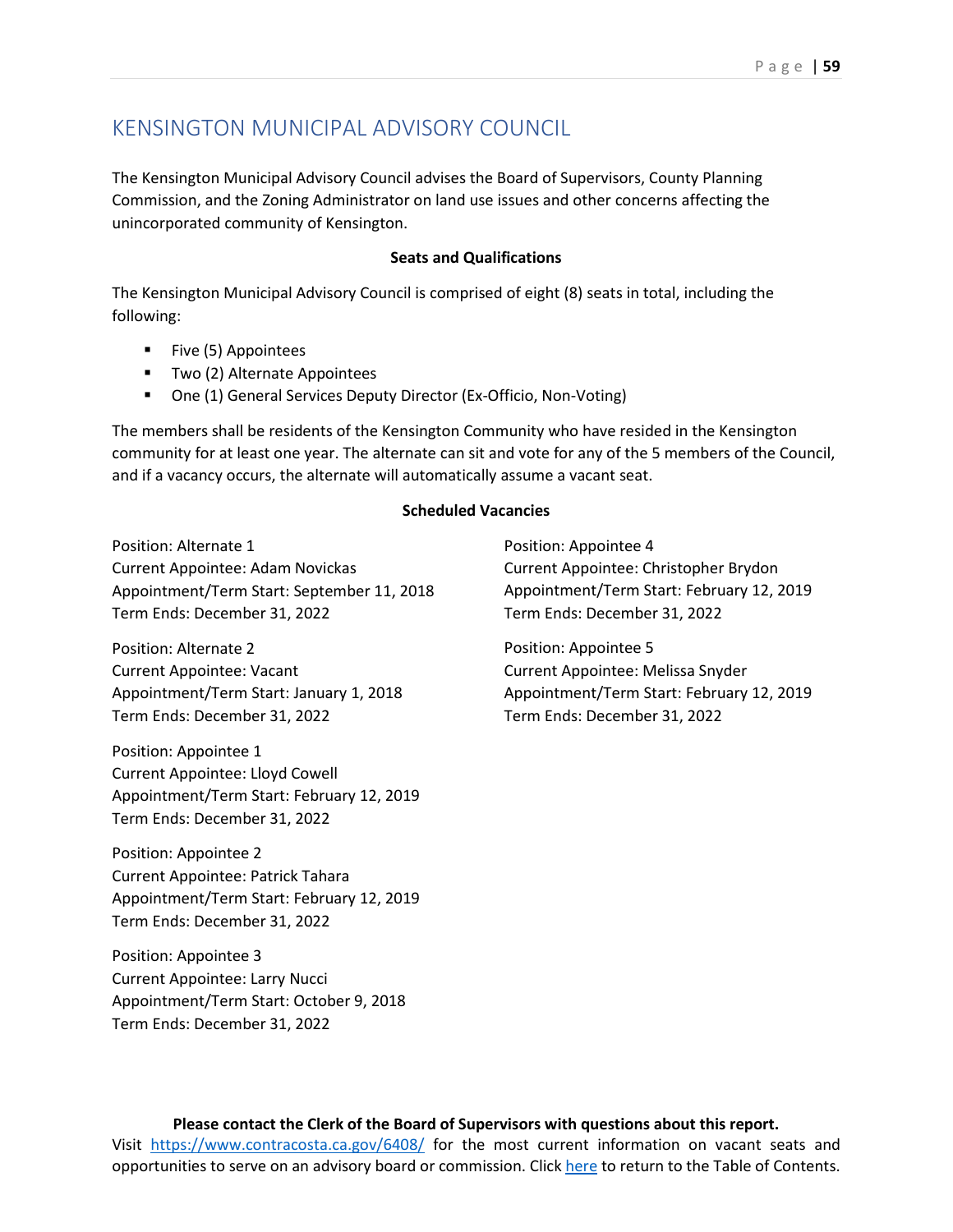## KNIGHTSEN TOWN ADVISORY COUNCIL

The Knightsen Town Advisory Council advises the Board of Supervisors on land use and planning matters affecting the community of Knightsen and may represent the Knightsen community before the Board of Supervisors, the East County Regional Planning Commission, the Zoning Administrator, and the Local Agency Formation Commission on proposed boundary changes affecting the community.

#### **Seats and Qualifications**

The Knightsen Town Advisory Council (TAC) consists of five (5) seats, including the following:

**Five (5) Appointees** 

Must be a resident of Knightsen living within the Knightsen TAC boundaries. Compensation: There is no stipend or mileage reimbursement for members of this body.

#### **Scheduled Vacancies**

There are no scheduled vacancies in 2022.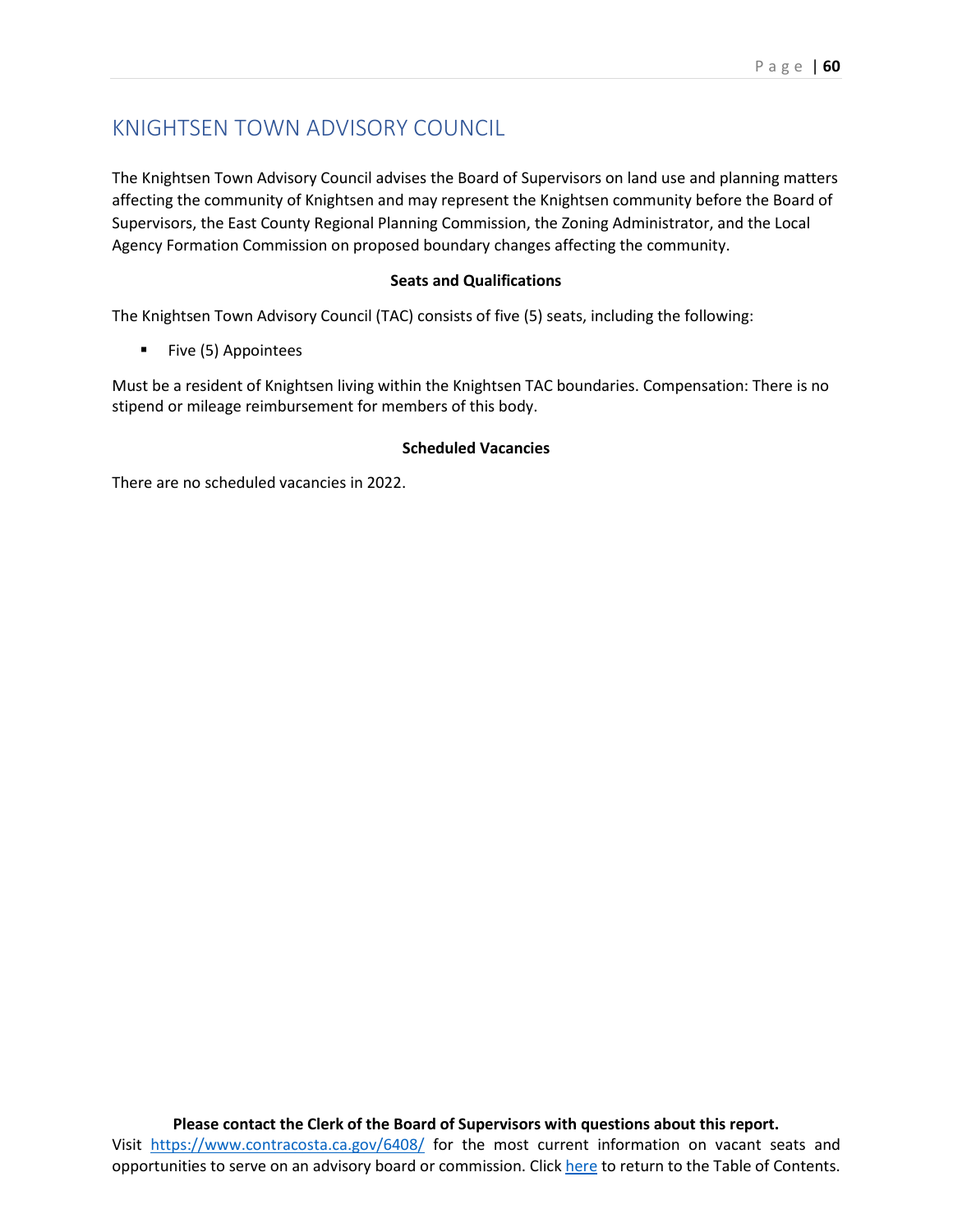# LIBRARY COMMISSION (BOS APPOINTMENTS ONLY)

The Library Commission serves in an advisory capacity to the Board of Supervisors and the County Librarian, provides a forum for the community to provide input concerning Library operations, and recommends proposals to the Board of Supervisors and the County Librarian which may improve the Library.

### **Seats and Qualifications**

The Library Commission is comprised of twenty-eight (28) seats, including the following:

- **Eighteen (18) City (Town) Members, with each of the eighteen cities and towns in the County** Library Service Area 1 having one appointment, including the following:
	- City of Antioch
- City of Hercules
- City of Brentwood
- City of Lafayette • City of Martinez

• Town of Moraga

- City of Clayton
- City of Concord
- Town of Danville • City of El Cerrito
- City of Oakley
- City of Orinda
- Five (5) County Members, one appointed by each member of the Board of Supervisors
- One (1) Contra Costa Central Labor Council Member
- Four (4) representatives from the following entities, each having one  $(1)$  appointment each:
	- Contra Costa County Office of Education (Ex-Officio, Non-Voting)
	- Contra Costa Friends Council (Ex-Officio, Non-Voting)
	- East Bay Leadership Council (Ex-Officio, Non-Voting)
	- Contra Costa Community College District (Ex-Officio, Non-Voting)

Each City (Town) Representative is to be appointed by the City (Town) Council and must be (i) other than a member of the city (town) council, and (ii) a voting Member.

Each County Representative is to be appointed by the applicable District Supervisor and must be (i) other than a member of the Board, and (ii) a voting Member.

Each Ex-Officio, Non-Voting member is to be appointed by the organization they are representing and must be other than an elected member of the appointing authority's governing body.

An appointing authority may appoint an alternate member to participate as a Member when the primary Member is absent.

### **Scheduled Vacancies**

Position: District I Alternate Current Appointee: Vacant Appointment/Term Start Date: July 1, 2018 Term Ends: June 30, 2022

Position: District III Current Appointee: Vacant Appointment/Term Start Date: July 1, 2018 Term Ends: June 30, 2022

*\*Continued on next page\**

**Please contact the Clerk of the Board of Supervisors with questions about this report.** Visit <https://www.contracosta.ca.gov/6408/> for the most current information on vacant seats and opportunities to serve on an advisory board or commission. Clic[k here](#page-2-0) to return to the Table of Contents.

- City of Pinole
- City of Pittsburg
- City of Pleasant Hill
- City of San Pablo
- City of San Ramon
- City of Walnut Creek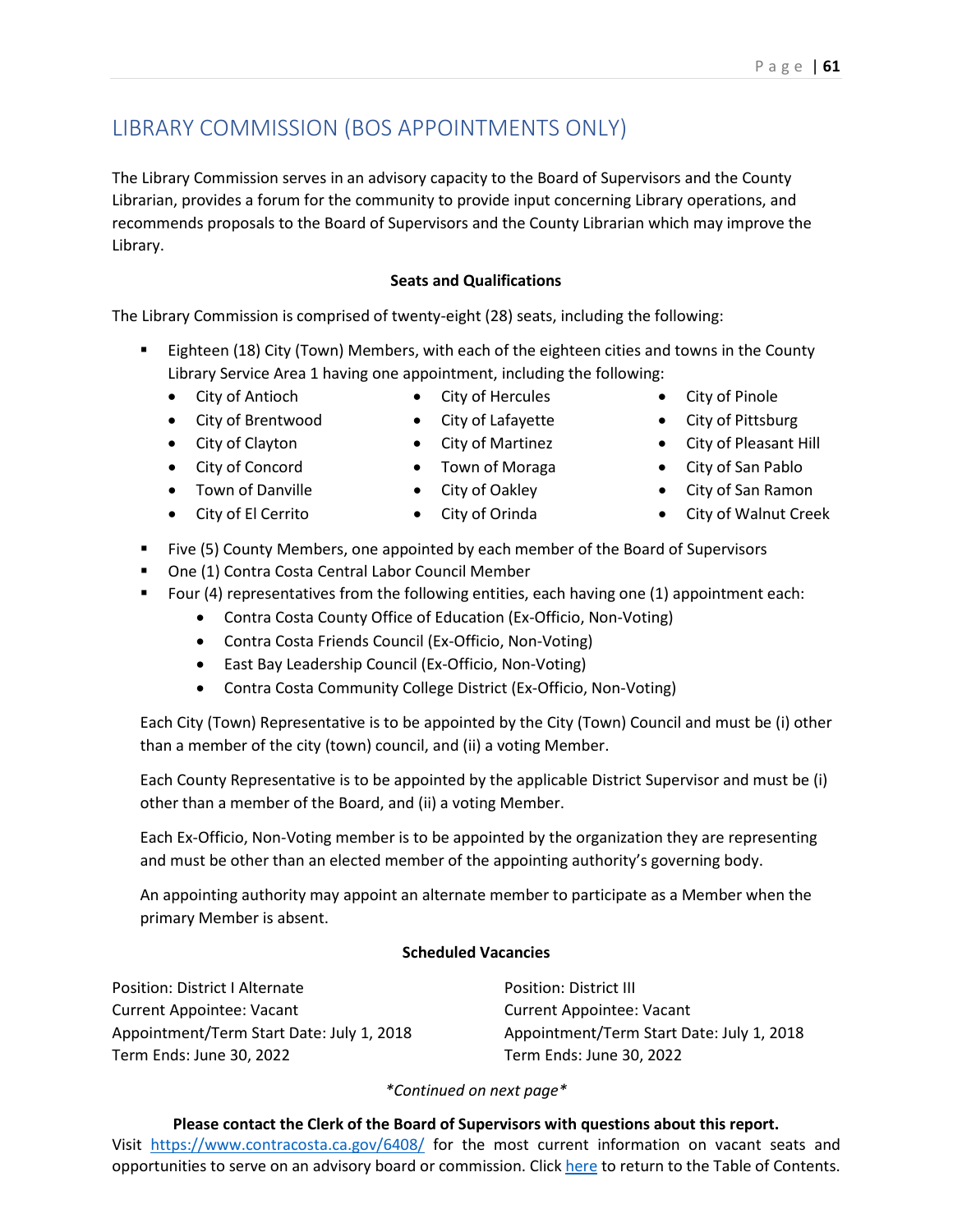Position: District III Alternate Current Appointee: Vacant Appointment/Term Start: July 1, 2018 Term Ends: June 30, 2022

Position: District V Alternate Current Appointee: Vacant Appointment/Term Start: July 1, 2018 Term Ends: June 30, 2022

**Please contact the Clerk of the Board of Supervisors with questions about this report.** Visit <https://www.contracosta.ca.gov/6408/> for the most current information on vacant seats and opportunities to serve on an advisory board or commission. Clic[k here](#page-2-0) to return to the Table of Contents.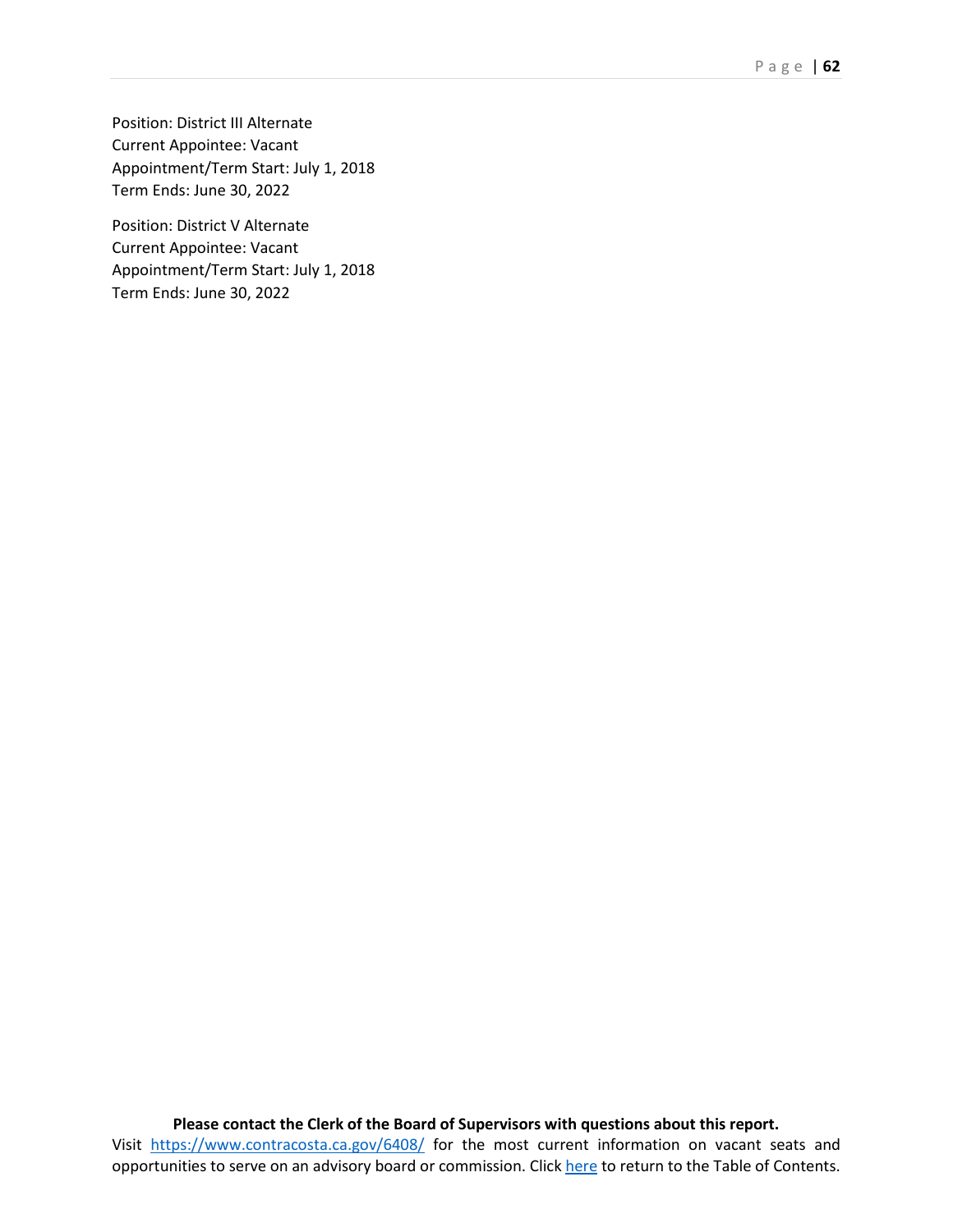## LOCAL ENFORCEMENT AGENCY INDEPENDENT HEARING PANEL

The Local Enforcement Agency Independent Hearing Panel is certified by the California Department of Resources Recycling and Recovery (CalRecycle) as the Local Enforcement Agency (LEA) to implement certain permitting and enforcement activities for solid waste management in Contra Costa County. The permitting process includes the issuance of solid waste facilities permits as well as the denial, revision, modification, suspension, and revocation of permits. The County LEA also performs regular inspections of solid waste facilities.

#### **Seats and Qualifications**

The Local Enforcement Agency Independent Hearing Panel is comprised of three (3) seats, including the following:

- One (1) Solid Waste Technical Expert, who shall be a technical expert with knowledge of solid waste management methods and technology
- One (1) Public Member, who shall be a representative of the public and a County resident
- One (1) At-Large Member

#### **Scheduled Vacancies**

Position: Solid Waste Technical Expert Current Appointee: Larry Sweetster Appointment/Term Start: April 1, 2018 Term Ends: March 31, 2022

Position: Public Member (County resident) Current Appointee: Victoria Smith Appointment/Term Start: April 17, 2018 Term Ends: March 31, 2022

Position: At-Large Current Appointee: Darryl Young Appointment/Term Start: April 1, 2018 Term Ends: March 31, 2022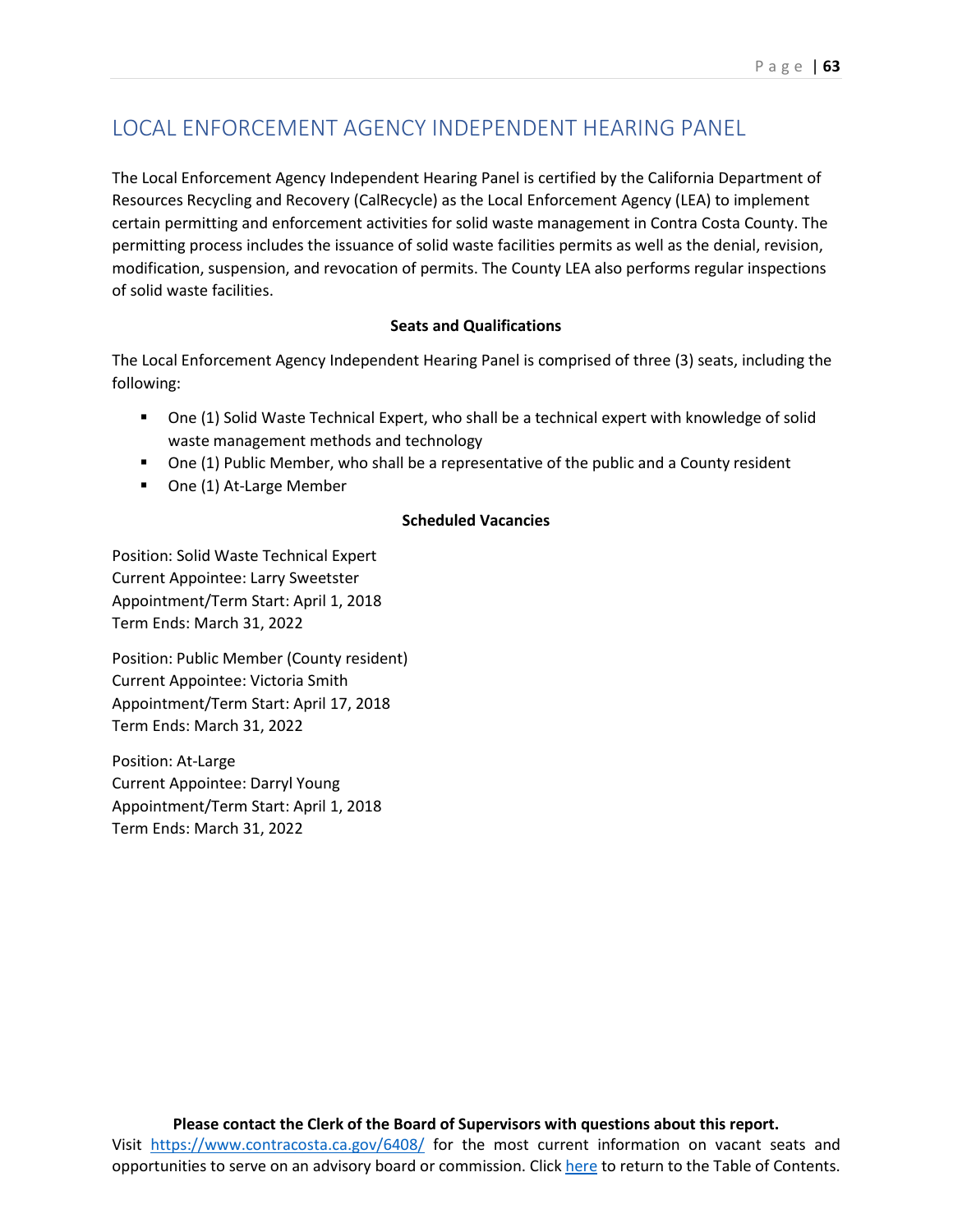# LOCAL PLANNING AND ADVISORY COUNCIL FOR EARLY CARE AND EDUCATION (LPC)

The mission of the Contra Costa County Local Planning and Advisory Council for Early Care and Education (LPC) is to promote quality child care through community assessment, advocacy, resource development, and collaboration with other organizations. The LPC coordinates programs and services affecting early child care and education, including recommendations for the allocation of federal funds to local early child care and education programs.

#### **Seats and Qualifications**

The Local Planning and Advisory Council for Early Care and Education is comprised of 20 seats, including the following:

- Four (4) Consumer Representatives: a parent or person who receives or has received child care services in the past 36 months
- **Figure 1** Four (4) Child Care Providers: a person who provides child care services or represents persons who provide childcare services
- Four (4) Public Agency Representatives: a person who represents a city, county, city and county, or local education agency
- **F** Four (4) Community Representatives: a person who represents an agency or business that provides private funding for child care services or who advocates for child care services through participation in civic or community based organizations
- Four (4) Discretionary Appointees: a person appointed from any of the above four categories or outside of those categories at the discretion of the appointing agencies.

Each category of membership shall consist of representatives from the following locations, each:

- One (1) West County
- Two (2) Central/South County
- One (1) East County

#### **Scheduled Vacancies**

Position: Community 1 – West County Current Appointee: Crystal McClendon-Gourdine Appointment/Term Start: June 18, 2019 Term Ends: April 30, 2022 Position: Community 2 – Central/South County Current Appointee: Stacey Norman Appointment/Term Start: January 5, 2021 Term Ends: April 30, 2022 Position: Community 4 – East County Current Appointee: Phelicia Lang Appointment/Term Start: May 7, 2019 Term Ends: April 30, 2022 Position: Discretionary Appointee 4 – West County Current Appointee: Laura Rodriguez Appointment/Term Start: October 5, 2021 Term Ends: April 30, 2022

*\*Continued on next page\**

#### **Please contact the Clerk of the Board of Supervisors with questions about this report.**

Visit <https://www.contracosta.ca.gov/6408/> for the most current information on vacant seats and opportunities to serve on an advisory board or commission. Clic[k here](#page-2-0) to return to the Table of Contents.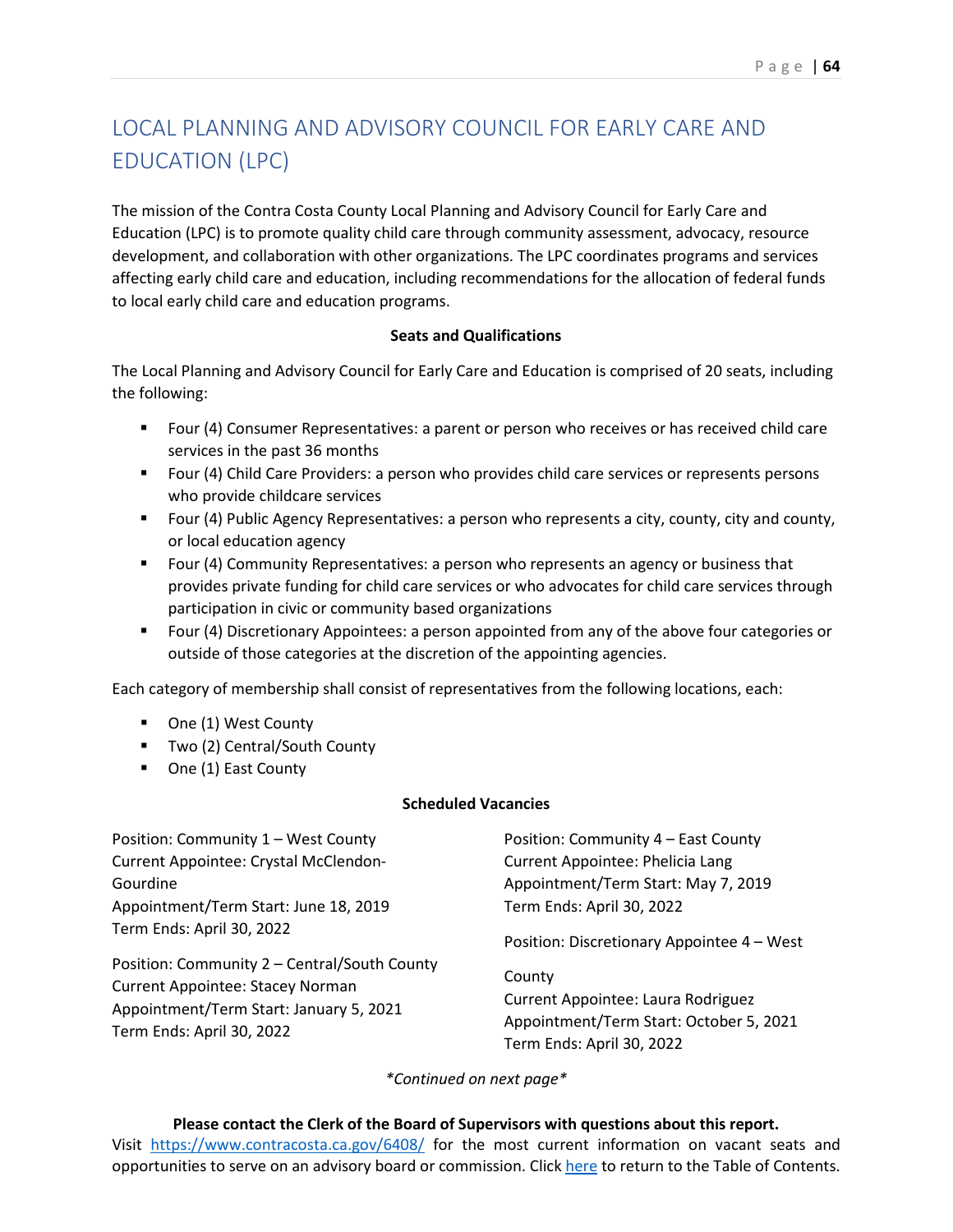Position: Public Agency 3 – Central/South County Current Appointee: John Moon Appointment/Term Start: October 5, 2021 Term Ends: April 30, 2022

Position: Consumer 1 – West County Current Appointee: Vacant Appointment/Term Start: May 1, 2019 Term Ends: April 30, 2022

Position: Consumer 2 – Central/South County Current Appointee: Vacant Appointment/Term Start: May 1, 2019 Term Ends: April 30, 2022

Position: Consumer 4 – East County Current Appointee: Vacant Appointment/Term Start: May 1, 2019 Term Ends: April 30, 2022

Position: Child Care Provider 1 – West County Current Appointee: Silvana Mosca-Carreon Appointment/Term Start: May 7, 2019 Term Ends: April 30, 2022

Position: Child Care Provider 2 – Central/South County Current Appointee: Brenda Brown Appointment/Term Start: May 1, 2019 Term Ends: April 30, 2022

Position: Child Care Provider 3 – Central/South County Current Appointee: Jacqueline Smith Appointment/Term Start: May 1, 2019 Term Ends: April 30, 2022

### **Please contact the Clerk of the Board of Supervisors with questions about this report.** Visit <https://www.contracosta.ca.gov/6408/> for the most current information on vacant seats and

opportunities to serve on an advisory board or commission. Clic[k here](#page-2-0) to return to the Table of Contents.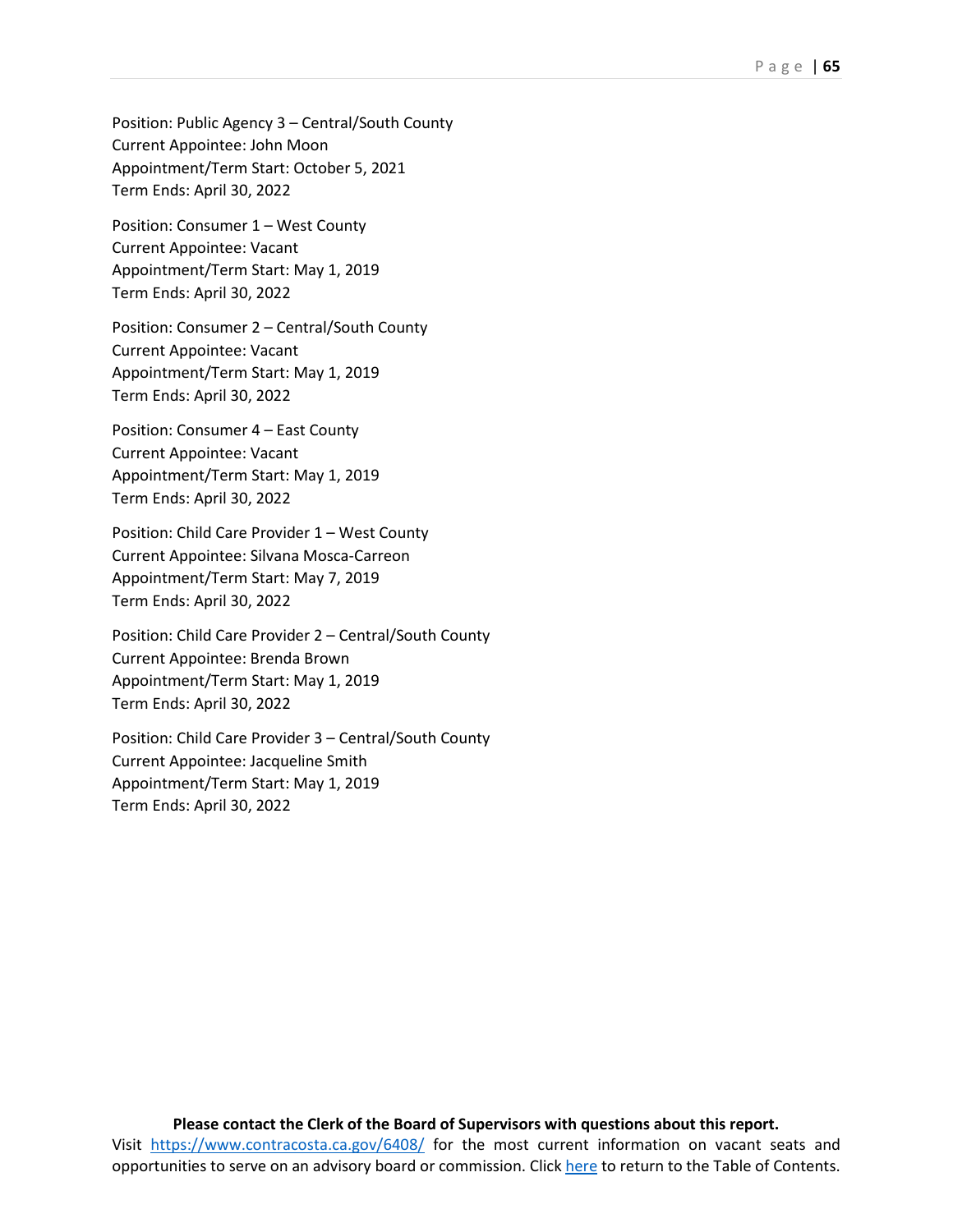## MANAGED CARE COMMISSION

The Managed Care Commission (MCC) is the principal advisory board to the Contra Costa Health Plan (CCHP), a health maintenance organization. The role of the MCC is to assure the attainment of CCHP's goals, including to be responsive to the health insurance needs of the people of Contra Costa County and to encourage the promotion and awareness of CCHP to the general public, particularly those most medically vulnerable.

#### **Seats and Qualifications**

The Managed Care Commission has 15 regular voting members. Persons who are involved as contractors with Contra Costa Health Plan cannot be members of the MCC, nor can Health Department employees.

The MCC is comprised of the following:

- No less than One (1) Medi-Cal Subscriber
- One (1) Medicare Subscriber
- One (1) Commercial Subscriber
- One (1) Representative for Medically Indigent Health Care Needs
- One (1) Physician, Non-Contracting
- One (1) Other Provider, Non-Contracting
- No less than nine (9) at-large members, non-contracting
- Director of Health Services (Ex-Officio, Non-Voting)
- Chief Executive Officer of CCHP (Ex-Officio, Non-Voting)
- The Board of Supervisors (Ex-Officio, Non-Voting)

Compensation: Except for the Medi-Cal subscriber of CCHP, MCC members are voluntary, unpaid positions, but actual and necessary travel and related expenses are to be reimbursed as per County practice for Commission meetings. The Medi-Cal subscriber is to be given a \$25 stipend plus expenses for each Commission meeting not to exceed 12 meetings per year.

#### **Scheduled Vacancies**

Position: At-Large 8 Current Appointee: Vacant Appointment/Term Start: September 1, 2019 Term Ends: August 31, 2022

Position: Representative for Medically Indigent Health Care Needs Current Appointee: Vacant Appointment/Term Start: September 1, 2019 Term Ends: August 31, 2022

#### **Please contact the Clerk of the Board of Supervisors with questions about this report.**

Visit <https://www.contracosta.ca.gov/6408/> for the most current information on vacant seats and opportunities to serve on an advisory board or commission. Clic[k here](#page-2-0) to return to the Table of Contents.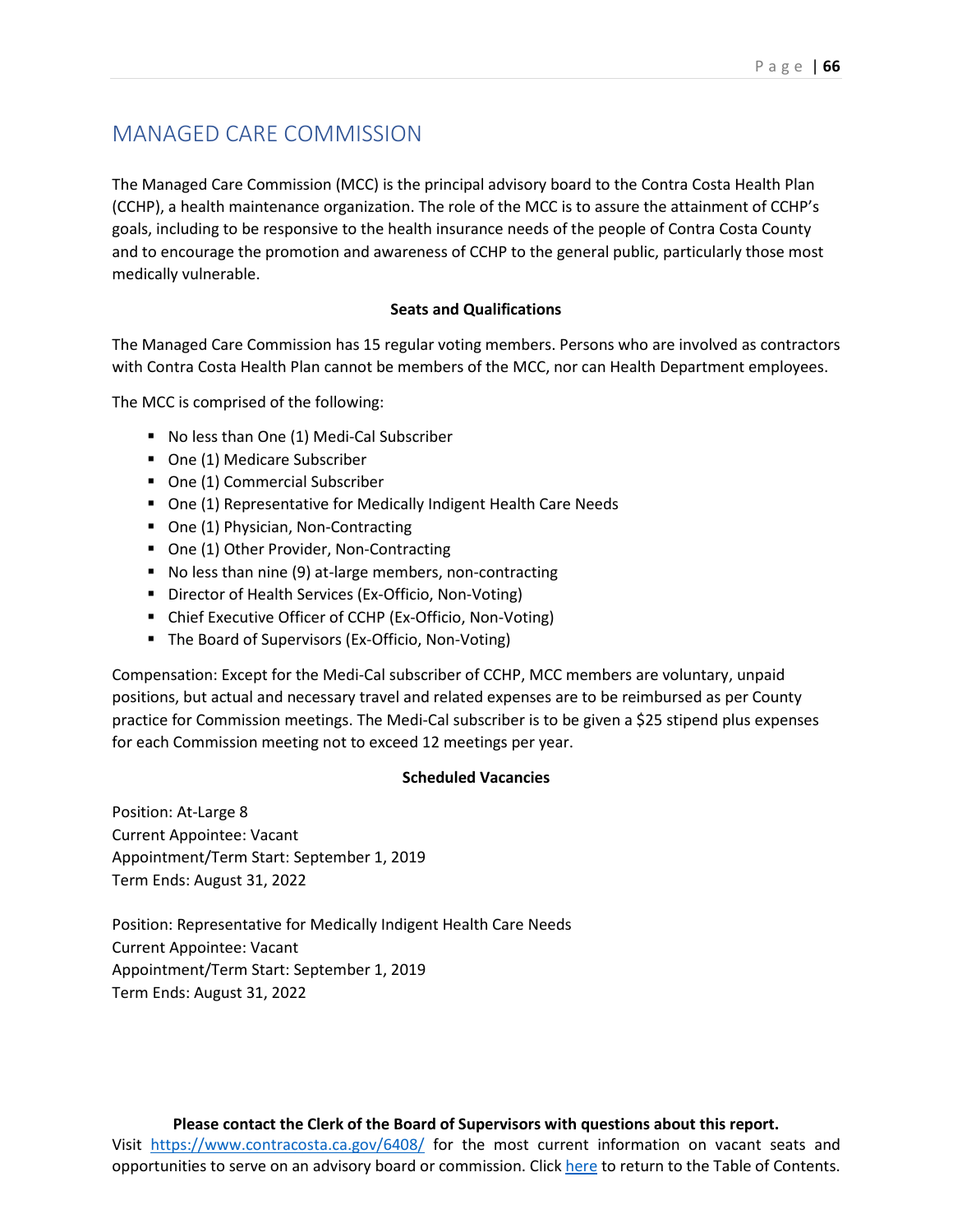## MENTAL HEALTH COMMISSION

The purpose of the Mental Health Commission is to review and assess the community's mental health needs, services, facilities, and special problems, in order to advise the Board of Supervisors concerning local mental health services and programs.

#### **Seats and Qualifications**

The Mental Health Commission (MHC) is comprised of fifteen (15) seats appointed by the Board of Supervisors, plus one member of the Board of Supervisors and an alternate assigned to be a representative to the Commission. Each member of the Board of Supervisors shall have three (3) members representing his or her district. The specific seat to be assigned to each nominee will be determined by the member of the Board of Supervisors making the nomination according to the MHC bylaws, but will generally include the following:

- One (1) Consumer, who is a person receiving or has received mental health services
- **Diamonal Family Member, who is a parent, spouse, registered domestic partner, sibling, or adult 4** child of a consumer
- One (1) Member At-Large

#### **Scheduled Vacancies**

Position: District II Consumer Current Appointee: Barbara Serwin Appointment/Term Start: July 9, 2019 Term Ends: June 30, 2022

Position: District II Member At Large Current Appointee: Graham Wiseman Appointment/Term Start: July 1, 2019 Term Ends: June 30, 2022

Position: District III Family Member Current Appointee: Douglas Dunn Appointment/Term Start: July 1, 2019 Term Ends: June 30, 2022

Position: District III Member At Large Current Appointee: Kira Serna Appointment/Term Start: July 9, 2019 Term Ends: June 30, 2022

Position: District IV Family Member Current Appointee: Kathy Maibaum Appointment/Term Start: July 9, 2019 Term Ends: June 30, 2022

Position: District IV Family Member Current Appointee: Kathy Maibaum Appointment/Term Start: July 9, 2019 Term Ends: June 30, 2022

Position: District V Consumer Current Appointee: Laura Griffin Appointment/Term Start: February 25, 2020 Term Ends: July 1, 2022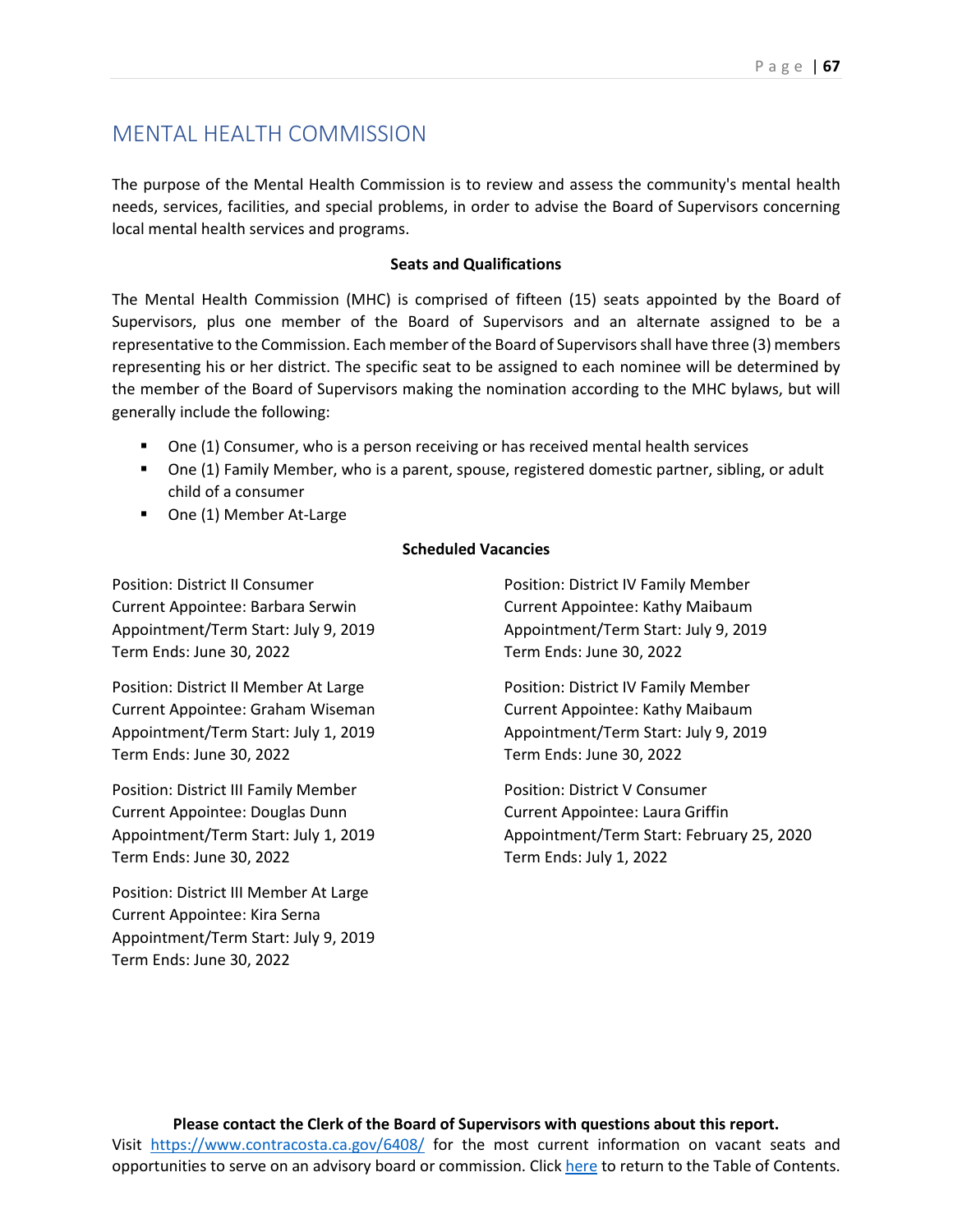### MERIT BOARD

The Merit Board's jurisdiction shall be to oversee the merit system and to hear and decide the following matters: unlawful discrimination appeals or complaints; appeals from orders and actions of dismissal, suspension, demotion or reduction of compensation; application of the layoff regulations; coerced or constructive resignation; and appeals from denial of flexibly staffed promotions. The Merit Board is authorized to carry out its duties under state law (Gov. Code, § 31108) and "as the board of supervisors delegates to it" (Gov. Code, § 31113; Ord. Code, § 33-3.909; Personnel Management Regulations ("PMR"), §§ 210, 905).

#### **Seats and Qualifications**

The Merit Board shall consist of five (5) qualified electors of the County of Contra Costa, each representing one (1) of the supervisorial districts, who are neither County or District employees nor employees of any organization representing County or District employees. Merit Board members shall be appointed by the Board of Supervisors (PMR, § 201).

Compensation: Each Merit Board member shall be paid for such services seventy-five dollars per meeting, but not more than twenty-four meetings (eighteen hundred dollars) per calendar year. (Ord. Code, § 33-7.503 (a); Ord No. 81-37(a).) In addition, each Merit Board member shall be paid for such services seventy-five dollars per special meeting called and conducted, but not more than twelve such special meetings (nine hundred dollars) per calendar year to hear and make determinations for matters within its jurisdiction. (Ord. Code, § 33-7.503 (b).) Each Merit Board member shall also be reimbursed for mileage and other expenses actually, reasonably and necessarily incurred in the discharge of such duties,as provided by resolution of the Board of Supervisors (Ord. Code, §§ 33-7.503 (c); 81-37(b): former § 32-4.208).

#### **Scheduled Vacancies**

Position: District III Current Appointee: Charles Kreling Appointment/Term Start: July 1, 2018 Term Ends: June 30, 2022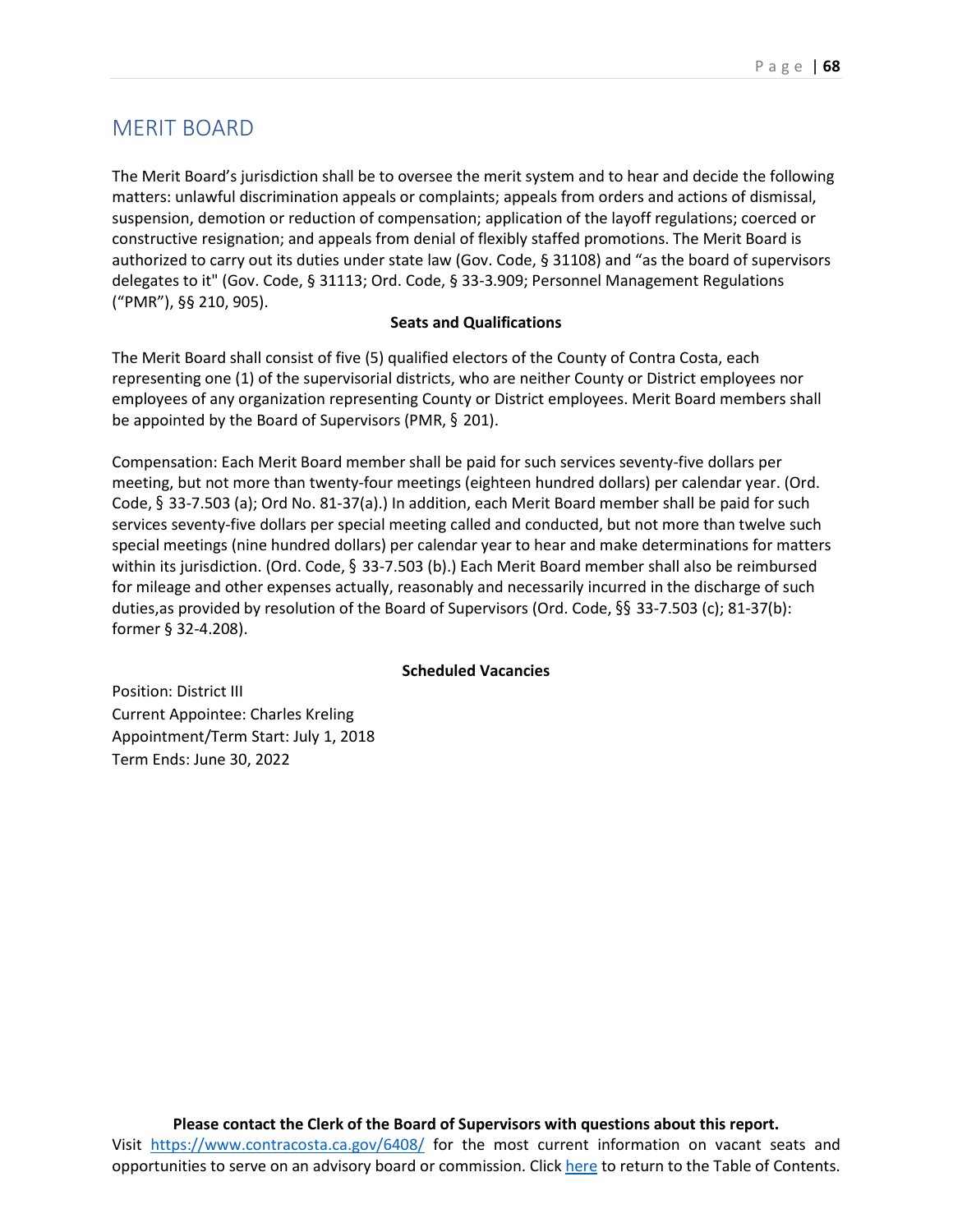## MOSQUITO & VECTOR CONTROL DISTRICT BOARD OF TRUSTEES

The Mosquito & Vector Control District Board of Trustees are officials appointed by their respective city councils to govern the Mosquito and Vector Control District knowledgeably and effectively. The District is a public health agency dedicated to protecting the county from mosquitoes and other vectors of disease.

#### **Seats and Qualifications**

Of the twenty-two (22) seats on the Board of Trustees, the Board of Supervisors appoints three (3) to represent the unincorporated area. The Internal Operations Committee (IOC) screens the nominations for the three County seats. Initial appointments are for 2 years and reappointments may be for 2 or 4 years.

#### **Scheduled Vacancies**

There are no scheduled vacancies in 2022.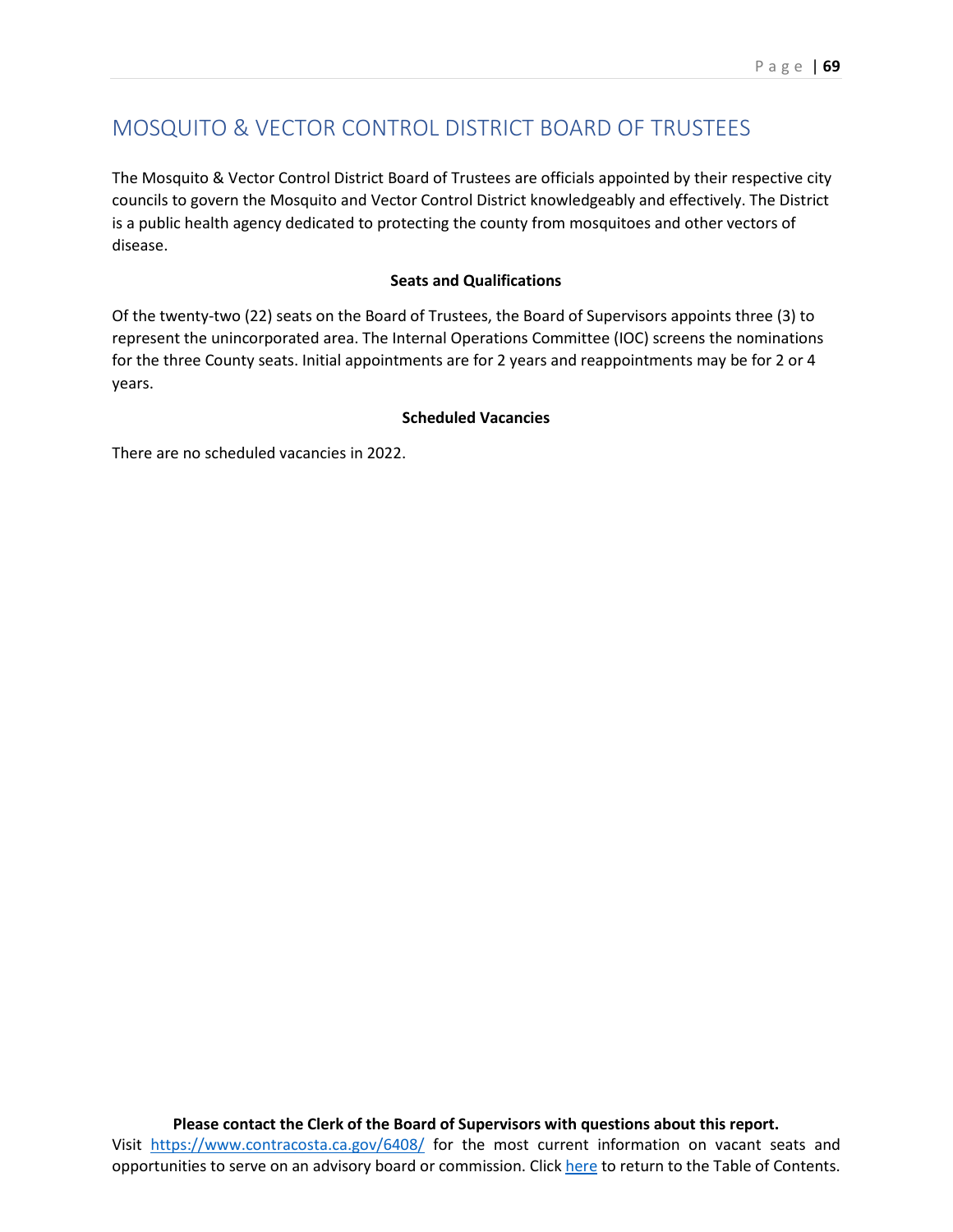## NORTH RICHMOND MUNICIPAL ADVISORY COUNCIL

The North Richmond Municipal Advisory Council advises the Board of Supervisors on issues and concerns affecting the unincorporated community of North Richmond.

#### **Seats and Qualifications**

The North Richmond Municipal Advisory Council is comprised of seven (7) seats, including the following.

- Four (4) residents of unincorporated areas of North Richmond.
- Three (3) representatives who are members who represent any of the following categories: a business operating in or adjacent to the North Richmond community; a non-profit in or adjacent to North Richmond; a resident of the City of North Richmond; or an additional (fifth) resident of Unincorporated North Richmond.

Compensation: No stipend or mileage reimbursement.

#### **Scheduled Vacancies**

Position: Business Seat Current Appointee: Lily Rahnema Appointment/Term Start: February 12, 2019 Term Ends: December 31, 2022

Position: Incorporated Seat Current Appointee: Annie Meredith King Appointment/Term Start: February 12, 2019 Term Ends: December 31, 2022

Position: Nonprofit Seat Current Appointee: Don Gilmore Appointment/Term Start: February 12, 2019 Term Ends: December 31, 2022

Position: Unincorporated Seat 1 Current Appointee: Dulce Maria Galicia Noguez Appointment/Term Start: June 22, 2021 Term Ends: December 31, 2022

Position: Unincorporated Seat 2 Current Appointee: Henry Clark Appointment/Term Start: February 12, 2019 Term Ends: December 31, 2022

Position: Unincorporated Seat 3 Current Appointee: Beverly Scott Appointment/Term Start: February 12, 2019 Term Ends: December 31, 2022

Position: Unincorporated Seat 4 Current Appointee: Princess Robinson Appointment/Term Start: January 5, 2021 Term Ends: December 31, 2022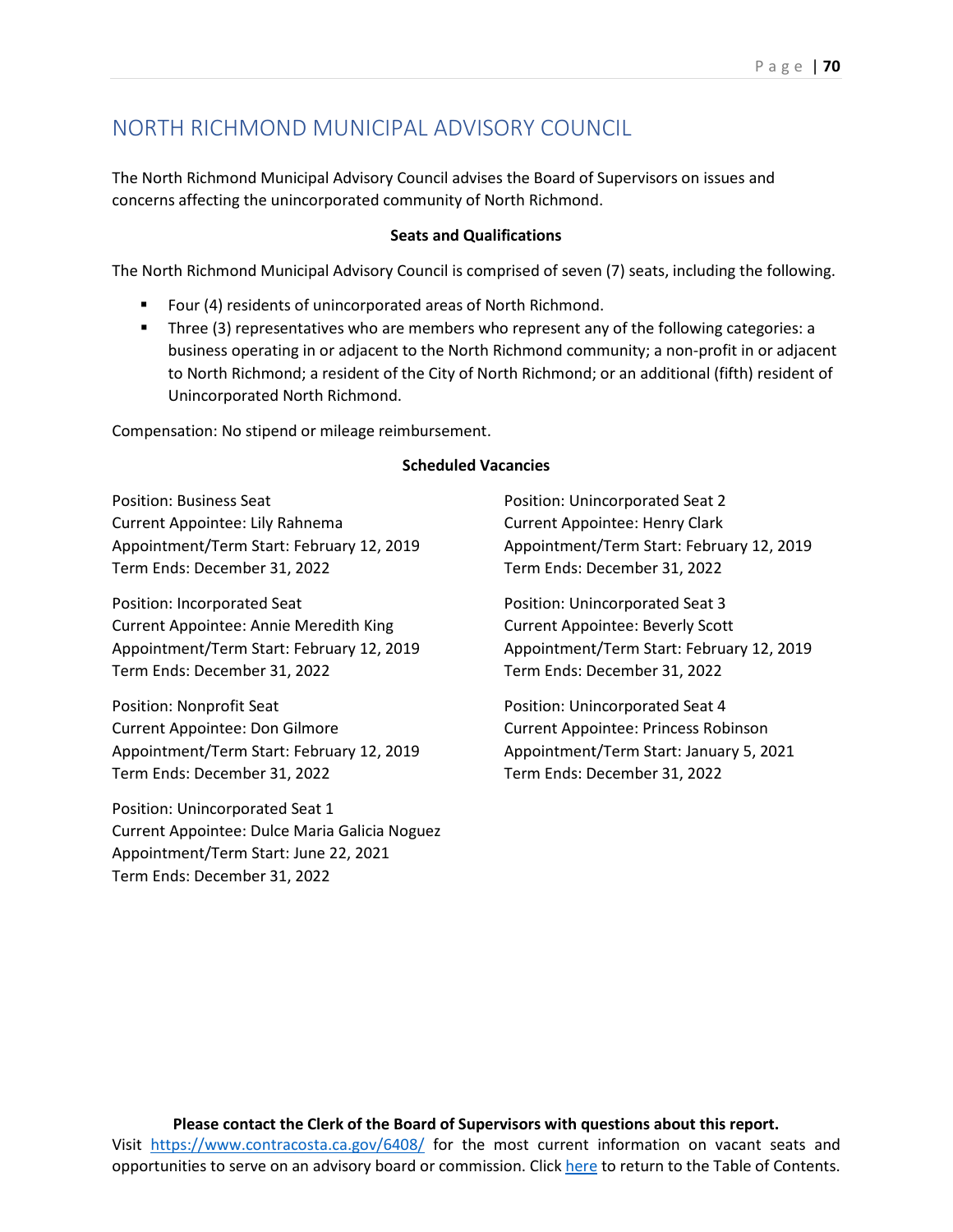# NORTH RICHMOND WASTE AND RECOVERY MITIGATION FEE **COMMITTEE**

The North Richmond Waste and Recovery Mitigation Fee Committee is a joint city-county advisory body charged with recommending annual Expenditure Plans identifying activities to be funded with the mitigation fee imposed "to defray annual costs associated with collection and disposal of illegally dumped waste and associated impacts in North Richmond and adjacent areas."

### **Seats and Qualifications**

The North Richmond Waste and Recovery Mitigation Fee Committee is comprised of seven (7) member and four (4) alternate seats. The City of Richmond has appointment authority for four (4) member and two (2) alternate seats. The County is responsible for appointing the three (3) member and two (2) alternate seats, including the following:

- District 1 Supervisor
- **•** One (1) Supervisor's Alternate
- **TWO (2) North Richmond Municipal Advisory Council Representatives**
- One (1) Alternate for the North Richmond Municipal Advisory Council members

There are no term limits/lengths.

### **Scheduled Vacancies**

There are no scheduled vacancies in 2022, as there are no term limits/lengths.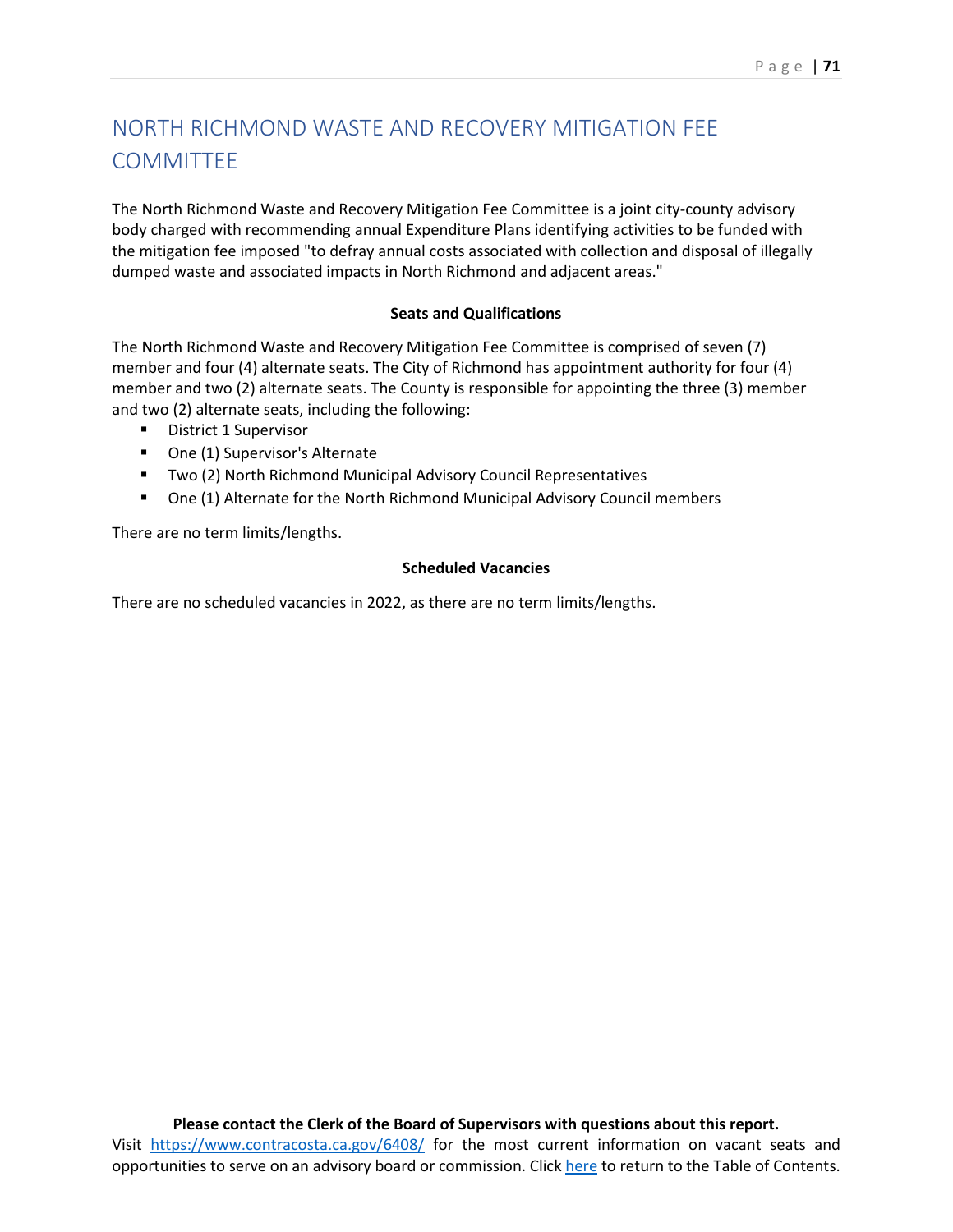## PACHECO MUNICIPAL ADVISORY COUNCIL

The purpose of the Pacheco Municipal Advisory Council is to advise the Board on services which are or may be provided to the community by the County or other government agencies, feasibility of organizing the existing special districts serving the community in order to provide public services such as, but not limited to, water, sewer, fire and park and recreation; and to represent the community before LAFCO and the County Planning Commission and the Zoning Administrator, and to provide input and reports to the Board, County staff, or any County hearing body on issues of concern to the Pacheco community.

### **Seats and Qualifications**

The Pacheco Municipal Advisory Council is comprised of six (6) seats, including the following:

- **Five (5) Members**
- **•** One (1) Alternate Member

Appointees shall be residents of the Pacheco community. The alternate shall fill in for any regular member who is absent from all or part of a meeting (Res. 2009/384). Compensation: No stipend or mileage reimbursement.

### **Scheduled Vacancies**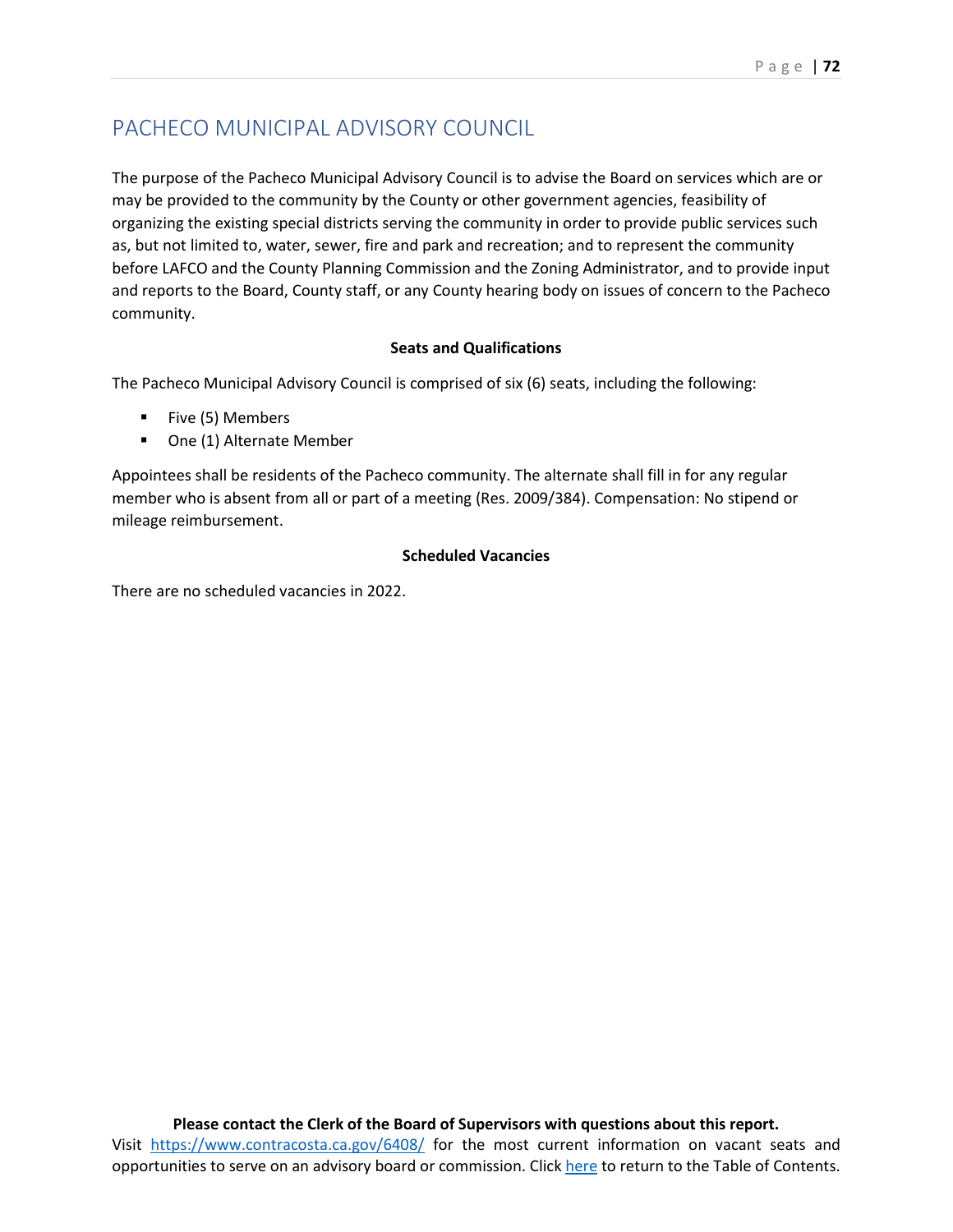### PLANNING COMMISSION

The Contra Costa County Planning Commission was established under state law to implement the planning power of the county. The Planning Commission develops or approves land use plans, development initiatives, planning programs, and permit applications, among other duties.

### **Seats and Qualifications**

The Planning Commission is comprised of seven (7) seats, including the following:

- Five (5) District Representatives, each representing one of the Board of Supervisors Districts
- **Two (2) At-Large Representatives**

Compensation: Members are provided a Stipend of \$50 per meeting, not to exceed \$300 a month, plus mileage (Resolution No. 74/600B on July 9, 1974).

### **Scheduled Vacancies**

Position: At-Large 1 Current Appointee: Bhupen Amin Appointment/Term Start: July 1, 2018 Term Ends: June 30, 2022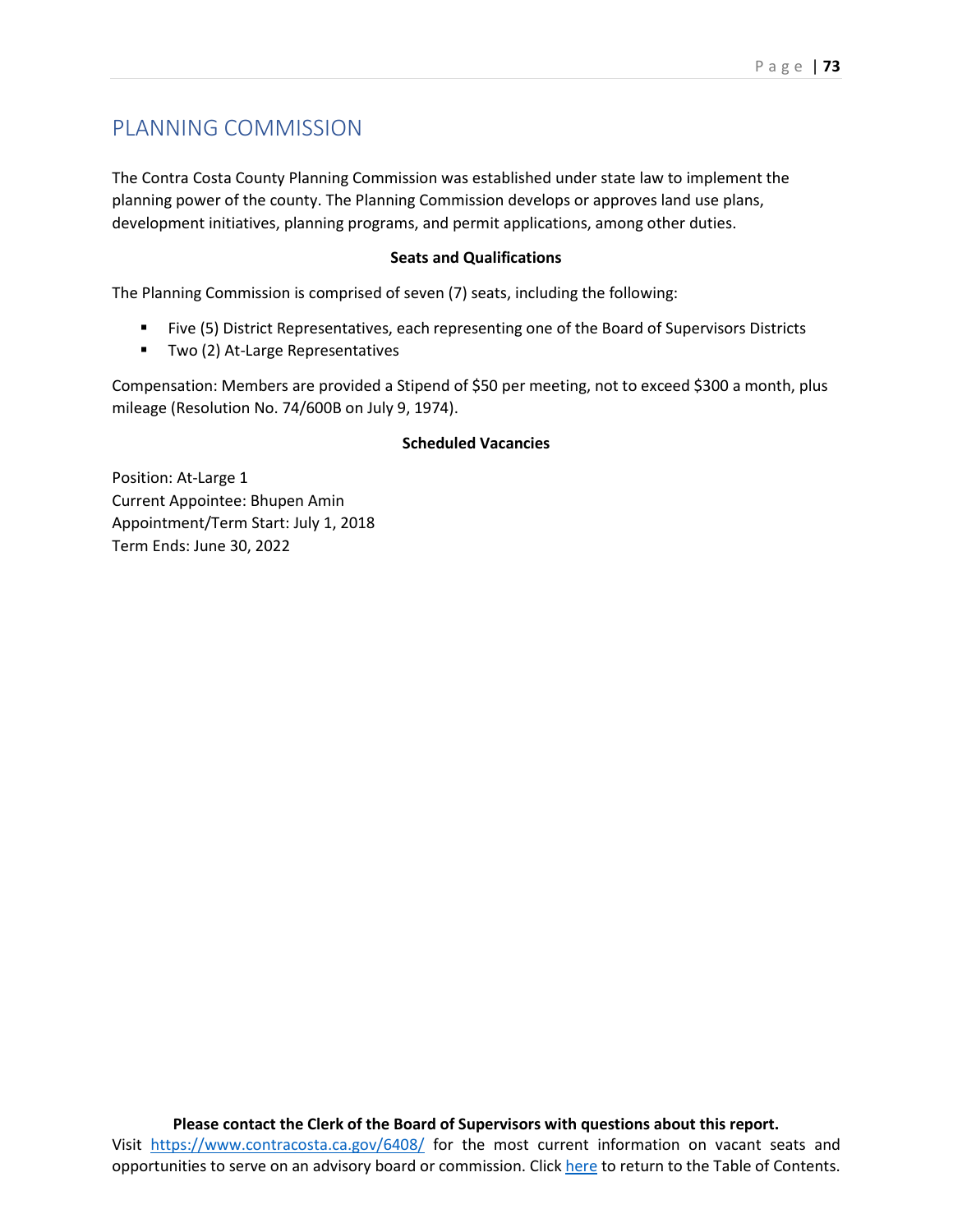### PUBLIC LAW LIBRARY BOARD OF TRUSTEES (BOS APPOINTEE)

The Public Law Library Board of Trustees is the governing body of the Public Law Library, with authority to determine personnel, fiscal, and administrative policies that will fulfill the legal information needs of the community.

### **Seats and Qualifications**

The Board of Supervisors, at the request of the Chairman, may appoint a member of the Bar or a member of the Board of Supervisors to serve in lieu of the Chairman of the Board of Supervisors. The term of the Board of Supervisors' appointee to the Board of Trustees shall expire when a new chairman of the Board of Supervisors is selected.

### **Scheduled Vacancies**

Position: Member of the Bar Current Appointee: Dean Barbieri Appointment/Term Start: January 1, 2022 Term Ends: Dec 31, 2022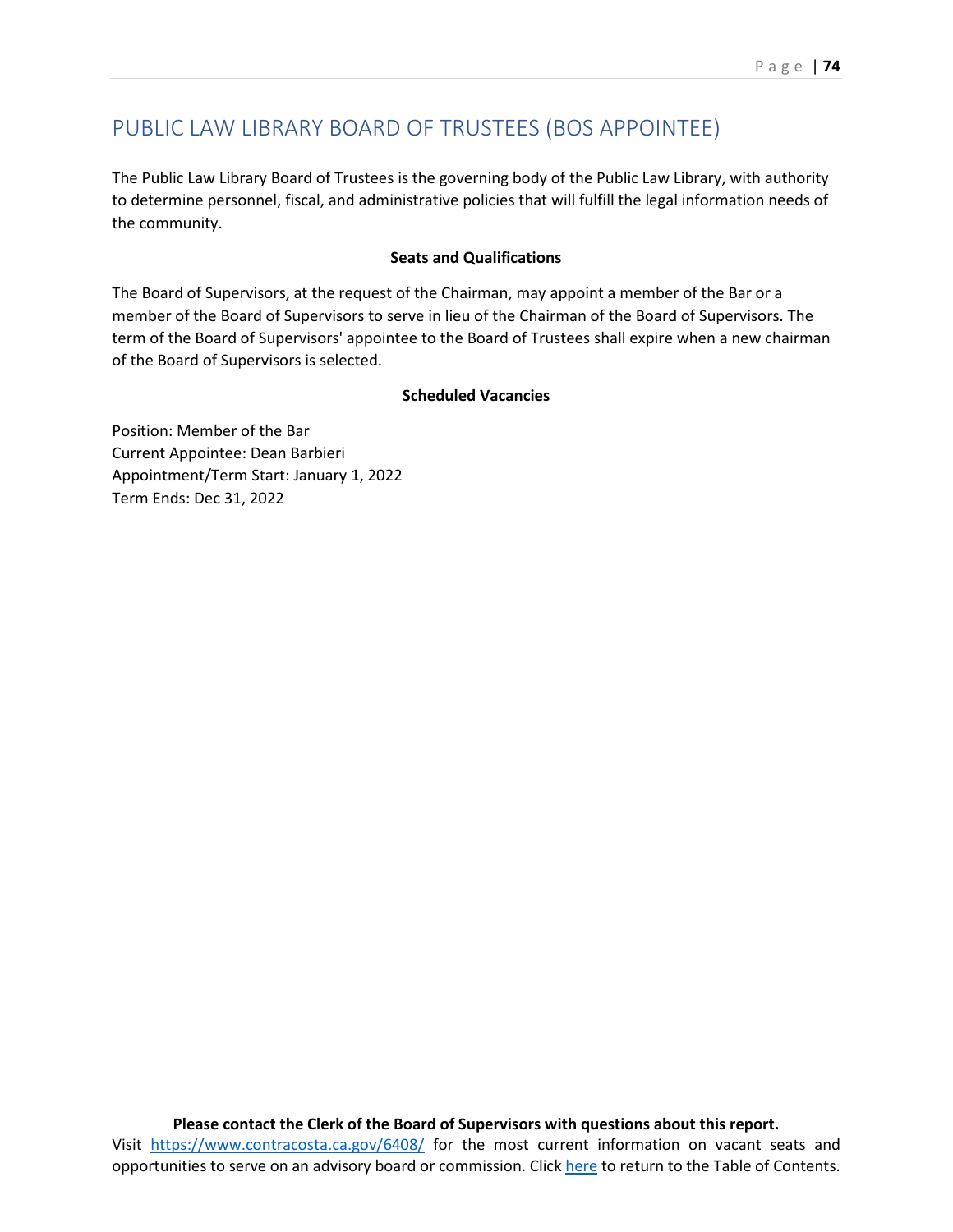### RACIAL JUSTICE OVERSIGHT BODY

The Racial Justice Oversight Body is tasked with the periodic review and reporting of racial and ethnic disparities in the local criminal and juvenile justice systems, as well as the ongoing support and monitoring of efforts to implement recommendations to reduce the disparities.

### **Seats and Qualifications**

The Racial Justice Oversight Body is comprised of eighteen (18) seats, including the following:

- **E** Contra Costa County Sheriff or Designee (Ex-Officio)
- **E** Contra Costa County Chief Probation Officer or Designee (Ex-Officio)
- Contra Costa County Public Defender or Designee (Ex-Officio)
- Contra Costa County District Attorney or Designee (Ex-Officio)
- One (1) Contra Costa County Health Services Department Representative (Ex-Officio)
- One (1) Superior Court Representative (Ex-Officio, Non-Voting)
- One (1) Local Law Enforcement Agency Representative, nominated by the Contra Costa County Police Chiefs' Association
- One (1) Contra Costa County Office of Education Representative
- **One (1) Local School District Representative**
- Nine (9) Community-Based Representatives, including the following:
	- o Two (2) members of the Contra Costa Racial Justice Coalition
	- o Two (2) individuals with prior personal criminal or juvenile justice system involvement
	- o One (1) representative from a faith-based organization
	- o Three (3) representatives from community-based organizations (CBO) that work with justice involved populations, including at least one person who works directly with youth
	- o One (1) representative that is either a school age young person, or from a CBO who provides services to school age youth

### **Scheduled Vacancies**

Position: CBO Representative 1 Current Appointee: Tamisha Walker Appointment/Term Start: January 1, 2021 Term Ends: December 31, 2022

Position: CBO Representative 2 Current Appointee: Jeff Landau Appointment/Term Start: January 1, 2021 Term Ends: December 31, 2022

Position: CBO Representative 3 Current Appointee: Michael Pierson Appointment/Term Start: January 1, 2021 Term Ends: December 31, 2022

Position: CBO Representative 4 Current Appointee: Chala Bonner Appointment/Term Start: January 1, 2021 Term Ends: December 31, 2022

Position: CBO Representative 5 Current Appointee: Stephanie Medley Appointment/Term Start: January 1, 2021 Term Ends: December 31, 2022

Position: CBO Representative 6 Current Appointee: Ronnell Ellis Appointment/Term Start: January 1, 2021 Term Ends: December 31, 2022

*\*Continued on next page\**

**Please contact the Clerk of the Board of Supervisors with questions about this report.** Visit <https://www.contracosta.ca.gov/6408/> for the most current information on vacant seats and

opportunities to serve on an advisory board or commission. Clic[k here](#page-2-0) to return to the Table of Contents.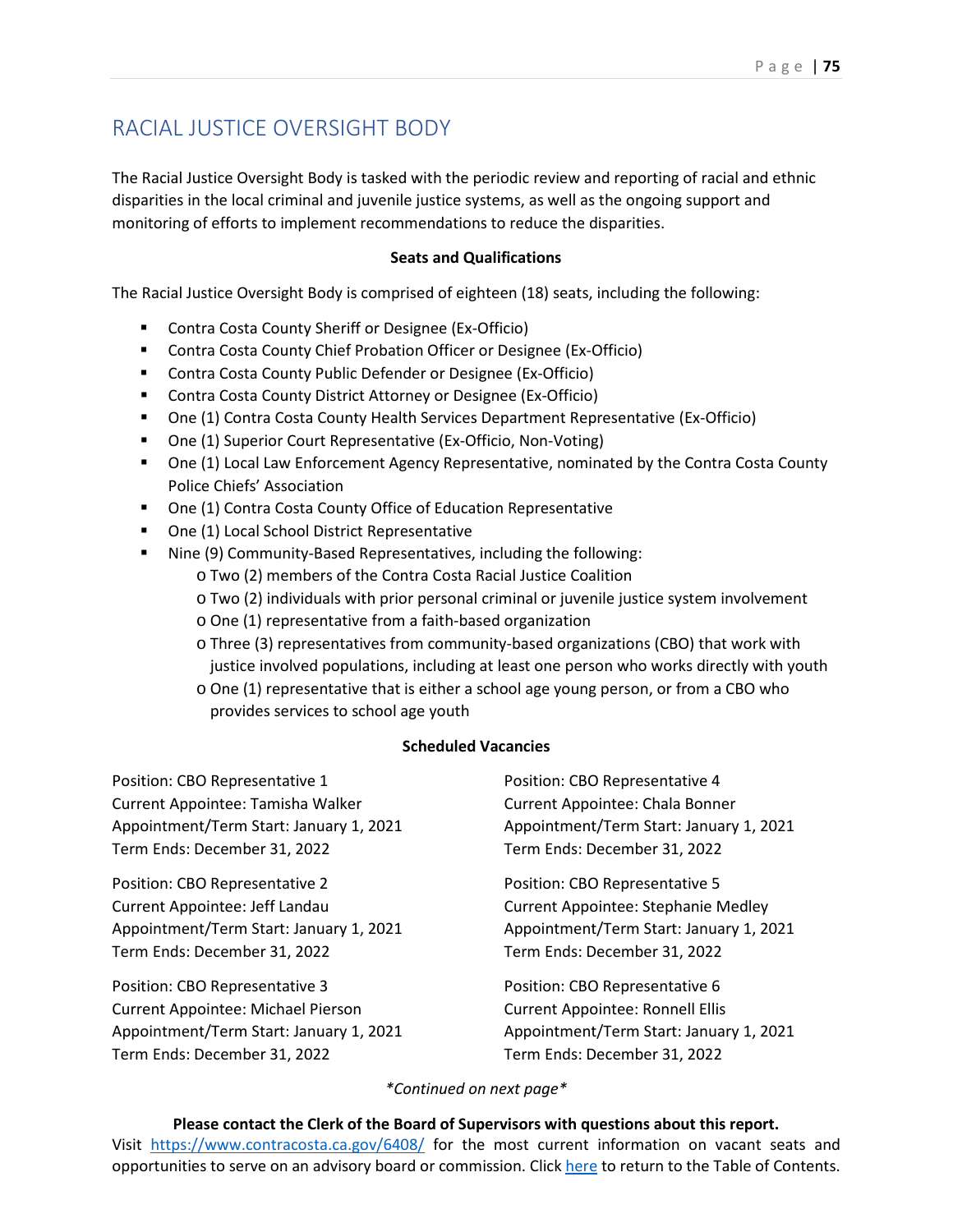Position: CBO Representative 7 Current Appointee: Cheryl Sudduth Appointment/Term Start: January 1, 2021 Term Ends: December 31, 2022

Position: CBO Representative 8 Current Appointee: Vacant Appointment/Term Start: January 1, 2021 Term Ends: December 31, 2022

Position: CBO Representative 9 Current Appointee: Vacant Appointment/Term Start: January 1, 2021 Term Ends: December 31, 2022

Position: Local Law Enforcement Representative Current Appointee: Bisa French Appointment/Term Start: January 1, 2021 Term Ends: December 31, 2022

Position: Local School District Representative Current Appointee: LaShante Smith Appointment/Term Start: January 1, 2021 Term Ends: December 31, 2022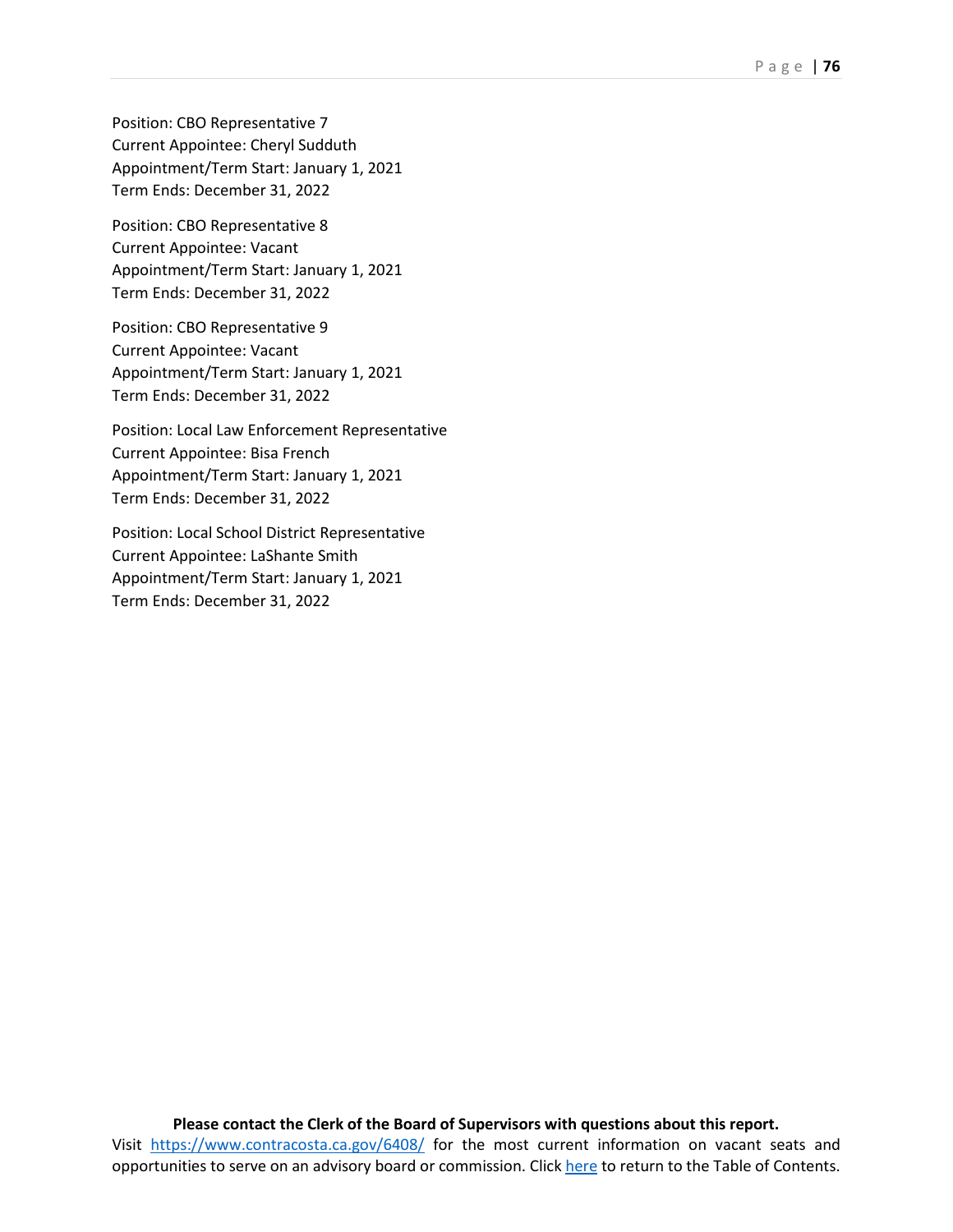## REGIONAL MEASURE 3 INDEPENDENT OVERSIGHT COMMITTEE

Senate Bill 595 (2017-SB 595) required the nine Bay Area counties to conduct a special election, known as Regional Measure 3 (RM3), on a proposed increase to toll rates on state-owned bridges in the region. This election took place on June 5, 2018, with voters approving a three-dollar toll increase, phased in one dollar at a time over the course of six years. SB 595 also required that the Bay Area Toll Authority (BATA) establish an independent oversight committee comprised of two citizen representatives from each Bay Area county within six months of the effective date of the toll increase.

### **Seats and Qualifications**

Contra Costa County appoints two (2) representatives to the Regional Measure 3 Independent Oversight Committee. A representative appointed to the oversight committee shall not be a member, former member, staff, or former staff of the Metropolitan Transportation Commission (MTC) or BATA, shall not be employed by any organization or person that has received or is receiving funding from MTC or BATA, and shall not be a former employee or a person who has contracted with any organization or person that has received or is receiving funding from MTC or BATA within one year of having worked for or contracted with that organization or person. (See Streets and Highways Code Section 30923 (h) (3).)

### **Scheduled Vacancies**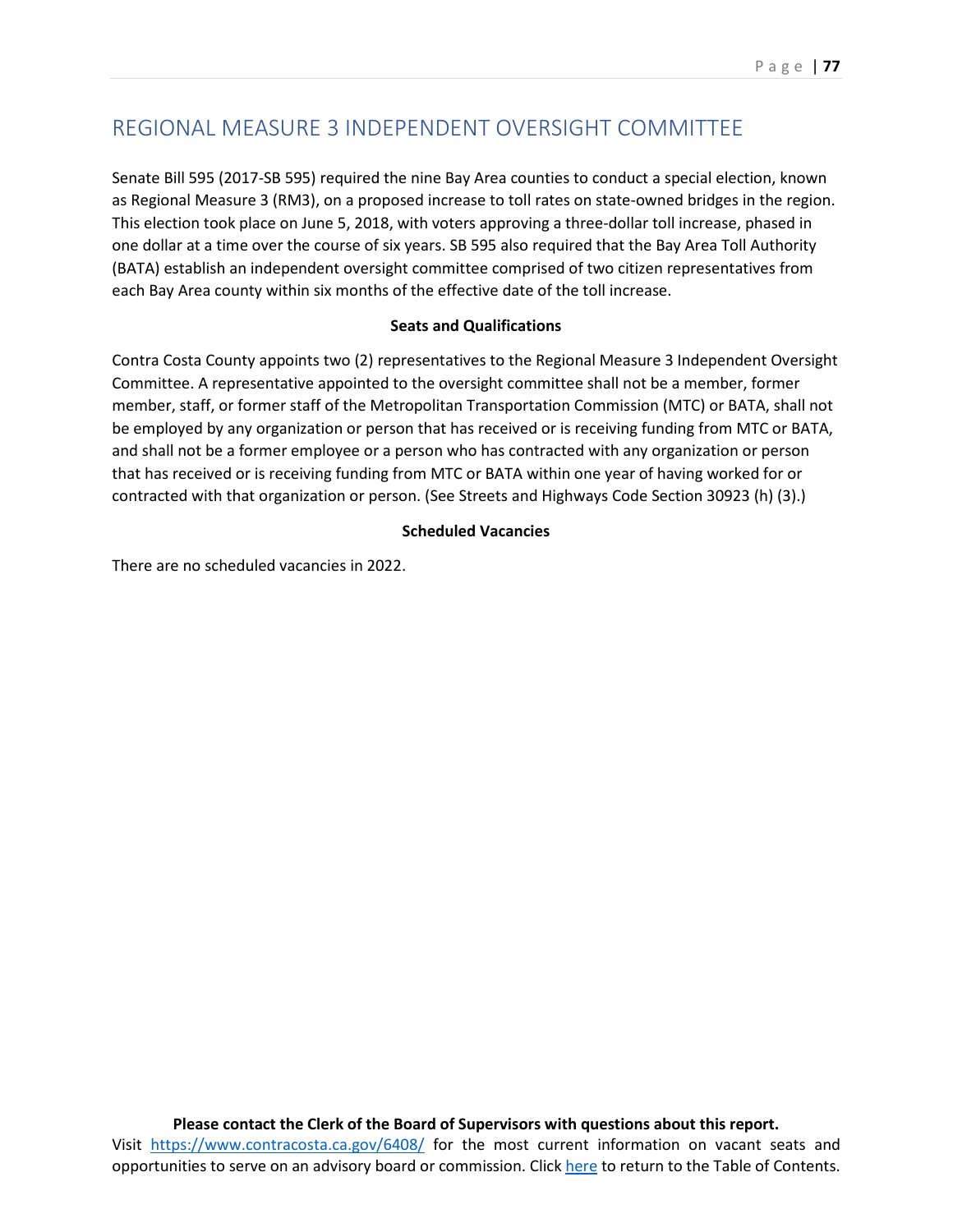## RESOURCE CONSERVATION DISTRICT

The mission of the Contra Costa Resource Conservation District (RCD) is to facilitate conservation and stewardship of the natural resources in Contra Costa County.

### **Seats and Qualifications**

The Resource Conservation District is comprised of five (5) seats, including the following:

**Five (5) Directors** 

Appointees cannot be a member of the Board of Supervisors, must be a registered voter within the State, reside within the district, either own real property within Contra Costa County or have served 2 years or more as an Associate Director, or be a designated agent or a resident landowner within Contra Costa County.

#### **Scheduled Vacancies**

Position: Director (2) Current Appointee: Bethallyn Black Appointment/Term Start: December 1, 2018 Term Ends: November 30, 2022

Position: Director (5) Current Appointee: Walter Pease Appointment/Term Start: December 1, 2018 Term Ends: November 30, 2022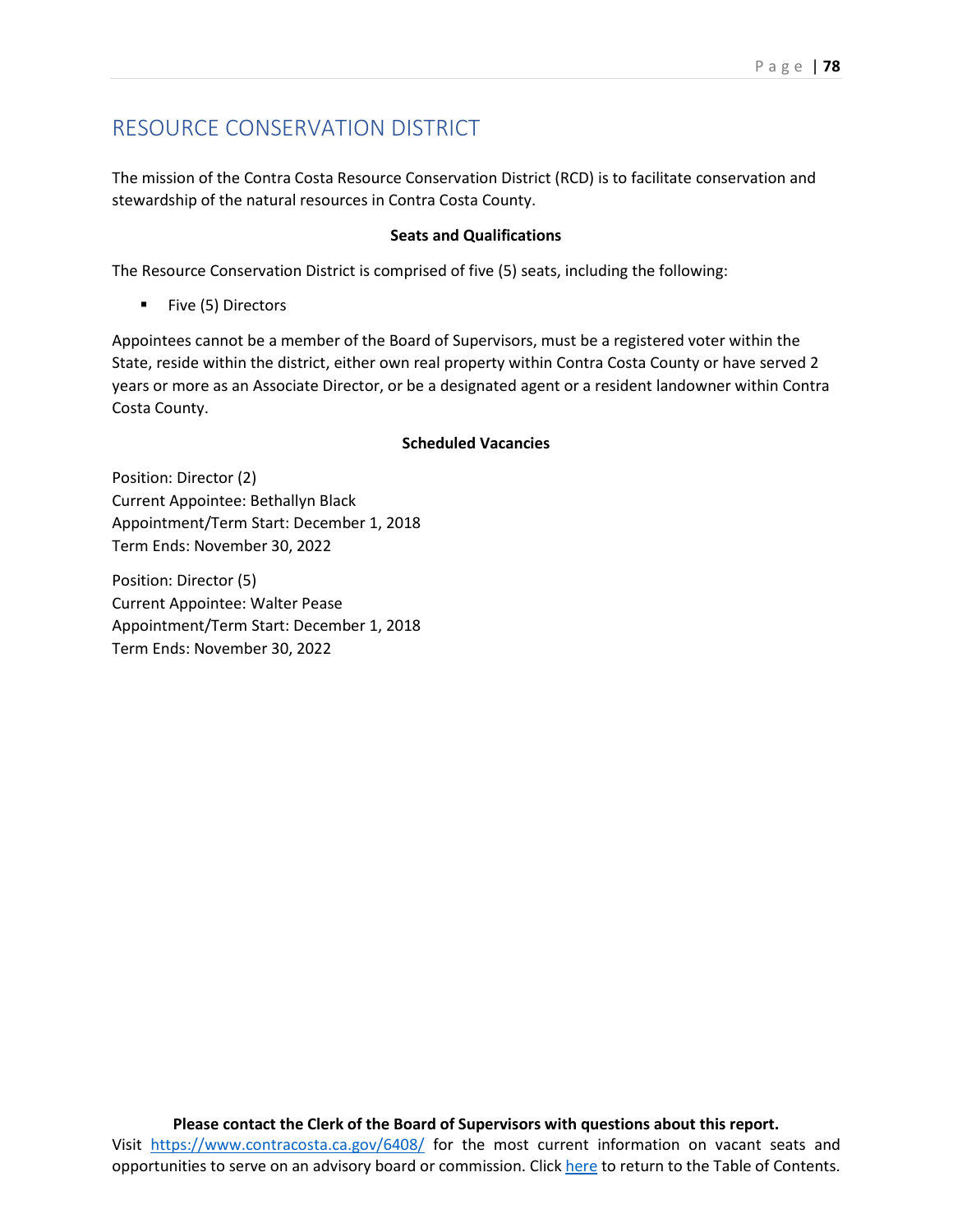### RODEO MUNICIPAL ADVISORY COUNCIL

The Rodeo Municipal Advisory Council (MAC) makes recommendations to the Board of Supervisors on issues and concerns related to County services provided to the unincorporated area of Rodeo.

### **Seats and Qualifications**

The Rodeo MAC is comprised of five (5) seats including the following:

 $\blacksquare$  Five (5) members

All members must be residents of Rodeo.

### **Scheduled Vacancies**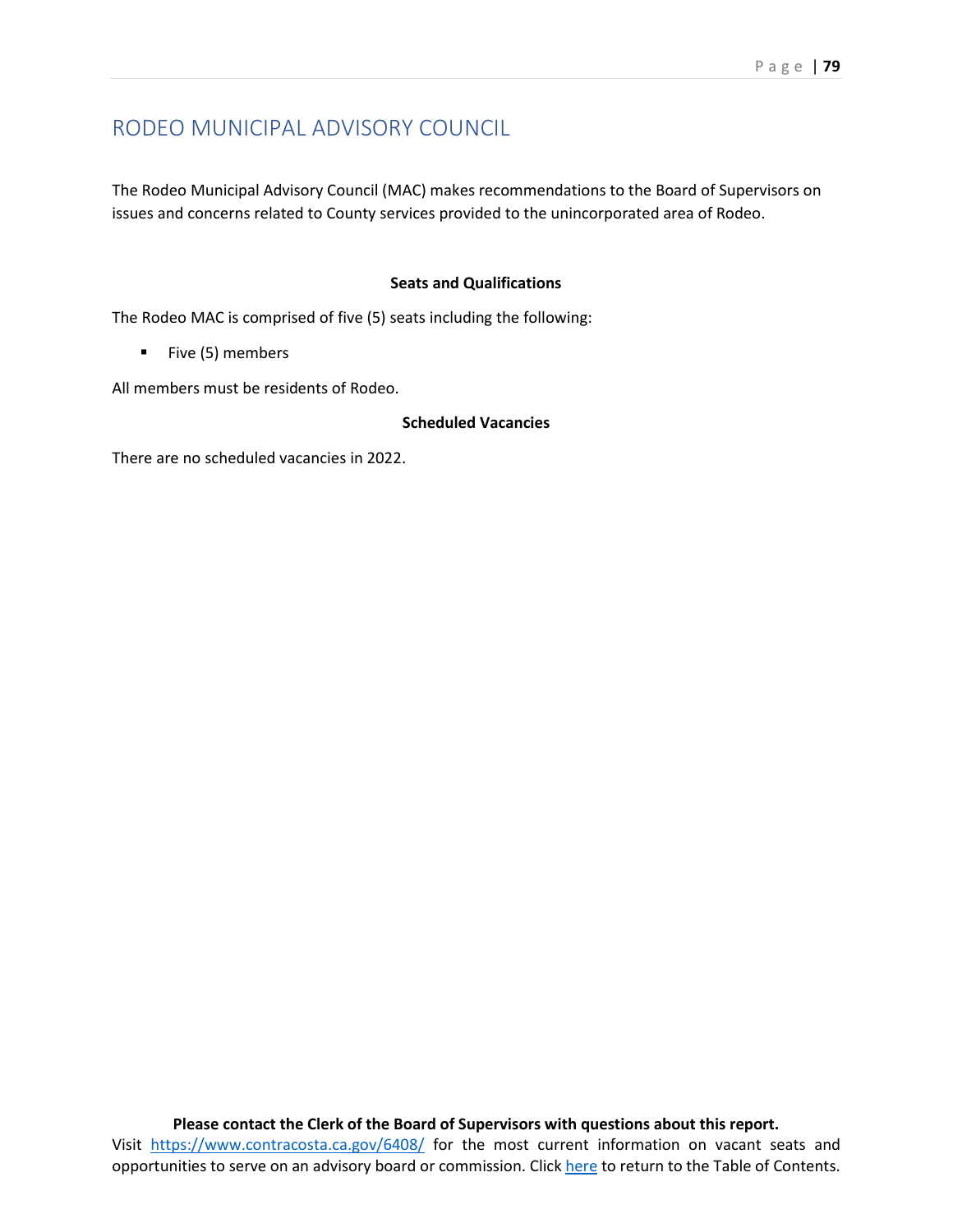### SUSTAINABILITY COMMISSION

The Sustainability Commission provides advice to staff and the Board of Supervisors on successful implementation of the Climate Action Plan, advises the Board on opportunities to realize equity and fairness across the diverse communities of the County in sustainability programs, and provides suggestions on how to engage County residents and businesses on sustainability issues.

#### **Seats and Qualifications**

The Sustainability Commission is comprised of seventeen (17) seats, including the following:

- Five (5) District Representatives, each representing one of the Supervisorial Districts
- Five (5) Alternate District Representatives, each representing one of the Supervisorial Districts
- **Two (2) Business Group Representatives**
- **Two (2) Community Group Representatives**
- **TWO (2) Environmental Justice Representatives**
- One (1) Educational/Research Representative

### **Scheduled Vacancies**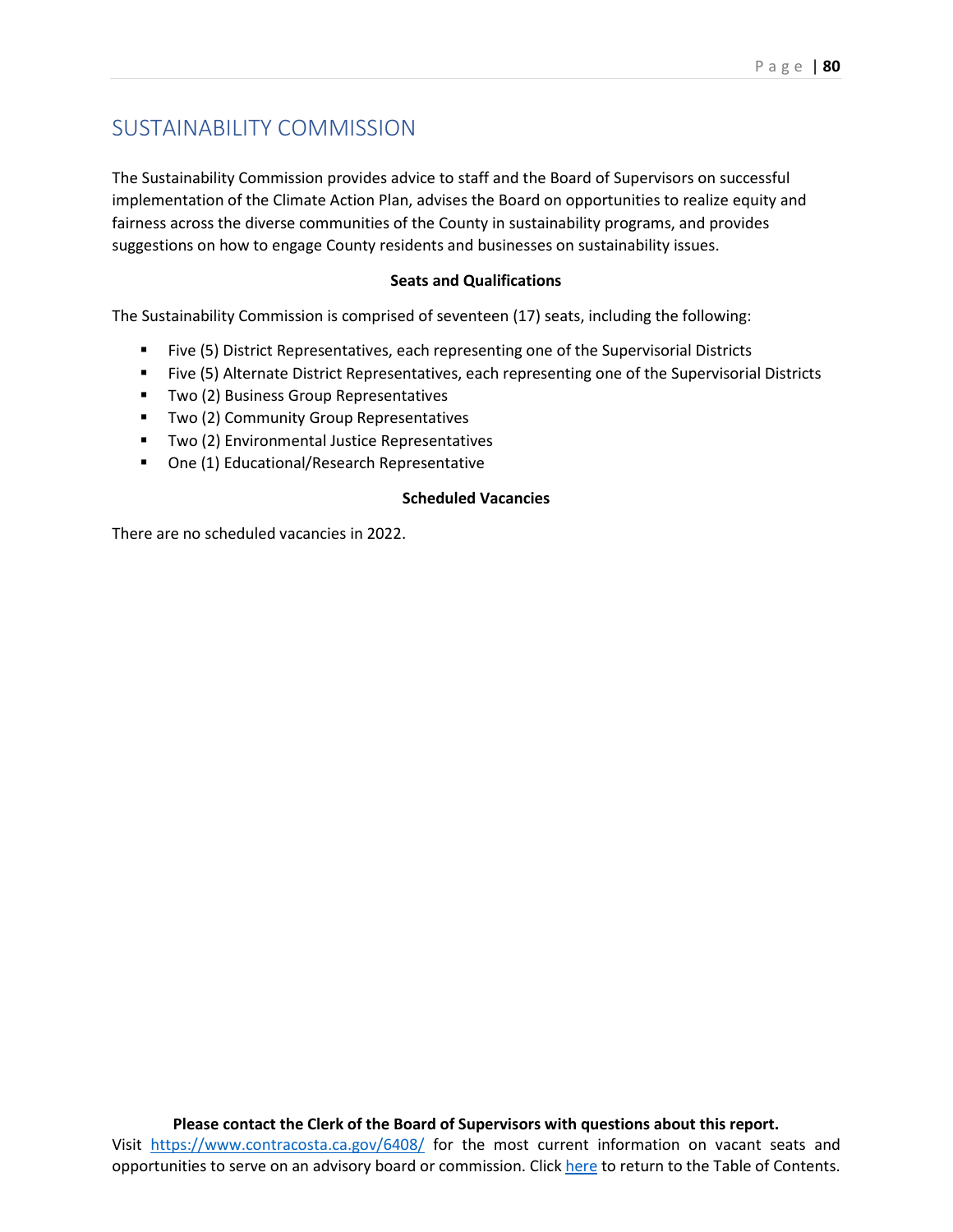### TREASURY OVERSIGHT COMMITTEE

The Treasury Oversight Committee is responsible for reviewing the County's investment policy, monitoring the performance of County investments, and reporting to the Board of Supervisors.

#### **Seats and Qualifications**

The Treasury Oversight Committee is comprised of ten (10) seats, including the following:

- Category 1: Appointed officials. Category 1 appointed members are the County Superintendent of Schools or his or her designee and a representative and an alternate of the Board or their designee.
	- o County Superintendent of Schools or Designee
	- o One (1) Member of Board of Supervisors Representative
	- o One (1) Alternate to the Member of Board of Supervisors Representative
- Category 2: Elected members. Category 2 includes one representative and one alternate elected by a majority of the school and community college districts; and one representative and one alternate elected by a majority of the special districts.
	- o One (1) Contra Costa Special Districts Representative
	- o One (1) Contra Costa Special Districts Alternate Representative
	- o One (1) County, School, & Community College Districts Representative
	- o One (1) County, School, & Community College Districts Alternate Representative
- Category 3: Public members (three statutory members). Category 3 includes representatives from the public nominated by the County Treasurer and confirmed by the Board.
	- o Three (3) Public Members

All Committee members including alternates will serve at the pleasure of the Board, and may be removed at any time, with or without cause, at the sole discretion of the Board.

#### **Scheduled Vacancies**

Position: Public 1 Current Appointee: Dennis Reigle Appointment/Term Start: May 1, 2018 Term Ends: April 30, 2022

Position: Public 2 Current Appointee: Edgar Grubb Appointment/Term Start: May 1, 2018 Term Ends: April 30, 2022

Position: Special Districts Current Appointee: Philip Leiber Appointment/Term Start: March 10, 2020 Term Ends: April 30, 2022

Position: Alternate –Special Districts Current Appointee: Stephen Smith Appointment/Term Start: March 10, 2020 Term Ends: April 30, 2022

Position: Alternate to the Member of the Board of Supervisors Representative Current Appointee: Larry Fernandes Appointment/Term Start: December 17, 2019 Term Ends: April 30, 2022

#### **Please contact the Clerk of the Board of Supervisors with questions about this report.**

Visit <https://www.contracosta.ca.gov/6408/> for the most current information on vacant seats and opportunities to serve on an advisory board or commission. Clic[k here](#page-2-0) to return to the Table of Contents.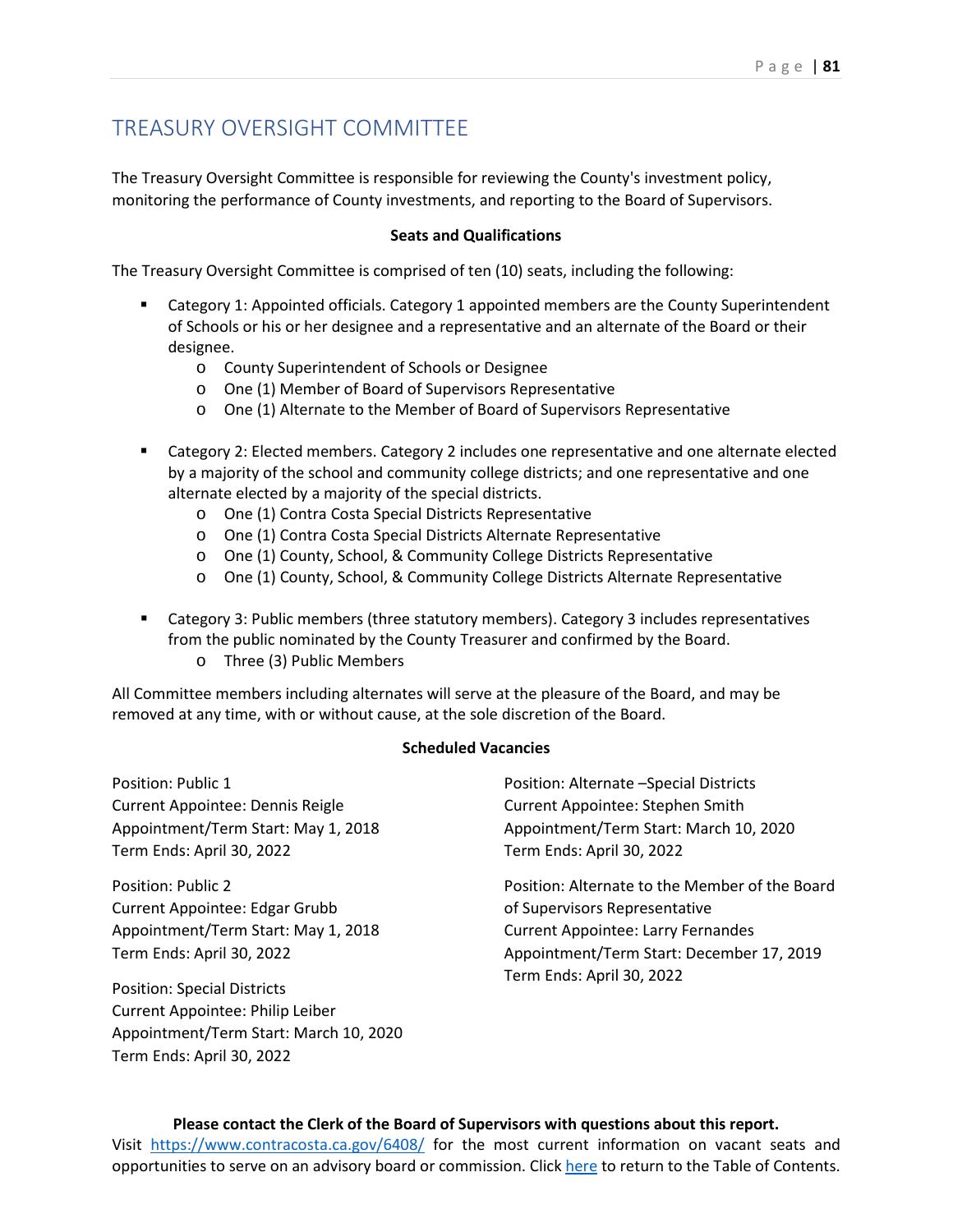### TRI-DELTA TRANSIT AUTHORITY BOARD OF DIRECTORS

The purpose of the Tri-Delta Transit Authority is to own, operate and maintain a public transit system in an effort to meet public transportation needs in Eastern Contra Costa County.

### **Seats and Qualifications**

Two members of the Board of Supervisors, and up to two alternates to the Board of Supervisors.

### **Scheduled Vacancies**

Position: Member 2 Alternate (Alt. to District II Supervisor) Current Appointee: Michael Daugelli Appointment/Term Start: January 1, 2021 Term Ends: December 31, 2022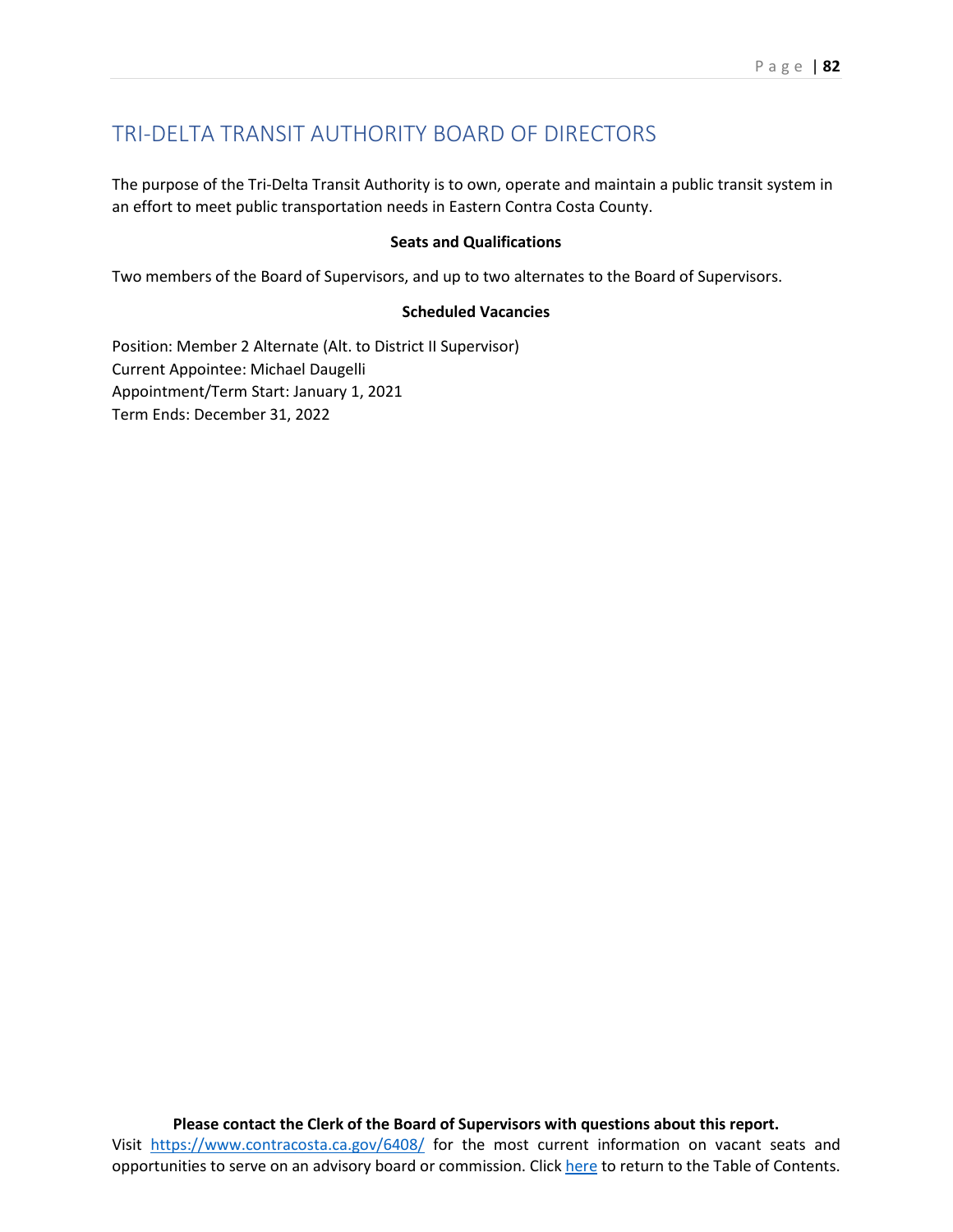# WESTERN CONTRA COSTA TRANSIT AUTHORITY (JPA) BOARD OF **DIRECTORS**

The Western Contra Costa Transit Authority (WestCAT) owns, operates, and maintains a public transit system in an effort to meet public transportation needs in Western Contra Costa County.

WestCAT is governed by a seven-member Board of Directors. The cities of Pinole and Hercules are each represented by two members appointed by their City Councils, while the unincorporated communities of Crockett, Rodeo, and MonTaraBay each have one representative, appointed by the Contra Costa Board of Supervisors.

### **Seats and Qualifications**

The Contra Costa County Board of Supervisors appoints three members (and their alternates) to the WestCAT Board of Directors, including the following:

- One (1) Crockett Member
- One (1) Crockett Member Alternate
- One (1) Rodeo Member
- One (1) Rodeo Member Alternate
- One (1) Montarabay/San Pablo Member
- One (1) Montarabay/San Pablo Member Alternate

The WestCAT board has a total of 7 members which also includes appointees from other jurisdictions.

### **Scheduled Vacancies**